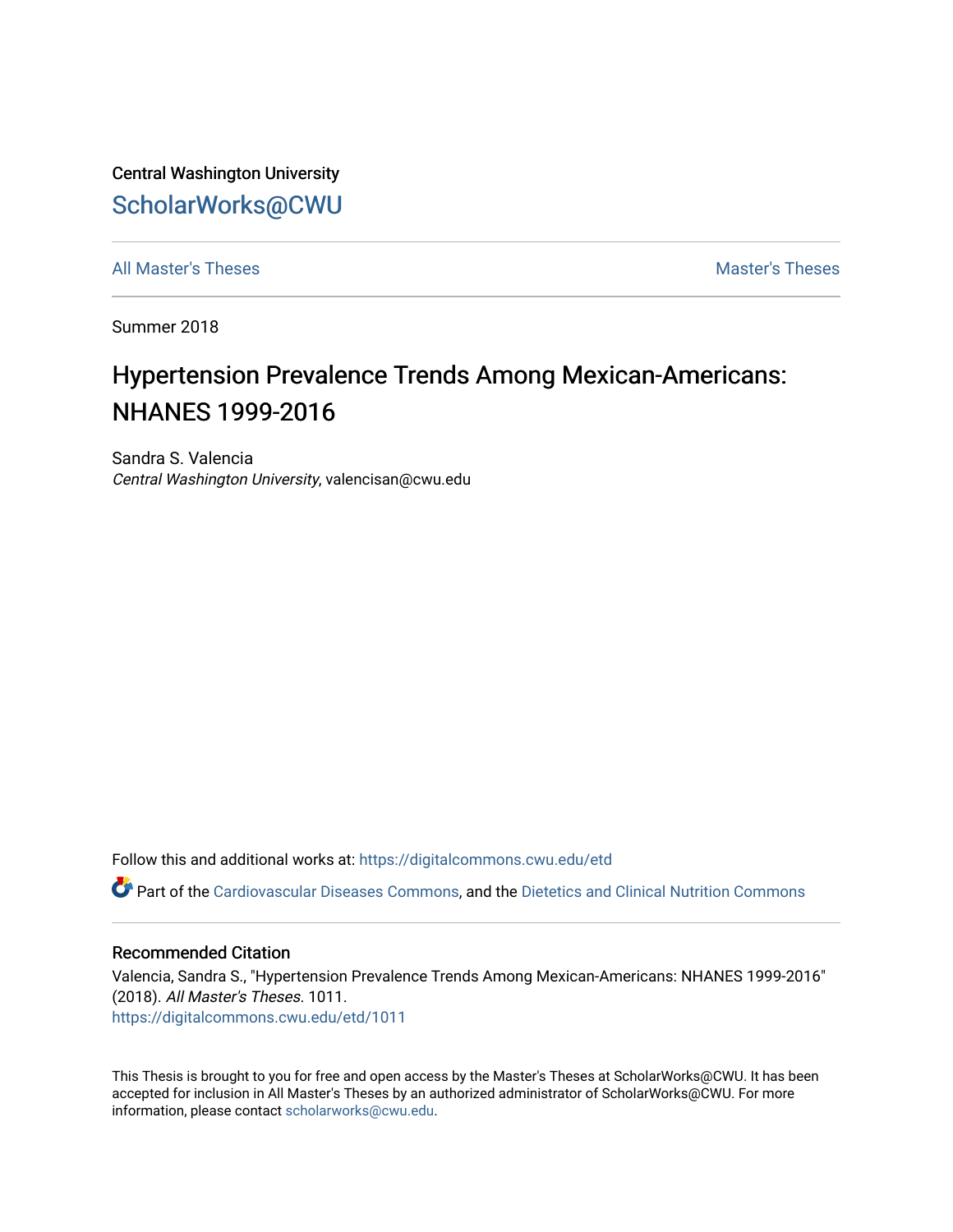# HYPERTENSION PREVALENCE TRENDS AMONG

## MEXICAN AMERICANS: NHANES 1999-2016

\_\_\_\_\_\_\_\_\_\_\_\_\_\_\_\_\_\_\_\_\_\_\_\_\_\_\_\_\_\_\_\_\_\_

A Thesis

Presented to

The Graduate Faculty

Central Washington University

In Partial Fulfillment

\_\_\_\_\_\_\_\_\_\_\_\_\_\_\_\_\_\_\_\_\_\_\_\_\_\_\_\_\_\_\_\_\_\_\_

of the Requirements for the Degree

Master of Science

Nutrition

\_\_\_\_\_\_\_\_\_\_\_\_\_\_\_\_\_\_\_\_\_\_\_\_\_\_\_\_\_\_\_\_\_\_\_

by

Sandra S. Valencia

July 2018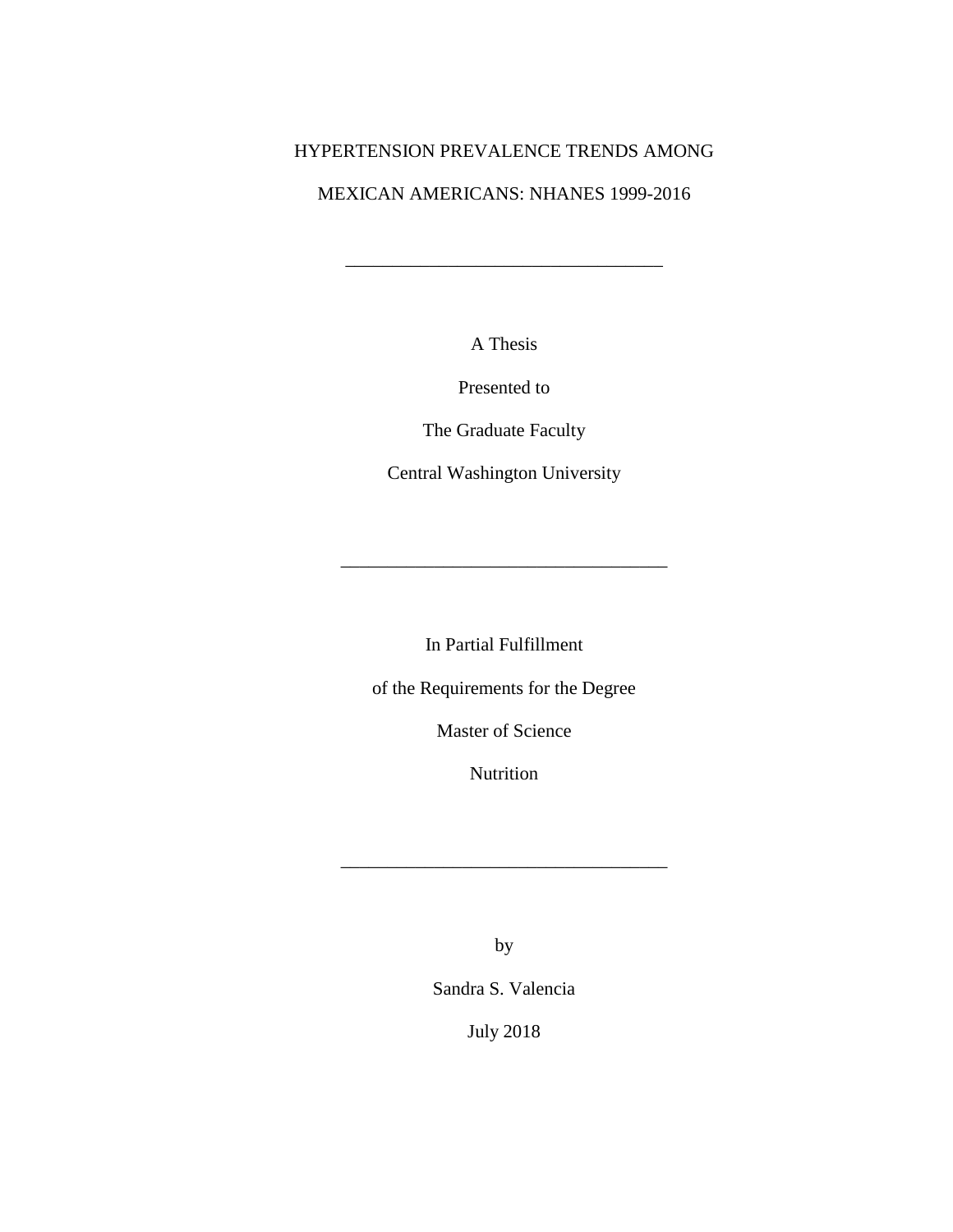## CENTRAL WASHINGTON UNIVERSITY

Graduate Studies

We hereby approve the thesis of

Sandra S. Valencia

\_\_\_\_\_\_\_\_\_\_\_\_\_\_ \_\_\_\_\_\_\_\_\_\_\_\_\_\_\_\_\_\_\_\_\_\_\_\_\_\_\_\_\_\_\_\_\_\_\_\_\_\_\_\_\_

\_\_\_\_\_\_\_\_\_\_\_\_\_\_ \_\_\_\_\_\_\_\_\_\_\_\_\_\_\_\_\_\_\_\_\_\_\_\_\_\_\_\_\_\_\_\_\_\_\_\_\_\_\_\_\_

\_\_\_\_\_\_\_\_\_\_\_\_\_\_ \_\_\_\_\_\_\_\_\_\_\_\_\_\_\_\_\_\_\_\_\_\_\_\_\_\_\_\_\_\_\_\_\_\_\_\_\_\_\_\_\_

\_\_\_\_\_\_\_\_\_\_\_\_\_\_ \_\_\_\_\_\_\_\_\_\_\_\_\_\_\_\_\_\_\_\_\_\_\_\_\_\_\_\_\_\_\_\_\_\_\_\_\_\_\_\_\_

Candidate for the degree of Master of Science

# APPROVED FOR THE GRADUATE FACULTY

Dr. David Gee, Committee Chair

Dr. Nicole Stendell-Hollis

Dr. Dominic Klyve

Dean of Graduate Studies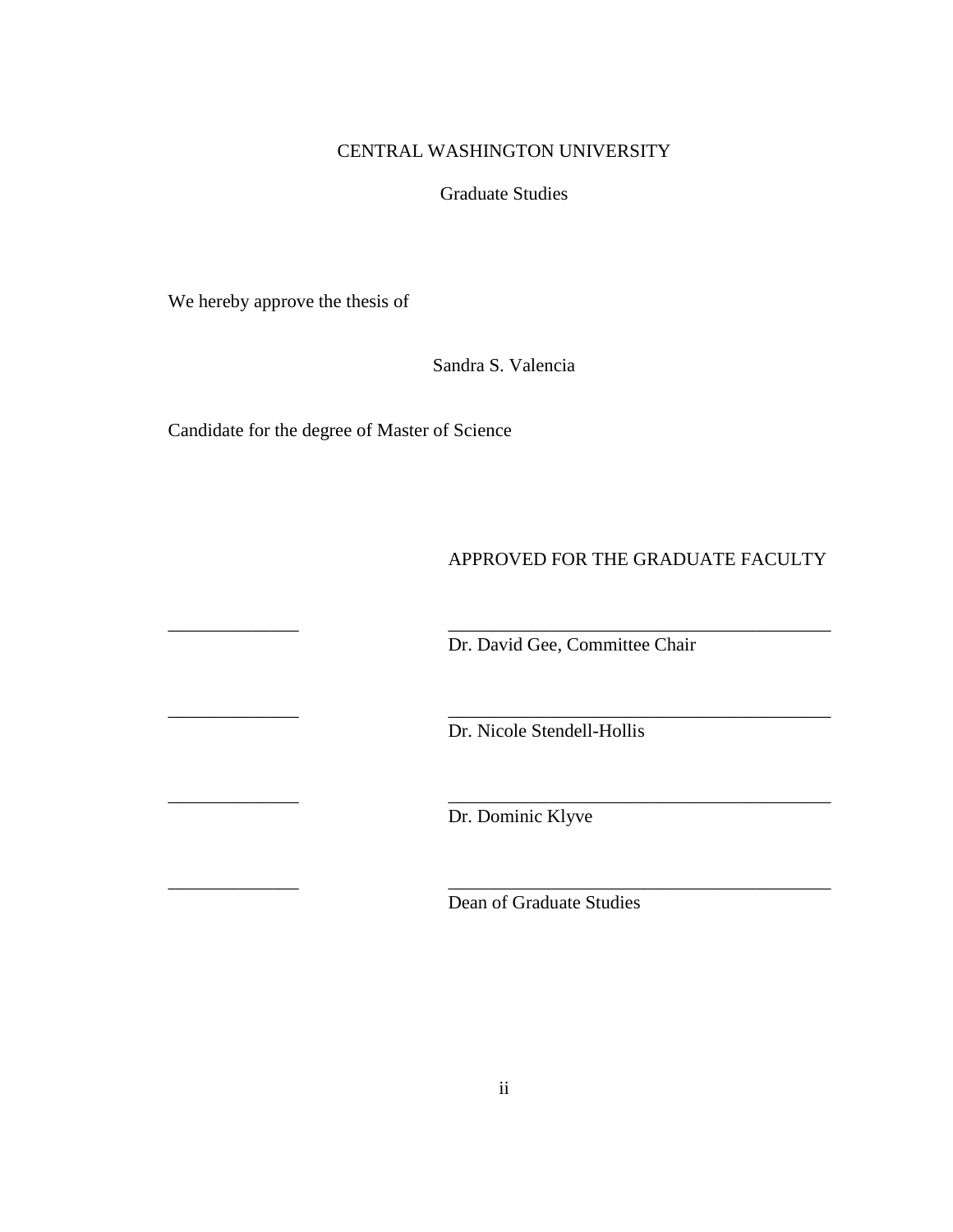#### ABSTRACT

# HYPERTENSION PREVALENCE TRENDS AMONG MEXICAN AMERICANS: NHANES 1999-2016

by

Sandra S. Valencia

July 2018

Hypertension is a grave health issue affecting millions of adults in the United States (US). Uncontrolled hypertension can lead to cardiovascular disease, including stroke, heart attack, and heart failure. Current National Health and Nutrition Examination Survey (NHANES) 2015-2016 data reports that 29% of US adults above the age of 18 have hypertension. The objective of this project was to determine current and past hypertension prevalence trends among Mexican Americans (MAs) and non-Hispanic whites (NH-Whites) using NHANES data from 1999 to 2016, as well as the current American Heart Association (AHA) and American College of Cardiology (ACC) blood pressure guidelines of 2017. This project included 28,000 NHANES adult participants above the age of 20. Results showed the age-adjusted hypertension prevalence trend increased significantly among MAs, but not for NH-Whites despite increase in hypertension risk factors over time in both ethnic groups.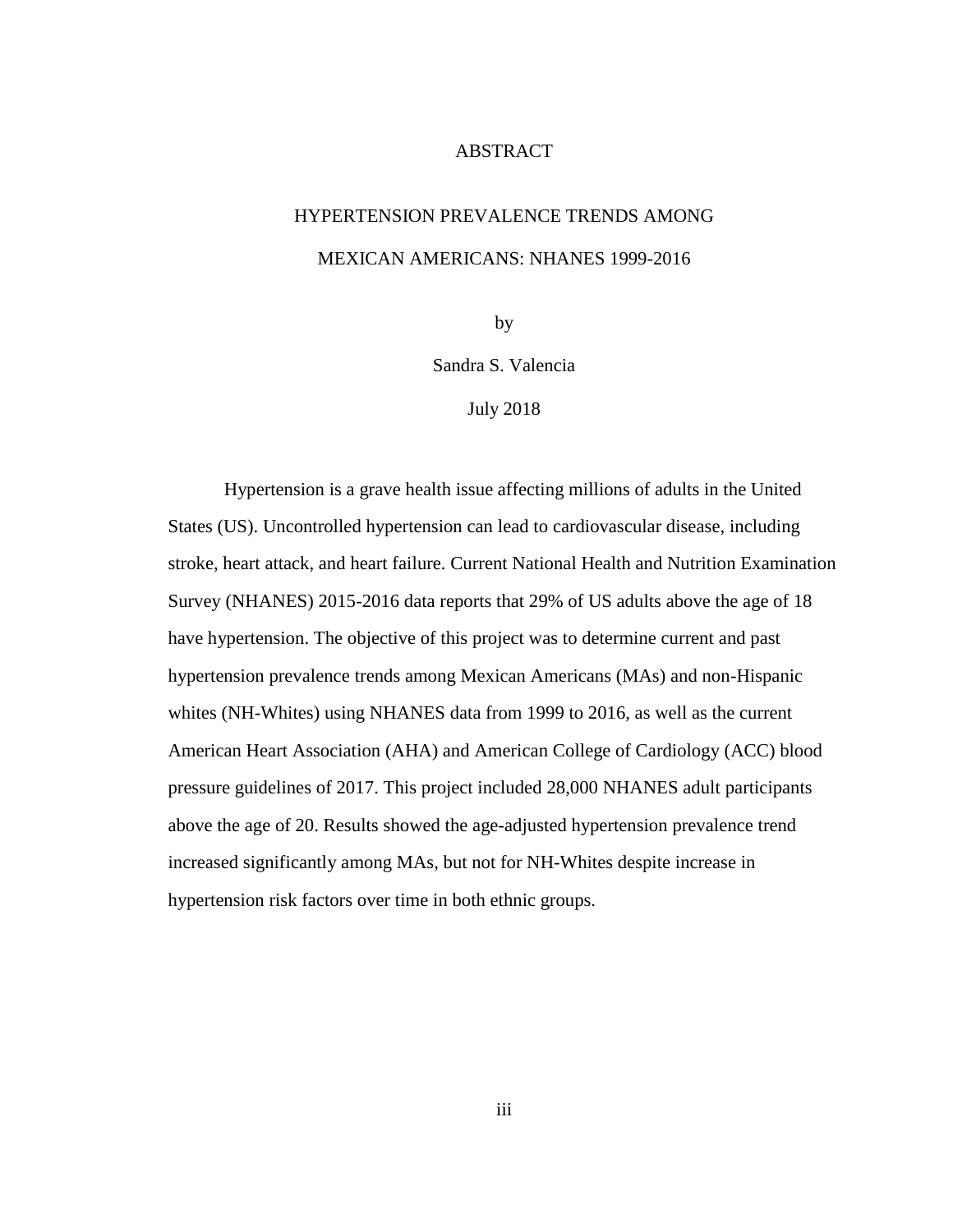# TABLE OF CONTENTS

| Chapter      |                                                      | Page |
|--------------|------------------------------------------------------|------|
| I            |                                                      |      |
| $\mathbf{I}$ |                                                      |      |
|              |                                                      |      |
|              |                                                      |      |
|              |                                                      |      |
|              |                                                      |      |
|              |                                                      |      |
|              | National Health and Nutrition Examination Survey  17 |      |
|              |                                                      |      |
| Ш            |                                                      |      |
|              |                                                      |      |
|              |                                                      |      |
|              |                                                      |      |
|              |                                                      |      |
|              |                                                      |      |
|              |                                                      |      |
|              |                                                      |      |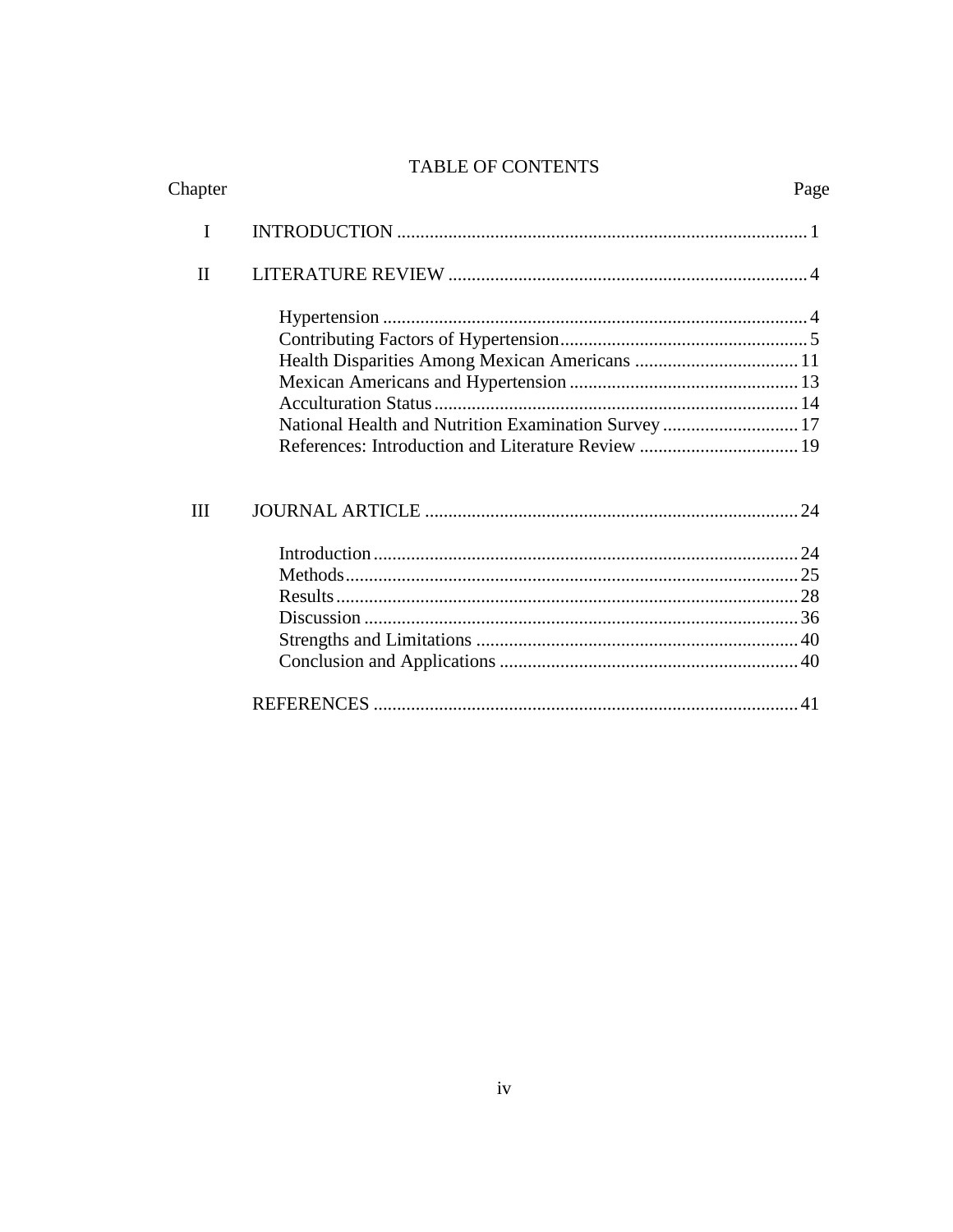# LIST OF TABLES

| Table          |                                                                       | Page |
|----------------|-----------------------------------------------------------------------|------|
| 1              | Weighted descriptive statistics of sampled population,                |      |
|                |                                                                       |      |
| $\overline{2}$ | Odds of hypertension prevalence among Mexican Americans and           |      |
|                |                                                                       |      |
| 3              | Prevalence of risk factors of hypertension among Mexican Americans,   |      |
|                |                                                                       |      |
| $\overline{4}$ | Prevalence of risk factors of hypertension among Non-Hispanic Whites, |      |
|                |                                                                       | 35   |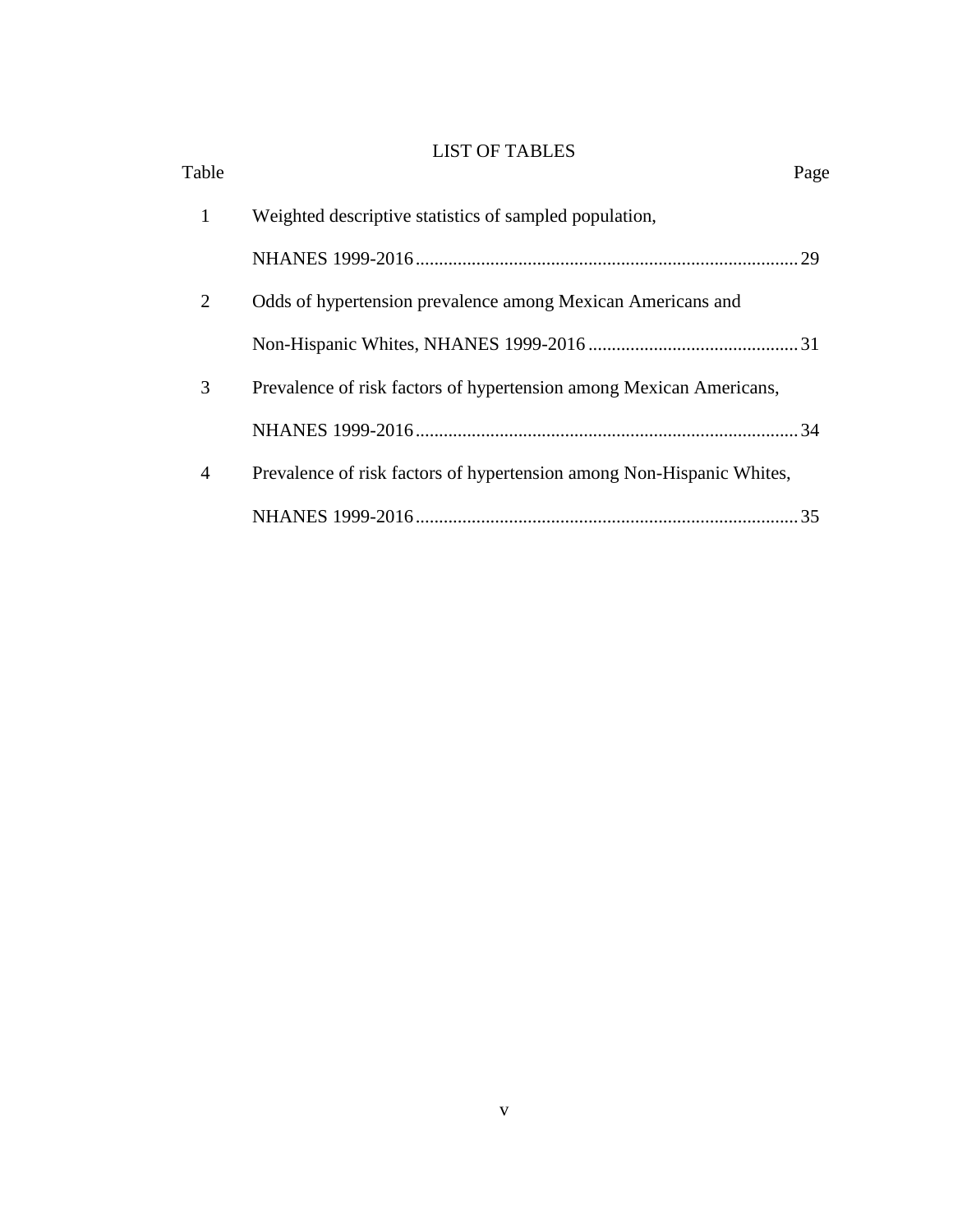# LIST OF FIGURES

| Figure |                                                          | Page |
|--------|----------------------------------------------------------|------|
|        | Prevalence of hypertension among adult Mexican Americans |      |
|        |                                                          |      |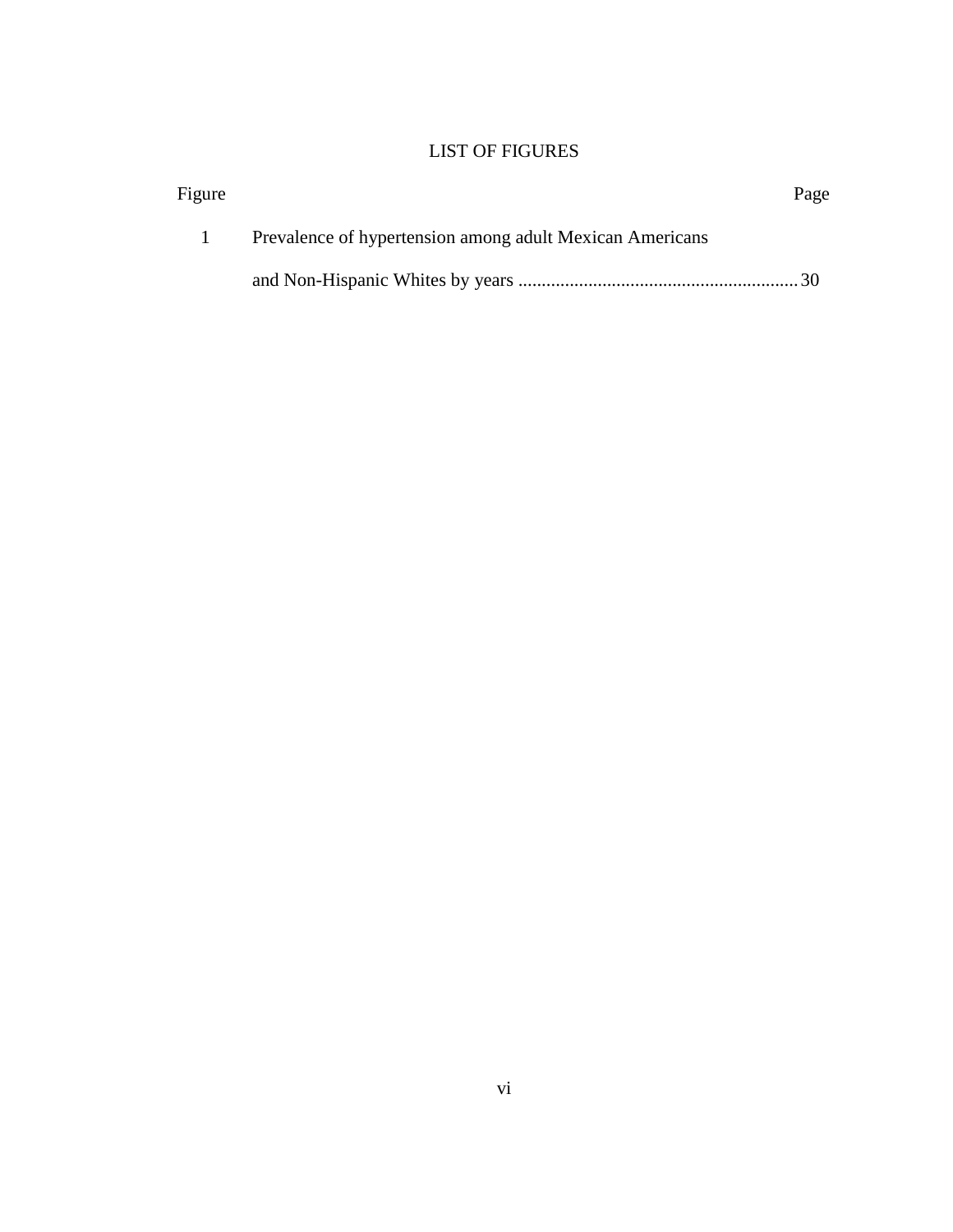#### **CHAPTER I**

## **INTRODUCTION**

Hypertension (HTN) is a serious health issue affecting millions of adults in the United States (US). Within the past 10 years there has been a steady rise in the number of HTN related deaths. Uncontrolled HTN can lead to cardiovascular disease (CVD), including stroke, heart attack, and heart failure. <sup>1</sup> Until 2017, HTN was defined by the American Heart Association (AHA) and the American College of Cardiologists (ACC) as a systolic blood pressure (SBP) of  $\geq$ 140mmHg or a diastolic blood pressure (DBP) of  $\geq$ 90mmHg.<sup>2</sup> However, the AHA/ACC recently redefined HTN as a SBP of  $\geq$ 130mmHg or a DBP ≥80mmHg. The critical thresholds for diagnosing HTN were lowered because the risk of heart disease was found to double at a SBP of  $\geq$ 130mmHg, compared to a SBP <120mmHg, with the lowest risk of heart disease at a SBP of <120mmHg and a DBP of <80mmHg. <sup>3</sup> Research analyzing the most recent National Health and Nutrition Examination Survey (NHANES) data from 2015-2016 showed that 29% of US adults over the age of 18 have HTN and this number increased with age.<sup>4</sup> A number of risk factors have been associated with HTN. Research supports that obesity and particularly abdominal obesity increases the risk of diabetes, dyslipidemia, and CVD.<sup>5,6</sup> Both increasing age and male gender are also risk factors for HTN.<sup>7</sup>

Mexican Americans (MAs) are the largest subpopulation of the Hispanic population, making up about 36 million (63.3%) of the US population. <sup>8</sup> The most common health risk disparities among MAs include the increasing prevalence of obesity and obesity-related diseases, such as HTN, CVD, and type II diabetes.<sup>9,10</sup> Obesity among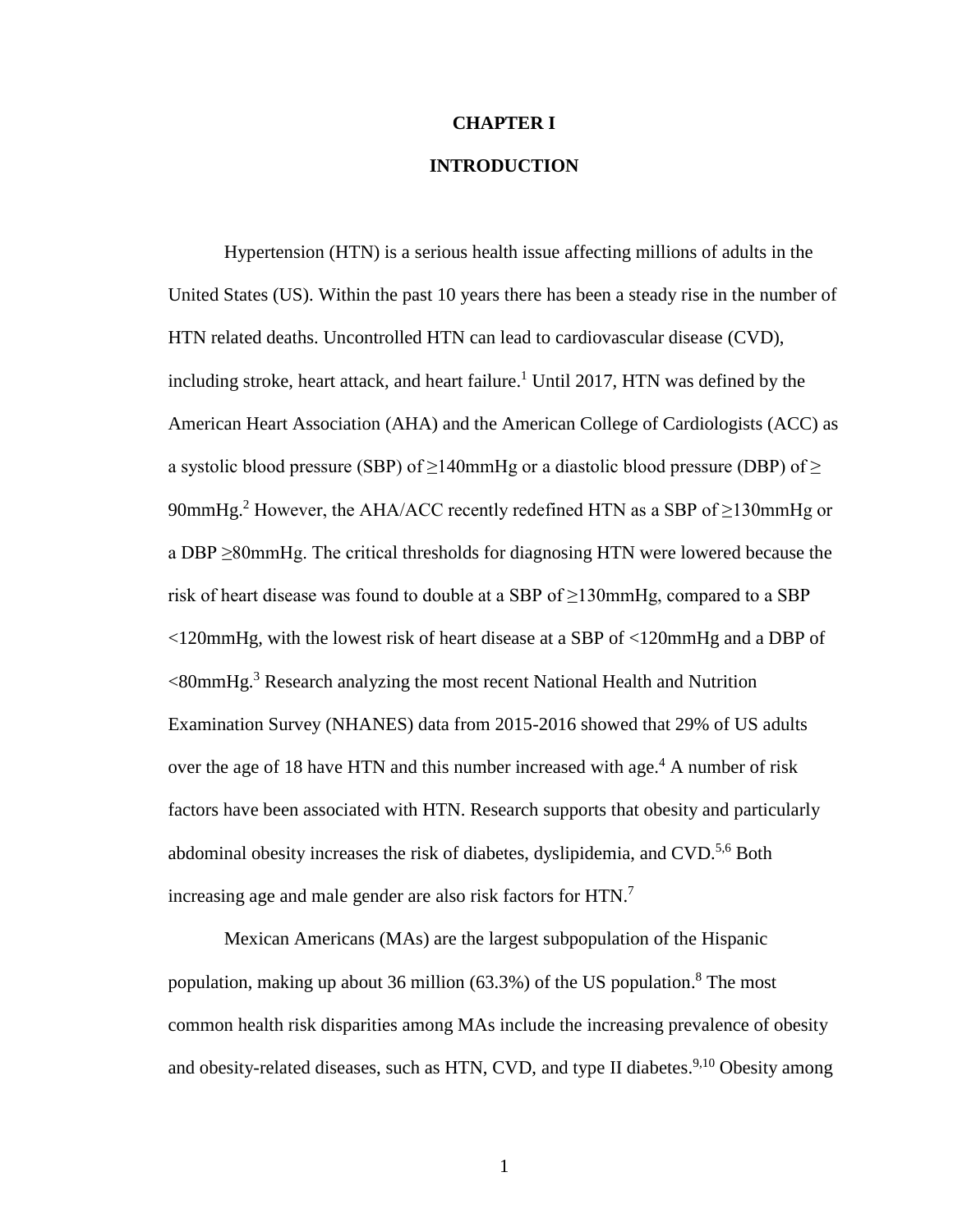MAs has been on the rise and increased from 37% to 46% between 2003 and 2014.<sup>11,12</sup> According to the US Department of Health and Human Services' Office of Minority Health (OMH), 77% of Mexican American (MA) females were overweight or obese compared to 64% of NH-White females using data from NHANES 2011-2014.<sup>13</sup> When adjusted for age, the OMH reported that MA females had a higher prevalence of HTN (29.3%) than NH-White females (27.5%). Compared to NH-White males (29.6%), MA males had a lower prevalence of HTN (27.3%), using NHANES 2009-2012.<sup>14</sup> As of 2016, HTN prevalence is higher in Mexico; 31.5% of Mexicans within the ages of 20 and 69 (34.2% males with HTN and 26.3% females) have HTN. These percentages were determined using the cut off measurements for blood pressure as the 2003 Seventh Report of the Joint National Committee on Prevention, Detection, Evaluation, and Treatment of High Blood Pressure (2003 JNC7).<sup>15</sup>

Acculturation is the process in which people adopt behaviors and practices from the culture in which they live. The resulting behavioral changes may affect their health. Research has shown that being highly acculturated to the American culture increases weight by worsening food choices and reducing physical activity; leading to an increase weight and therefore an increased risk for obesity-related diseases, including HTN.<sup>16,17</sup> There is limited research on acculturation in the MA population and HTN prevalence. A study done in 1993 found that there was no linear result of acculturation on HTN after controlling for age, education, marital status, employment, smoking, alcohol consumption, and body mass index. However, Markides et al. found that middle-aged MA males with higher acculturation status had higher HTN rates than those lower on the acculturation scale, though these differences were not significant.<sup>18</sup> Due to the rapid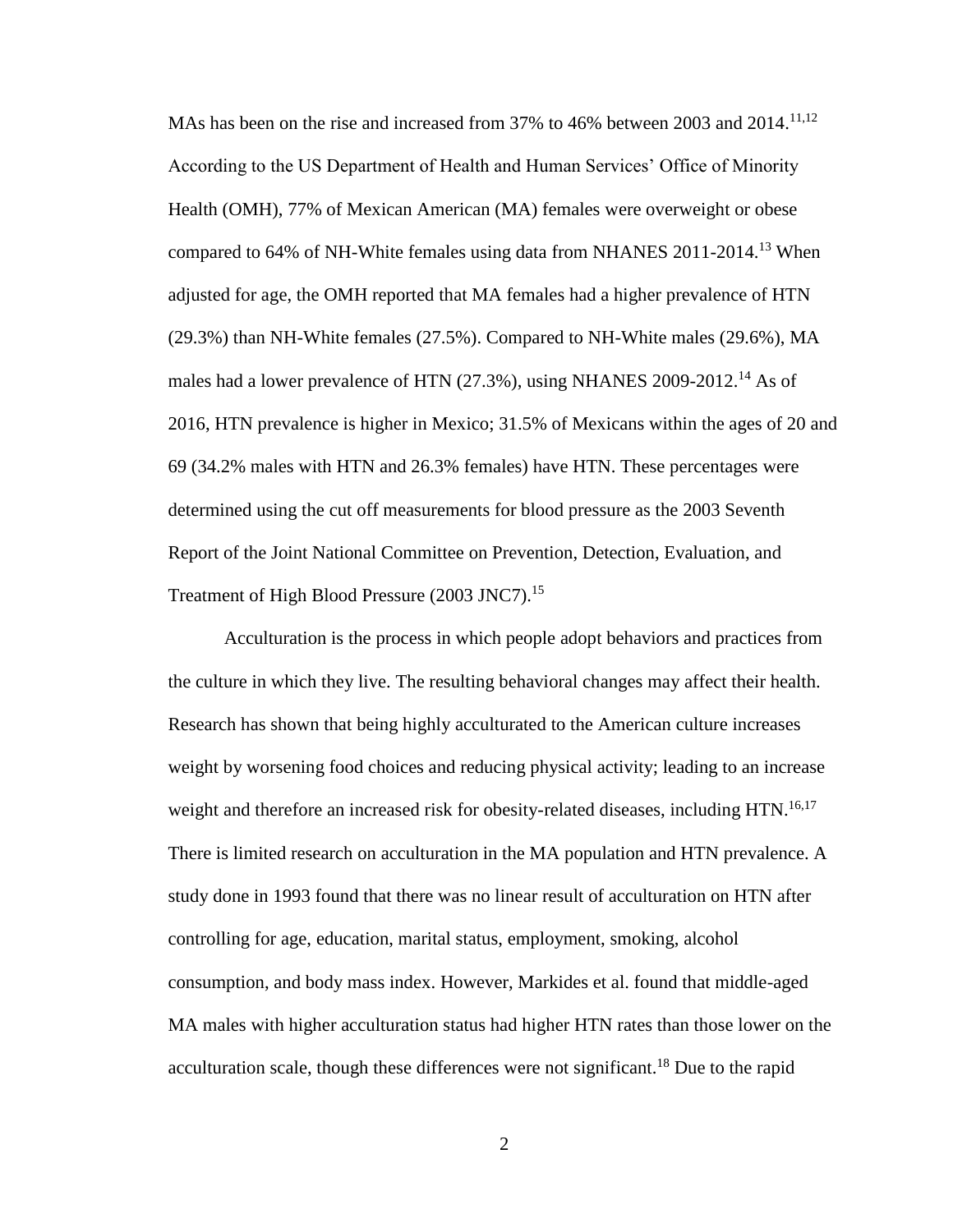increase in the MA population, rising health disparities within this group, and the population becoming more acculturated to the American lifestyle, the purpose of this study was to observe the HTN prevalence trends and HTN risk factors including acculturation between MAs and NH-Whites using the continuous NHANES data from 1999-2016 and using the current 2017 AHA/ACC HTN guidelines.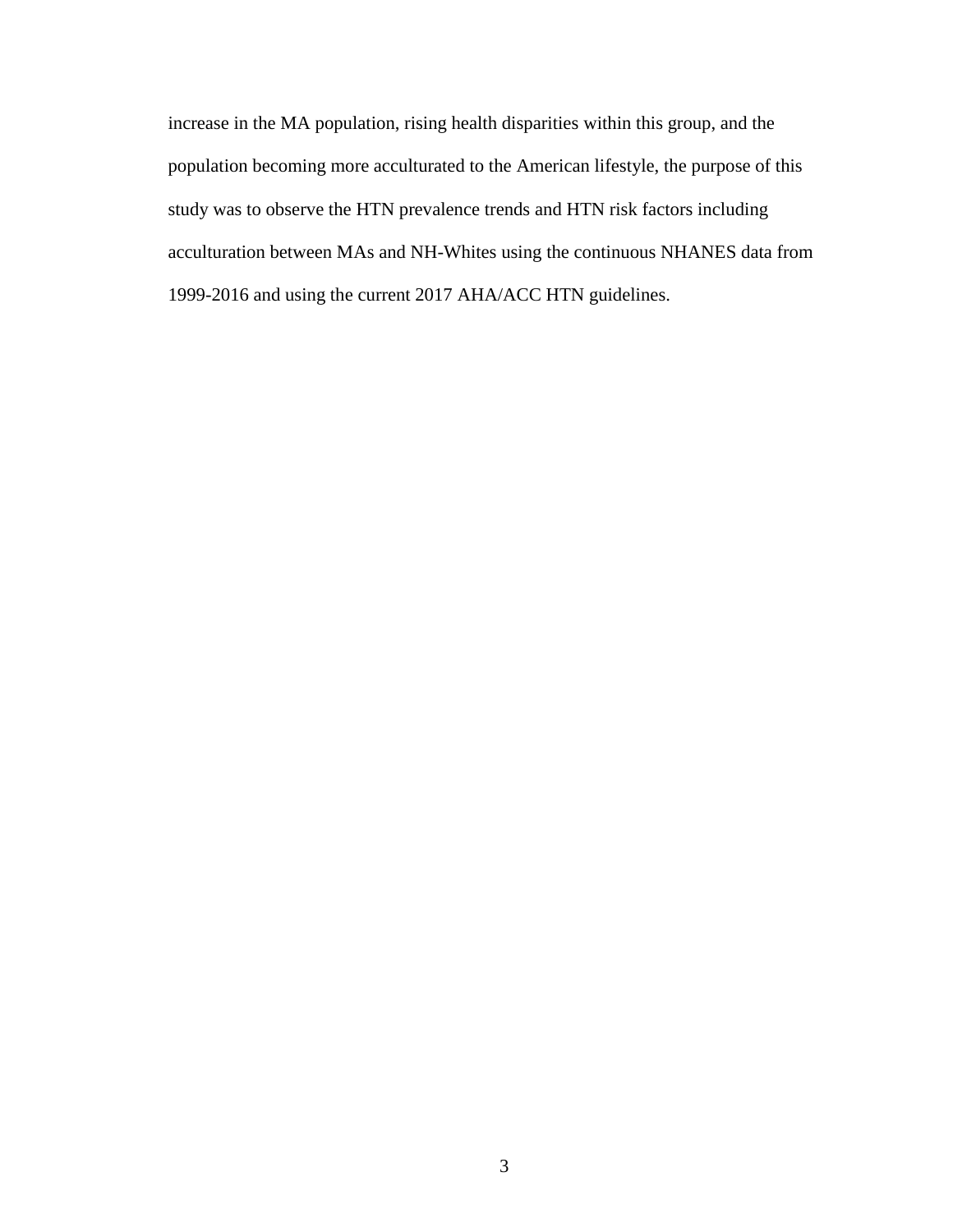#### **CHAPTER II**

#### **LITERATURE REVIEW**

#### Hypertension

#### *Blood Pressure*

Blood pressure is the force of blood pushing against the walls of our blood vessels, mainly our arteries. When this pressure is consistently too high, it is referred to as high blood pressure or HTN. High blood pressure increases risk of heart attack, stroke, kidney failure, and other health threats. Blood pressure has many contributing factors that increase the risk of developing HTN, including stress, drinking alcohol, smoking, being overweight or obese, high cholesterol, and family history, among others. Prevalence of HTN is high, affecting about 80 million American adults in the US.<sup>19</sup>

According to NHANES data from 2011-2014, 29% of adults above 20 years old have HTN and the prevalence increases with age,  $20$  this percentage was based off the previous blood pressure guideline established in the JNC7 of 2003, where HTN was classified as a SBP reading greater than 140 mmHg over a DBP reading greater than 90  $mmHg<sup>21</sup>$  Results of a recent study completed by the SPRINT Research Group suggest that the target SBP should be less than 130 mmHg and target DBP less than 80mmHg, as this blood pressure measurement was shown to lower the rates of fatal and nonfatal major cardiovascular events. <sup>3</sup> The American Heart Association has now adapted these recommendations and defines a normal SBP over DBP measurements to be below 120 / 80 mmHg, an elevated blood pressure between 120-129/<80 mmHg, HTN stage 1 at 130- 139/80-89 mmHg, and HTN stage 2 at  $\geq$ 140/90 mmHg.<sup>22</sup> When left untreated, HTN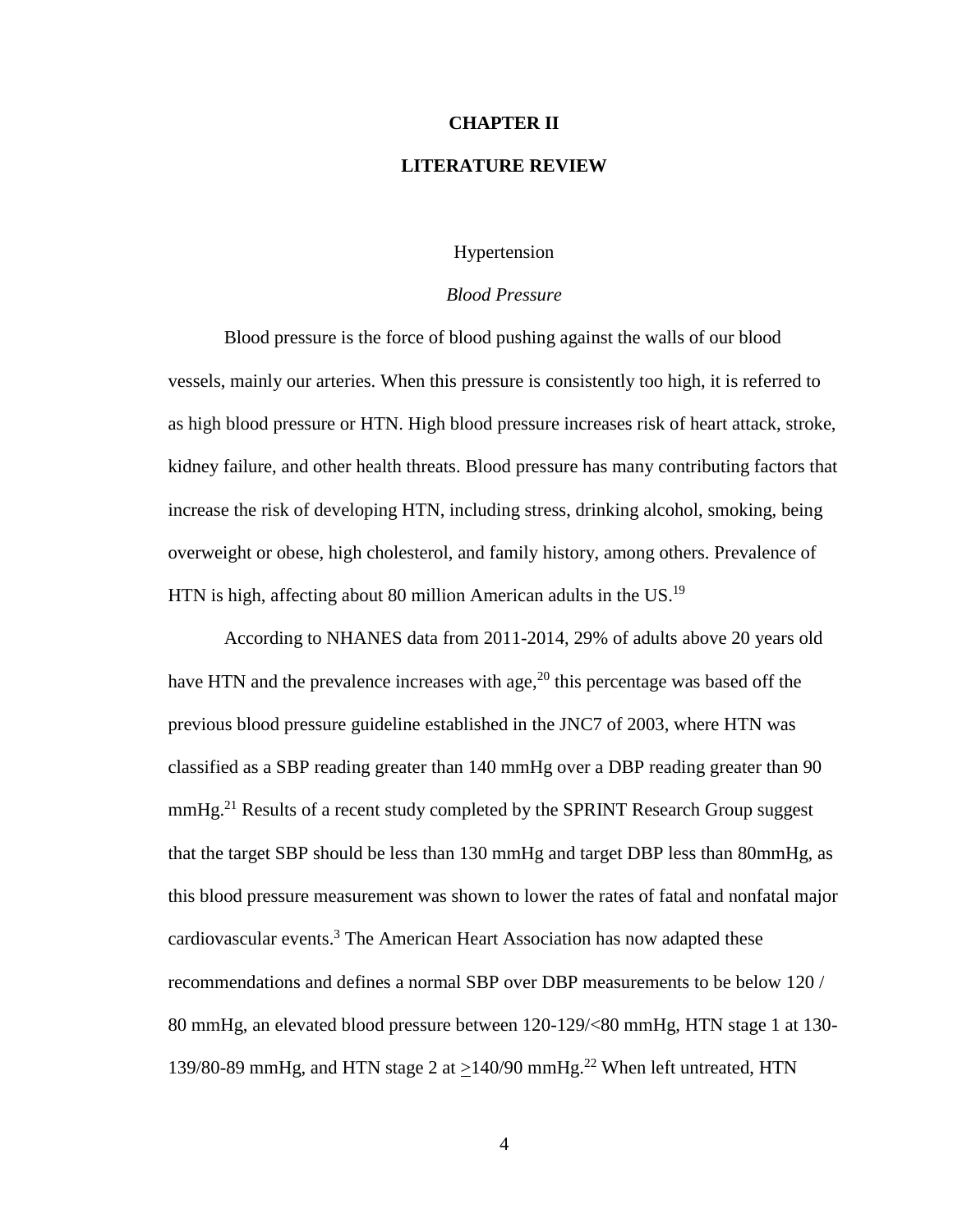increases the risk of heart attack, stroke, and other health threats. 19,23 Research shows HTN is a more common risk factor of CVD than obesity, smoking, and diabetes mellitus. 9

#### Contributing Factors of Hypertension

#### *Obesity*

A significant increasing trend in obesity has been observed since 1999 through 2016 in both youth and adults. The percentage of US residing adults with obesity in data collected by NHANES from 2015-2016 was 39.8%. The prevalence of obesity was highest among those within 40-59 years of age. The highest prevalence of obesity was observed in Hispanics and non-Hispanic blacks. Adult obesity increases the risk for many health conditions such as HTN, high cholesterol, CVD, stroke, diabetes, arthritis, and some cancers, also called obesity-related diseases.<sup>24</sup> Hales et al. completed a trends analysis using NHANES data observing obesity trends in US youth and adults from 2007-2008 to the most current NHANES data set of 2015-2016. They found that obesity prevalence increased significantly for adults over the age of 40, but did not change in either the 20-39 age group or in US youth (ages  $8-19$ ).<sup>25</sup>

Obesity starting at a young age, anywhere before 10 years old, can results in additional obesity-related diseases and could decrease life expectancy in the US. Obesity is an important risk factor in the development of HTN. Research states that about two thirds of HTN prevalence is due to obesity. Precise mechanisms as to how obesity causes HTN are not well known, but possible causes include factors from the adipose tissue such as inflammation, activation of the renin–angiotensin–aldosterone system, increasing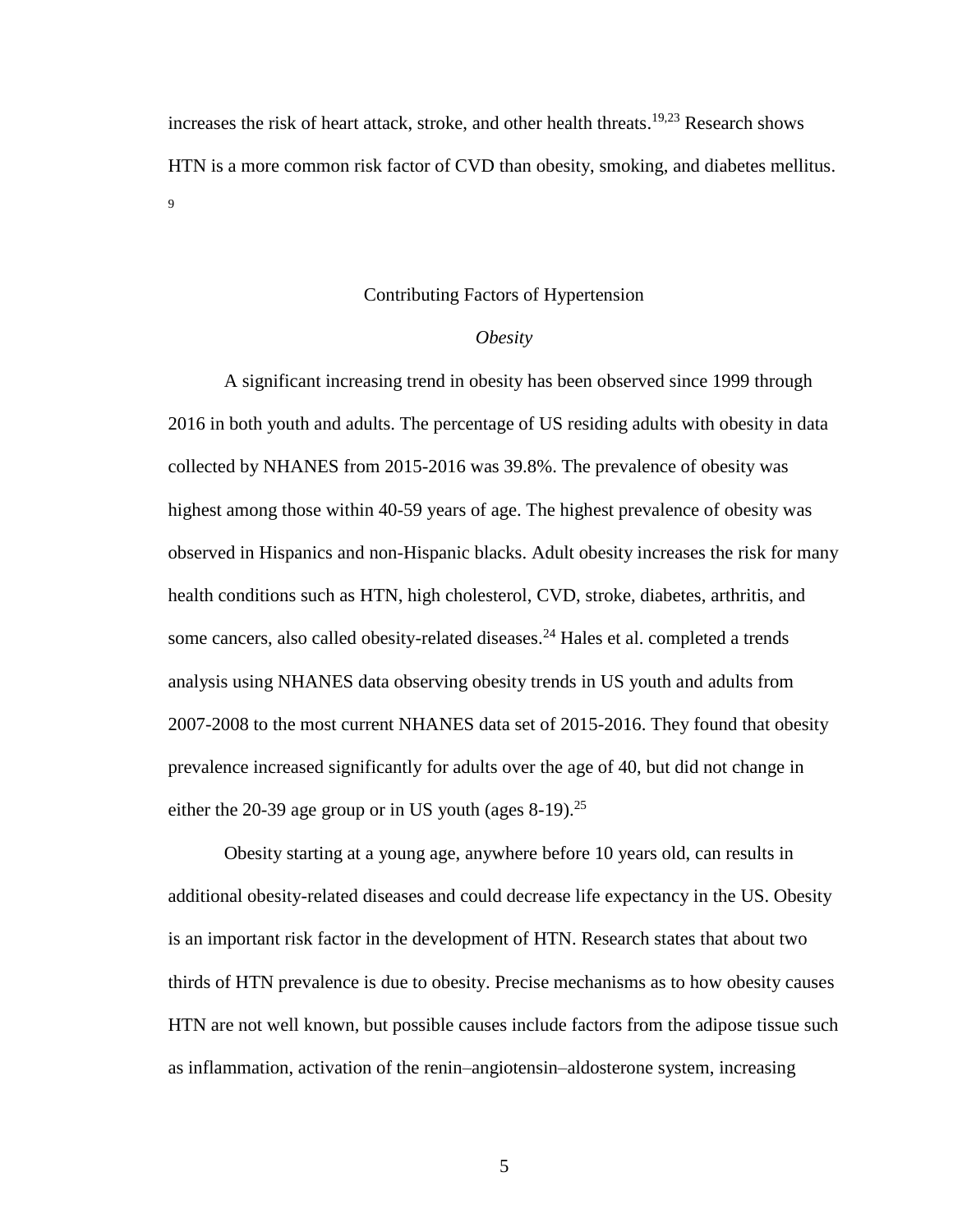insulin and leptin resistance, or increasing sympathetic nervous system activity.<sup>26</sup>

Body mass index (BMI) is a common method for measuring obesity in clinical health settings. BMI is currently used to predict weight status; it is calculated using weight in kilograms divided by height in meters squared. Categories for BMI, as set by the Centers for Disease Control and Prevention, include underweight  $\left($  <18.5 kg/m<sup>2</sup> $\right)$ , normal weight (18.5-24.9 kg/m<sup>2</sup>), overweight (25.0-29.9 kg/m<sup>2</sup>), and obese (> 30.0  $\text{kg/m}^2$ ).<sup>27</sup> BMI may be a suitable indicator for weight status because it is positively correlated with increased risk for metabolic diseases. However, BMI does not give any information about body fat distribution, which may be more strongly foretelling of chronic disease risk. 28,29

#### *Abdominal Obesity*

The National Heart, Lung, and Blood Institute define abdominal obesity as a large waistline; where there is an excess of fat around the stomach area. Having body fat around the stomach poses greater risk for CVD than fat in other body locations.<sup>30</sup> Abdominal obesity, also known as central obesity, is highly associated with CVD, cardiovascular death, and type II diabetes. Abdominal obesity is a strong marker of disease risk because it measures visceral fat located around abdominal organs, such as the liver. A larger waist equals higher risk for health problems.<sup>31</sup> Abdominal obesity, also known as central obesity, has been linked with increased HTN and CVD risk.<sup>26</sup> Abdominal obesity can be determined by waist circumference and waist-to-height ratio.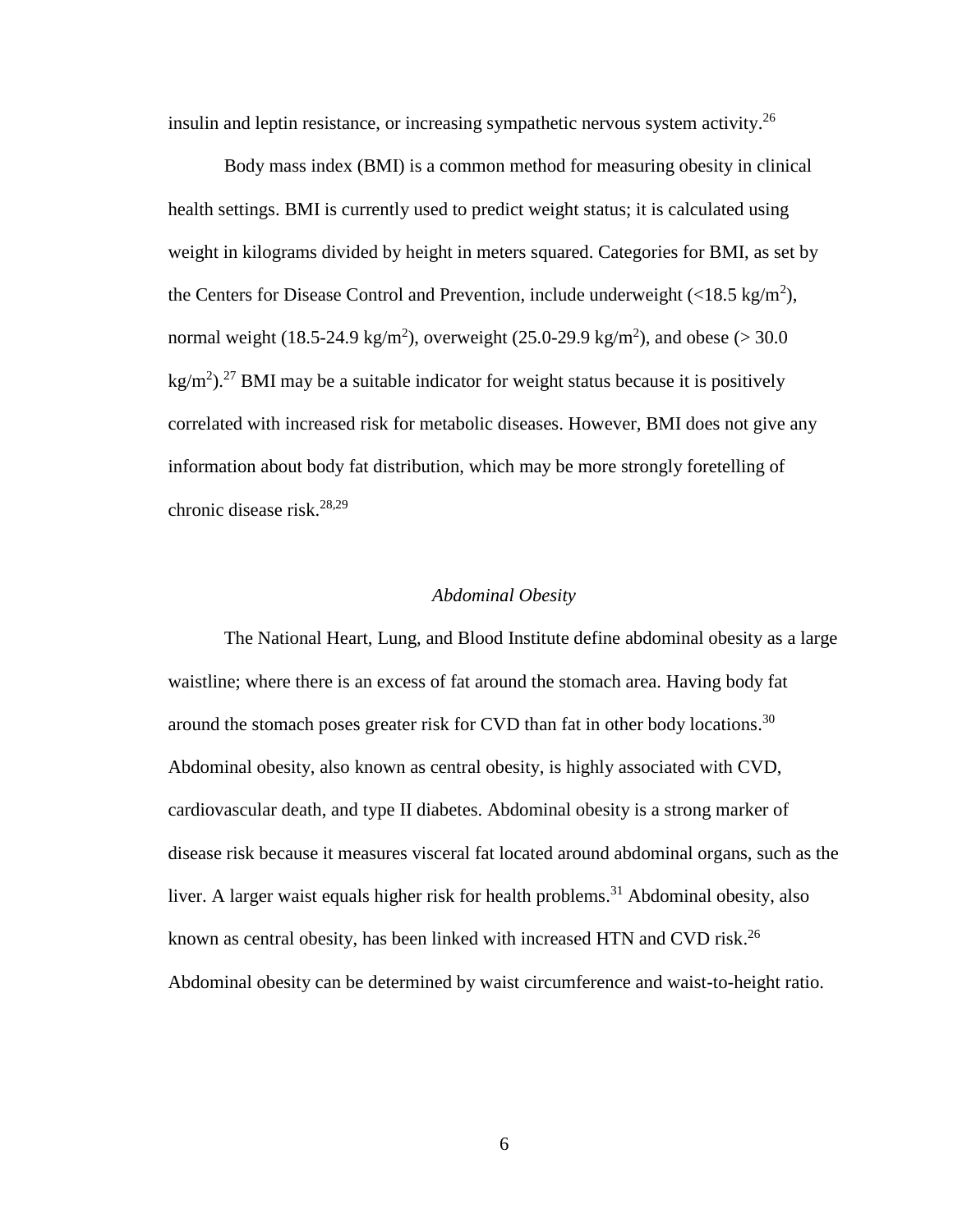#### *Waist Circumference*

Waist circumference (WC) is measured with a measuring tape just above the hipbones.<sup>27</sup> A WC higher than 40 inches (101 cm) for men and 35 inches (88 cm) for women indicates increased risk for obesity-related diseases. WC starts losing its predictive power when used on clients with a BMI > 35kg/m<sup>2</sup>.<sup>29</sup> A larger WC is associated with increased risk for obesity-related diseases, such as CVD and type II diabetes.

A study completed by Zhu et al. combined BMI and WC to show its strong association with CVD risk factors (including HTN) in non-Hispanic whites (NH-Whites) from the Third National Health and Examination Survey (NHANES III) data. Zhu et al. found that WC is more highly correlated with blood pressure than BMI in both NH-White men and women, and women especially had a greater likelihood of CVD risk with increased WC. Researchers concluded that the addition of the WC measurement to BMI helps identify those with increased CVD risk better than BMI alone.<sup>28</sup> Janssen et al. compared WC and BMI from participants in the NHANES III data showing that WC determines obesity-related health risk better than BMI. Researchers had three BMI groups (normal, overweight, and obese BMI) and two WC groups (high and low WC) and assessed obesity-related health risk by observing blood pressure, cholesterol (HDL and LDL) concentrations, triacylglycerol concentration, and metabolic syndrome. Janssen et al. concluded that the addition of BMI to WC measurement does not predict an increase in obesity-related health risk. 32

Dobbelsteyn et al. completed a comparative evaluation of WC, waist-to-hip ratio (WHR), and BMI as indicators of CVD risk factors. Subjects were Caucasian, gathered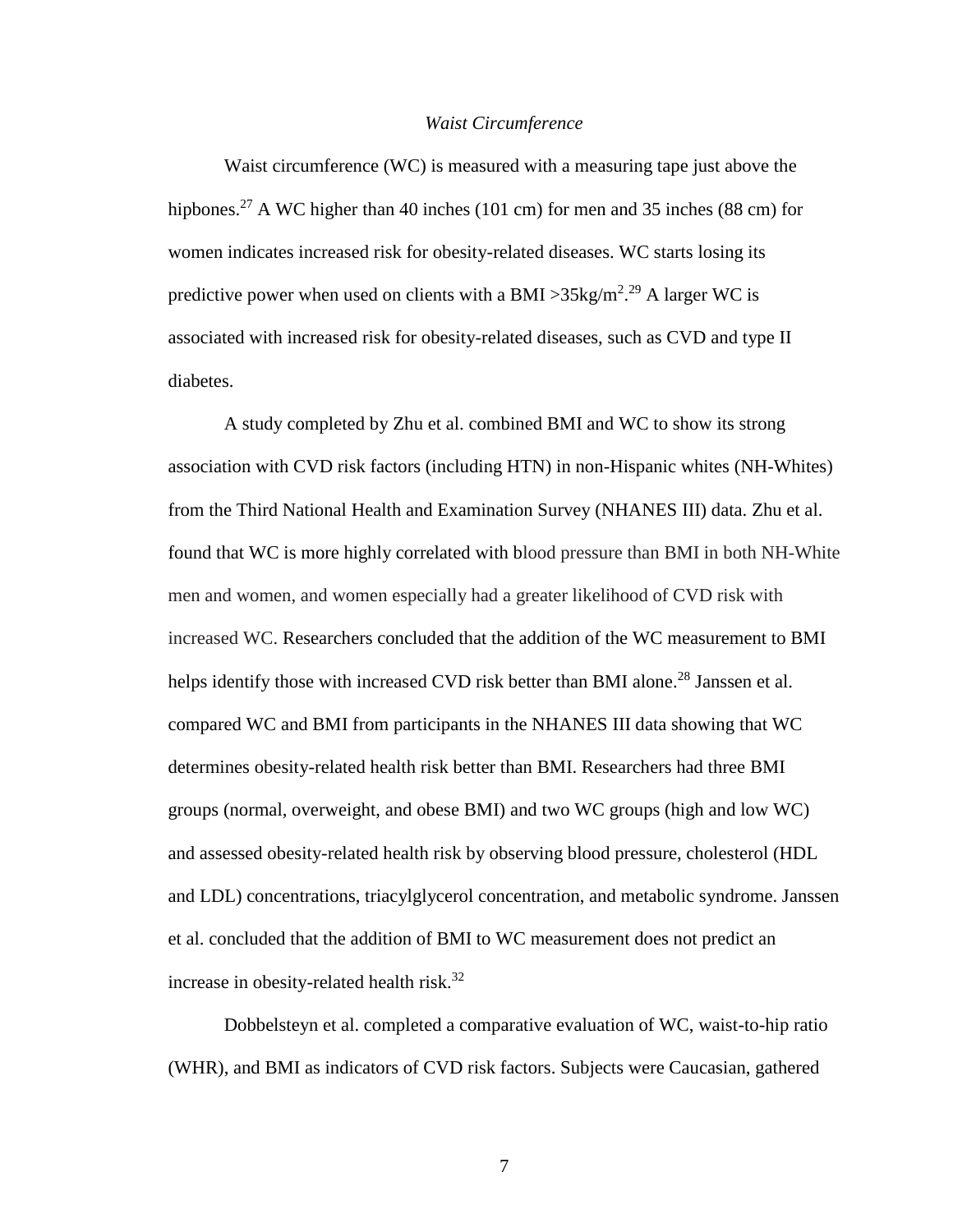from the Canadian Heart Health Surveys. Dobbelsteyn et al. found that WC is the better indicator of CVD risk in the Caucasian population than WHR and BMI. There are many advantages for using WC, especially in a clinical setting. WC does not require much equipment: only a tape measure. The WC measurement is simple to understand because it only requires the reading of one measurement instead of two, like those need to calculate a ratio. 33

Niskanen et al. completed a prospective study following 379 healthy men participants from the Kuopio Ischemic Heart Disease Risk Factor Study in Eastern Finland for 11 years. The subjects were between the ages of 40 to 60 years old. The researchers goal was to identify how many men developed HTN over time and to assess known cofactors of HTN such as abdominal obesity, smoking, and inflammation, using C-reactive protein (CRP) as a marker. Abdominal obesity has been shown to cause inflammation; therefore it is important to evaluate abdominal obesity as a predictor of HTN. Niskanen et al. showed that 124 (33%) men developed HTN and men with heavier weights and larger WC were twice as likely to develop HTN. Also, men with a higher CRP levels and greater amount of cigarettes smoked were more likely to develop HTN. These researchers used previous cut off definitions for HTN: a SBP over a DBP of 140/90 mmHg. These finding show that abdominal obesity can greatly increase risk of HTN in men. This study only looked at men due to other research indicating that HTN is more common in men than in women.<sup>34</sup>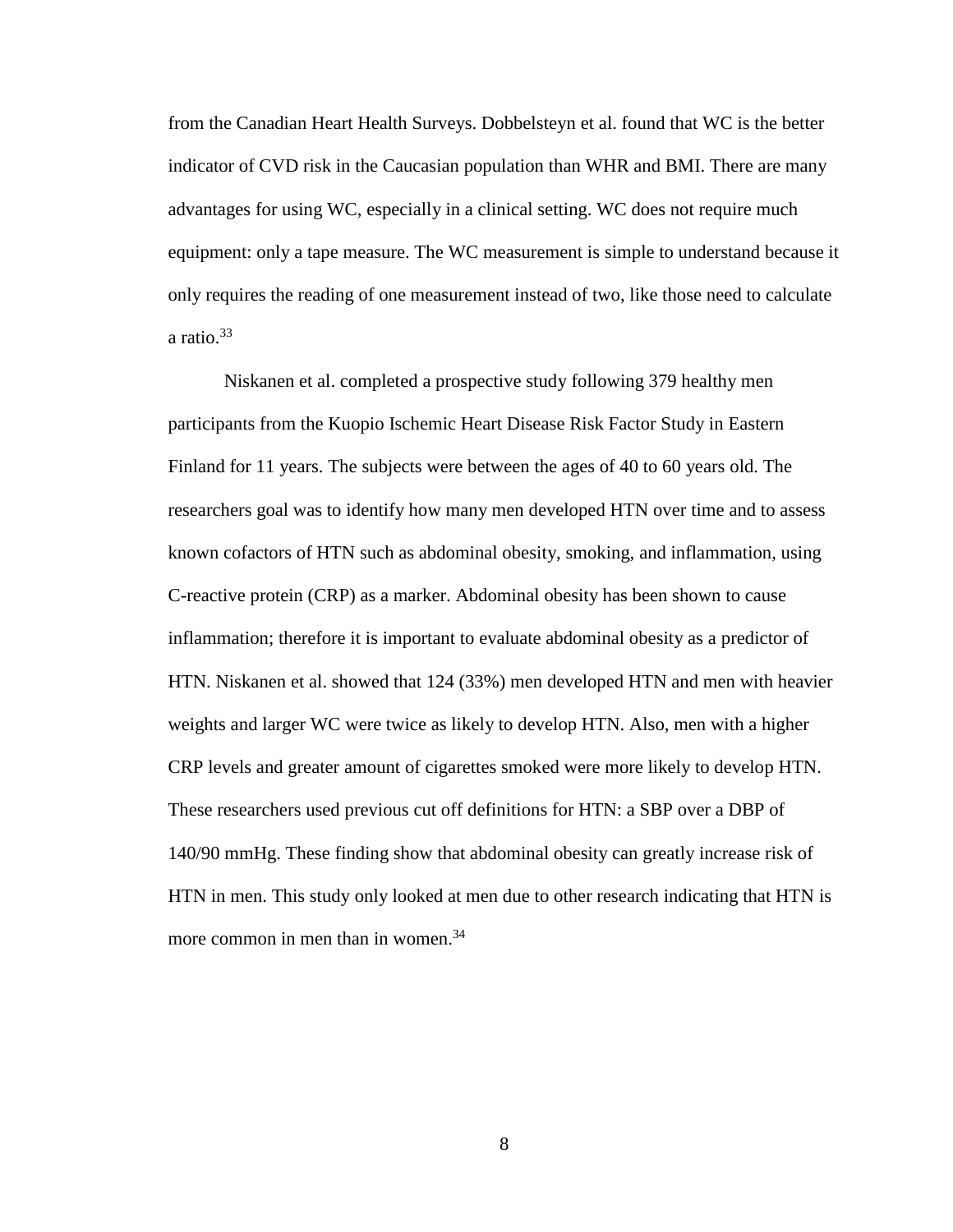#### *Waist-to-Height Ratio*

Waist-to-height ratio (WHtR) seems to be highly correlated with diabetes, dyslipidemia, and HTN and is better than BMI for screening these conditions. <sup>35</sup> WHtR takes WC and divides it by height, both in inches. The preferred value is <0.5 and indicates a decreased risk of metabolic disease. 35,36 WHtR accounts for the effect of larger and smaller heights on WC. $36$  Research suggests that WHtR is a better anthropometric measurement than WC when assessing for CVD risk, which includes HTN.<sup>6,35</sup> A study conducted by Ashwell et al. examined WHtR and BMI and compared which measurement had the highest years of life lost (YLL). YLL was determined through a ten-year follow-up using the Health and Lifestyle Survey. Ashwell et al. found that males have more YLL than females when looking at both WHtR and BMI.<sup>36</sup> They also found that YLL increases with an obese category BMI and with a WHtR greater than 0.6. Ashwell et al. concluded that "keep[ing] your waist circumference to less than half of your height" is ideal to decrease mortality.<sup>36</sup>

WHtR is the anthropometric measure that is most highly predictive of HTN. 5,6-37 A systematic review and meta-analysis completed by Ashwell et al. compared BMI, WC, and WHtR to screen for CVD, HTN, and type II diabetes. Researchers found that WHtR had higher statistical significance than WC in screening for HTN in both men and women. <sup>6</sup> Another study found similar results. Sayeed et al. gathered a total of 4923 subjects and collected height, weight, blood pressure, waist and hip measurements, fasting blood glucose, total cholesterol, triglycerides, and HDL-C. These researchers found that BMI, WHR and WHtR were significantly correlated with DBP and SBP, but the level of significance was highest for WHtR for both men and women. <sup>5</sup> Both Ashwell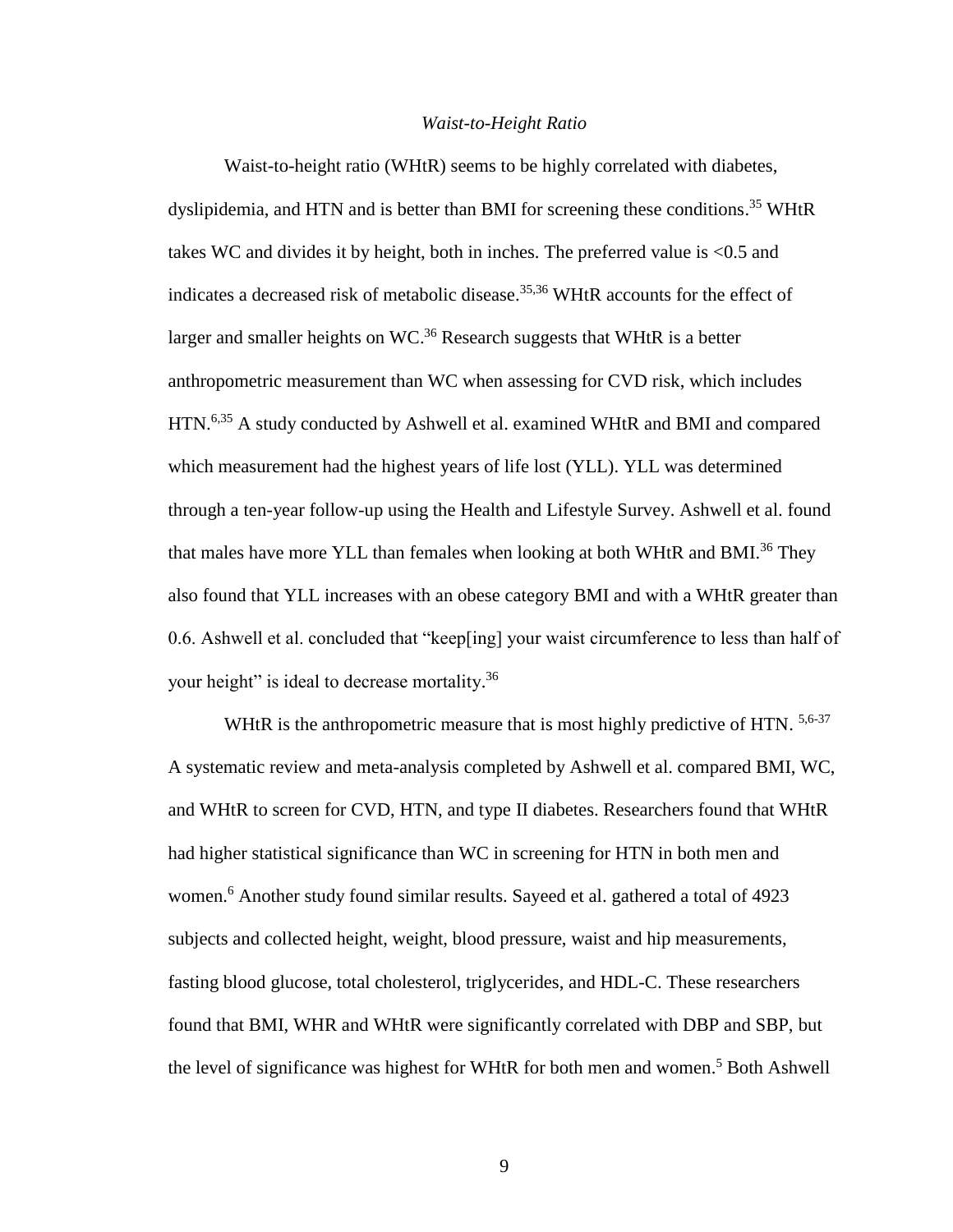et al. and Sayeed et al. conclude that WHtR should be considered an important screening tool for obesity and predicting HTN.<sup>5,6</sup>

Another study showed that abdominal adiposity measurements are better than BMI for predicting risk of chronic diseases. Fuchs et al. used comparative analysis between anthropometric measurements of obesity and incidence of HTN, they found that both WC and WHtR were better at predicting risk of HTN than BMI.<sup>37</sup> All these studies used the previous 2003 JNC7 blood pressure guidelines.

#### *Gender and Age*

Statistics have shown that males are more likely to develop HTN. Data also shows that HTN also increases with advancing age. Ervin completed a National Health Statistic report on metabolic syndrome, which includes abdominal obesity and blood pressure. Ervin's subjects were participants of NHANES data from 2003-2006 including adults over the age of 20. Subjects were stratified by sex, age, race/ethnicity, and BMI. Ervin found that overall males had a higher age-adjusted prevalence of HTN than females, but females had higher age-adjusted prevalence of abdominal obesity based on WC. For both males and females HTN prevalence increased by each succeeding age group, the older the age the higher the prevalence of HTN. In addition, they found that as age and BMI increases, so does the risk for obesity-related diseases. 7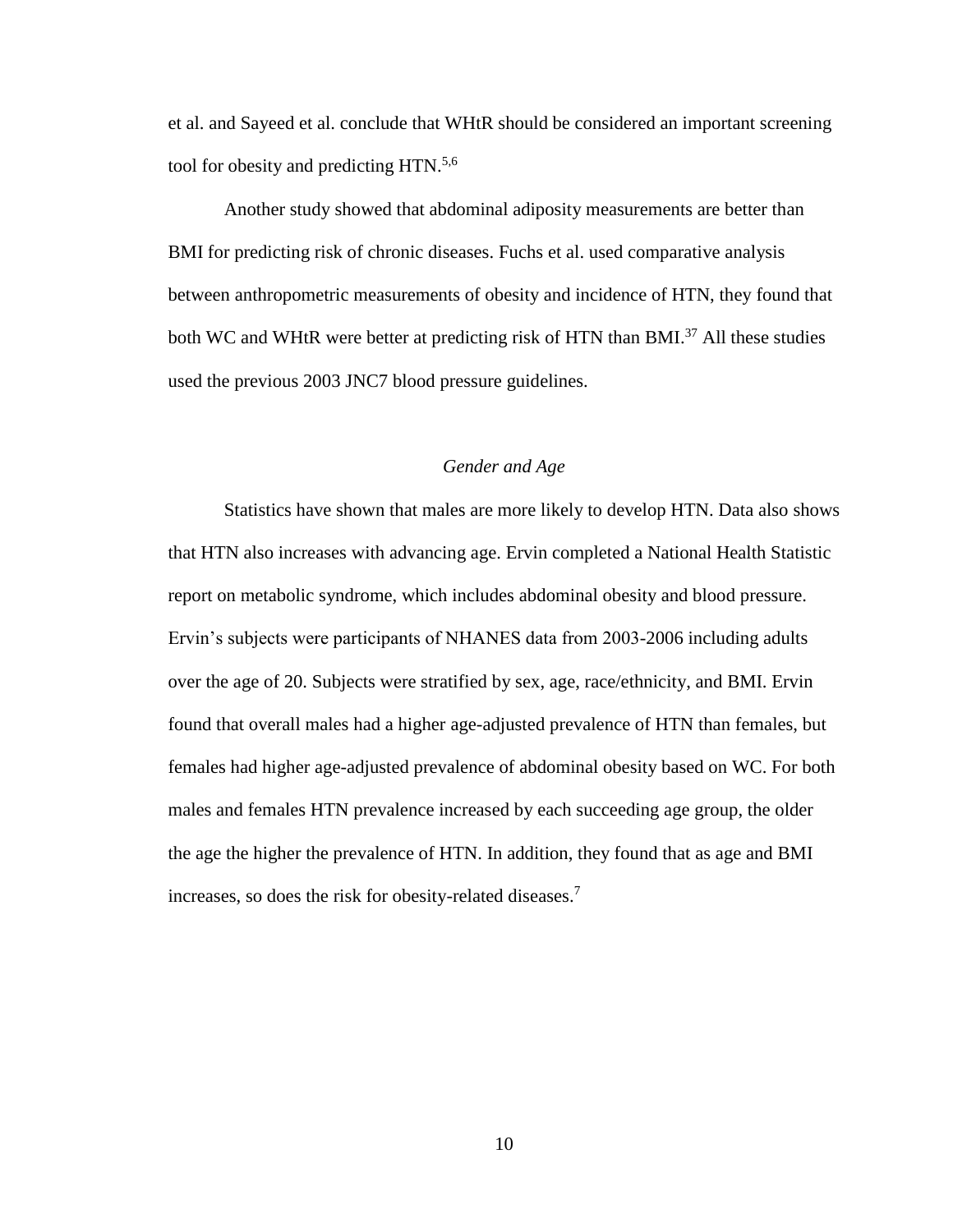#### Health Status Disparities Among Mexican Americans

The Mexican American (MA) population is the largest sub-population of Hispanics living in the US, consisting of 36 million people (63.3%) of the US population, as of 2015. 8 In 2003-2004, 36.8% of Mexican Americans (MAs) were classified as obese<sup>11</sup> while in 2011-2014 about 46.4% of MAs were obese.<sup>12</sup> Research shows that when compared to NH-Whites, MAs have a higher likelihood of developing obesityrelated diseases, such as CVD and type II diabetes, partly due to physical inactivity and unfavorable body fat accumulation in the abdomen. Sundquist and Winkleby stated that CVD is the leading cause of death among MAs. Some contributing factors for the greater incidence of CVD and myocardial infarctions among MAs include higher prevalence of lipid abnormalities, especially higher levels of low-density lipoprotein cholesterol (LDL-C), lower levels of high-density lipoprotein cholesterol (HDL-C), and higher levels of uncontrolled high blood pressure than NH-Whites. <sup>10</sup> Ford et al. explored the prevalence of metabolic syndrome using NHANES III data from 1988-1994 and found that MAs have highest prevalence of abdominal obesity, hypertriglyceridemia, and low HDL-C concentrations when compared to NH-Whites. <sup>38</sup> Ervin also found similar results; MA females, along with NH-Black females, had the highest prevalence of abdominal obesity and a high prevalence of low HDL-C concentrations.<sup>7</sup>

Berber et al. investigated the projection of type II diabetes, dyslipidemia, and HTN in employees of a general hospital in Mexico City where the overall population was Mexican. This study surveyed 2426 men (aged  $38.99 \pm 7.11$ ) $_{\text{SEP}}$  and 5939 women (aged 39.11  $\pm$ 14.25) from 1994-2004. Berber's et al. study shows that when compared to MAs from the NHANES III data the Mexican population had a higher prevalence of being in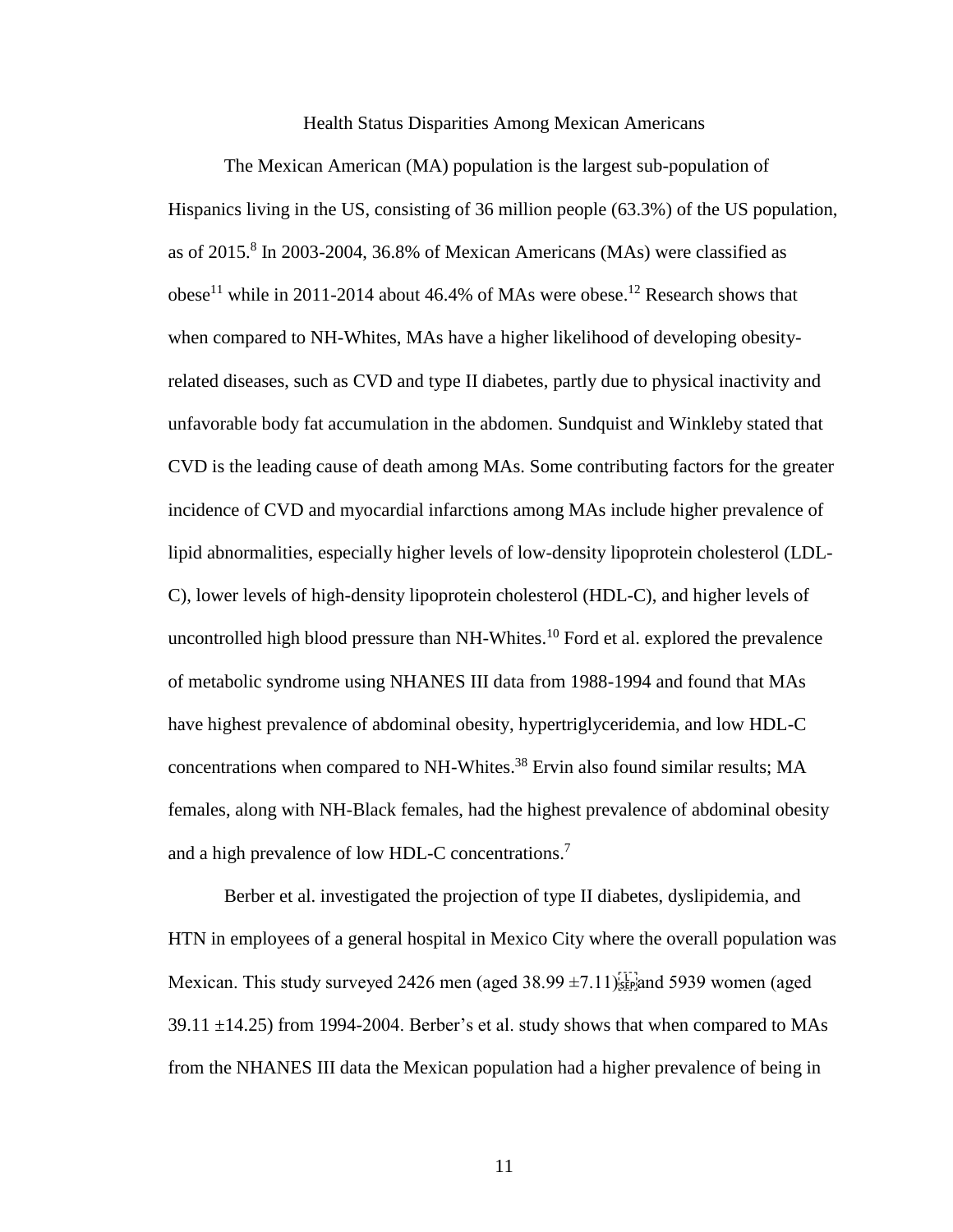the overweight category and a lower prevalence of being in the obese category. These findings suggest that despite similar genetics and originating from the same geographic location/country, there is a difference in overweight and obesity prevalence between the two study populations due to their current living environment. These researchers also found that the following cut off values for WC may be better for predicting the obesityrelated diseases: 90 cm for males, and 85 cm for females. It may not be appropriate to generalize these findings to the MA population or other Hispanic populations, as the subjects were from Mexico City, but it does suggest that lowering the cut off values for WC may be beneficial in identifying and reversing abdominal obesity.<sup>39</sup>

Howell et al. investigated associations between mortality, BMI at time of survey, and maximum lifetime BMI using self-reported maximum lifetime weight. Researchers studied a total of 6,242 adult MAs from the NHANES III and continuous NHANES 1999-2010 and found that those who remained stable in the overweight or obese category did not have significant increased odds of mortality. Mortality data was accessed through the National Death Index from the Centers for Disease Control and Prevention and matched with the continuous NHANES data to predict for all-cause mortality. Investigators concluded that MAs who reported a maximum lifetime BMI in the obese category had a minimal increase in risk of death than those who maintained a normal weight over time.<sup>40</sup> This study shows that BMI is not a strong predictor of all-cause mortality, as those considered to be in the obese category only had a slight increase risk of death than those who remained at normal weights.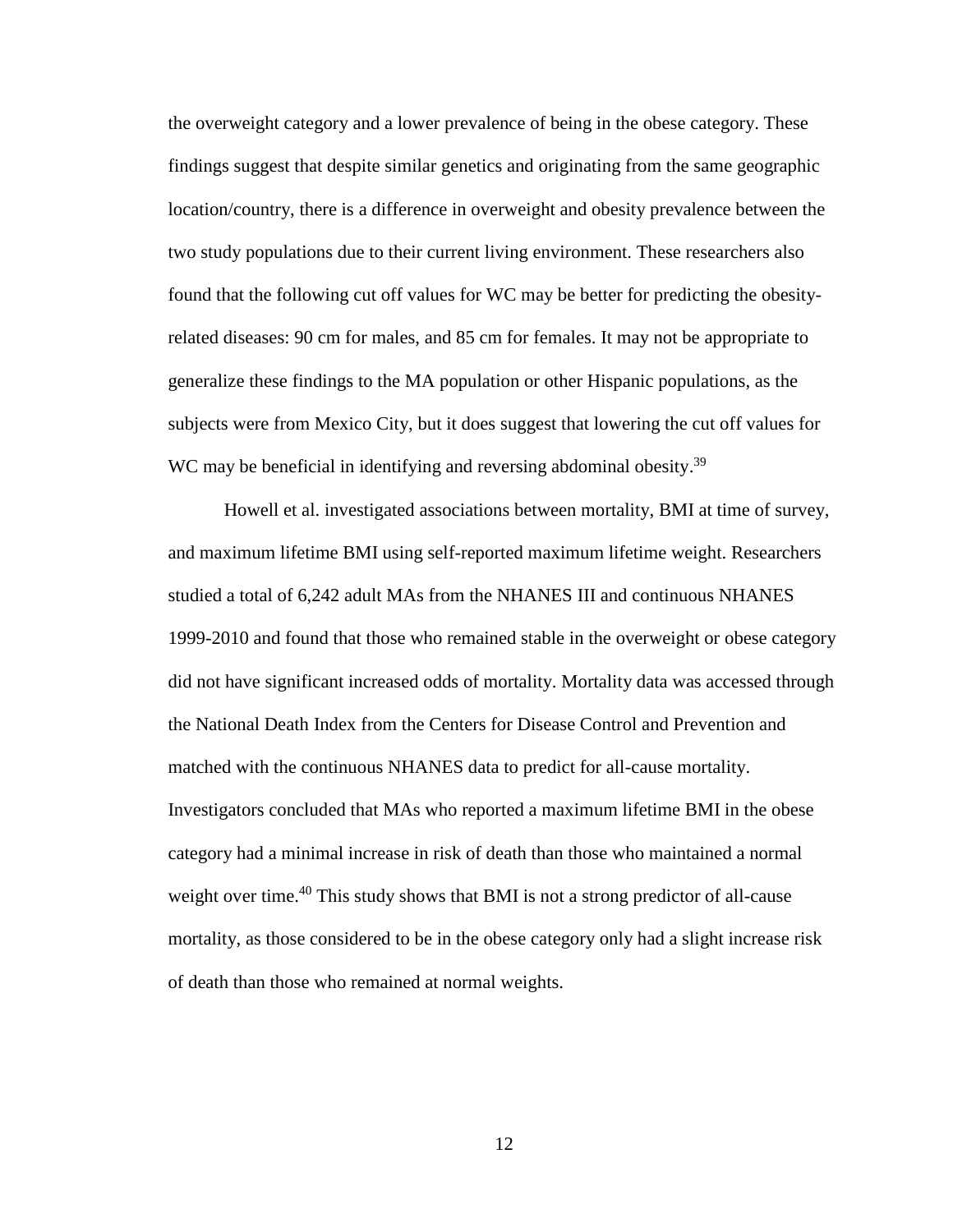#### Mexican Americans and Hypertension

Berber et al. found that in the Mexican Population from Mexico, as the prevalence of HTN increased (using 2003 JNC7 blood pressure guideline), the WC, BMI, and WHtR ratio increased as well. Suggesting that being from Mexico or originating from Mexico combined with an increase in weight can increase risk of HTN. This may be due to lifestyle changes, including the environment in which they migrated to.<sup>39</sup> According to the US Department of Health and Human Services Office of Minority Health, from 2009- 2012, 27.3% of MA men had HTN, which was lower when compared to NH-Whites at 29.6%. Concurrently, MA women had a higher prevalence of HTN (29.3%) than NH-White women  $(27.5\%)$ .<sup>13</sup>

Hardy et al. looked at age- and sex-specific transitions between blood pressure categories within African Americans (AA), NH-Whites, and MAs using NHANES data from 2007-2008 to 2011-2012. This study used the JNC7 2003 blood pressure guidelines to assess the transition of blood pressure categories. Previous guidelines were defined as SBP/DBP: normal  $=$  <120/80mmHg, prehypertension = 120-139/80-89mmHg, and HTN  $= \geq 140/90$ mmHg; participants aged 8-19 years, blood pressure was classified as normal blood pressure at <90th percentile by age and sex, prehypertension as 90th-95th percentiles or SBP/DBP  $\geq$  120/80 mmHg, and HTN as >95th percentile. Researchers found that MA young women (8-30 years old) had the lowest increase in HTN prevalence from normal to prehypertension category. After age 40, the change stabilized for men but increased rapidly for women. After age 60, MA women had the largest increase from normal to prehypertension category when compared to NH-Whites and AAs from the same age group. The net increase probability over the life course of ages 8 to 80 from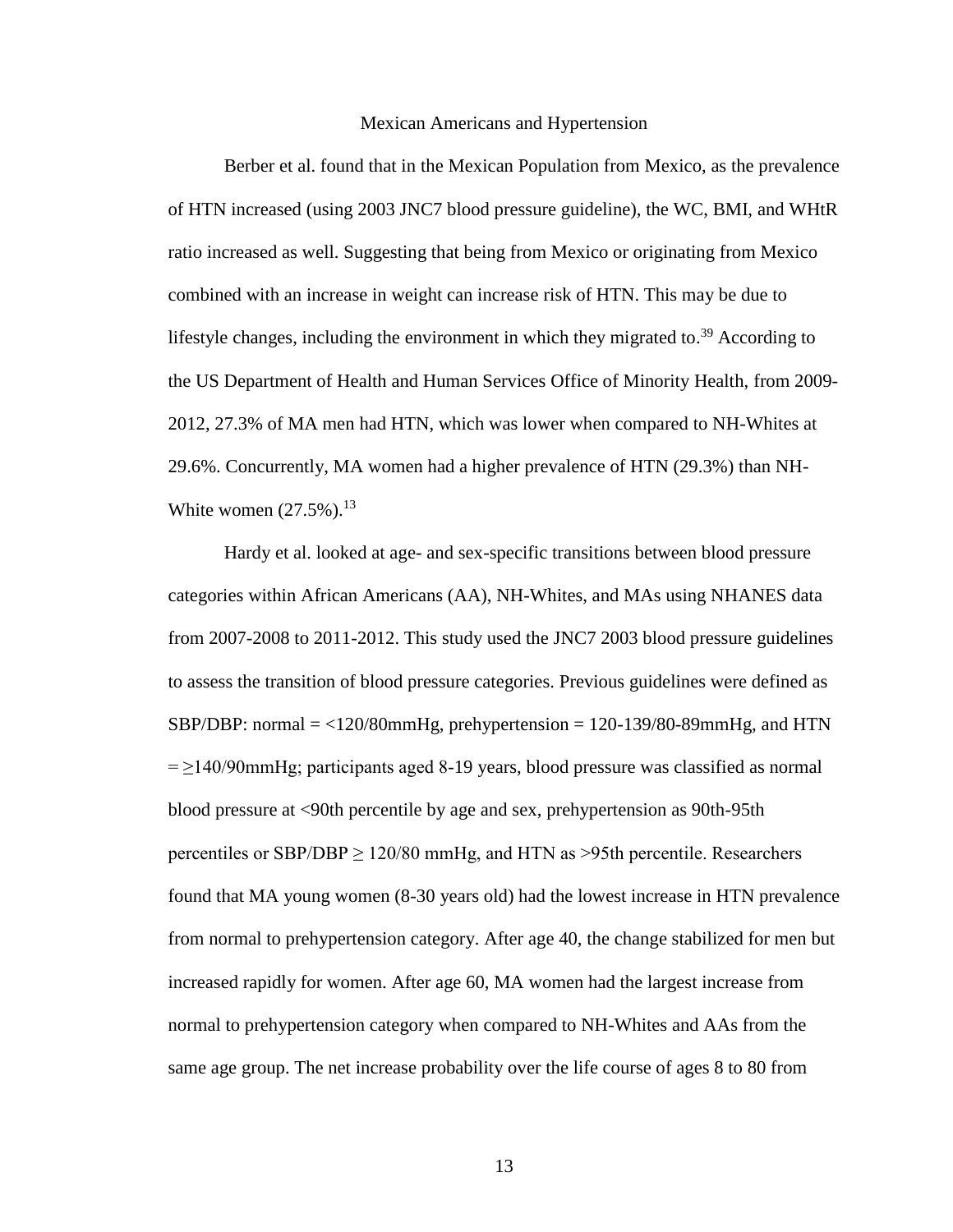prehypertension to HTN category increased the most for NH-White women and MA women. MA men had the highest net increase from prehypertension to HTN when compared to NH-White and AA men. <sup>41</sup> These findings suggest that the upward change between blood pressure categories impacts MAs the most. It is of interest to examine the trends with NHANES most currently released data and using the 2017 AHA/ACC blood pressure guidelines.

#### Acculturation Status

### *Language Spoken*

Acculturation, including language preference and place of birth, may increase risk for developing obesity. 10,42,43 Assessing language spoken among MAs can help measure acculturation status and determine if language has an effect on the prevalence of HTN, using 2017 AHA/ACC guidelines. Research conducted by Sundquist et al. shows that Spanish-speaking MAs who were born in the US have higher BMIs than Spanish speaking MAs born in Mexico. English speaking MAs born in the US had lower CVD risk than Spanish speaking US- born MAs.<sup>10</sup> Findings suggest that the spoken language may increase risk for chronic disease; in this case speaking Spanish and not English increases disease risk. Crespo et al. used data gathered from NHANES III and examined acculturation status and physical activity in MAs. They found that MAs who spoke mostly Spanish had a higher prevalence of physical inactivity compared to those who only spoke English or both languages equally. It was also found that physical inactivity can increase weight and obesity-related disease risk.<sup>42</sup>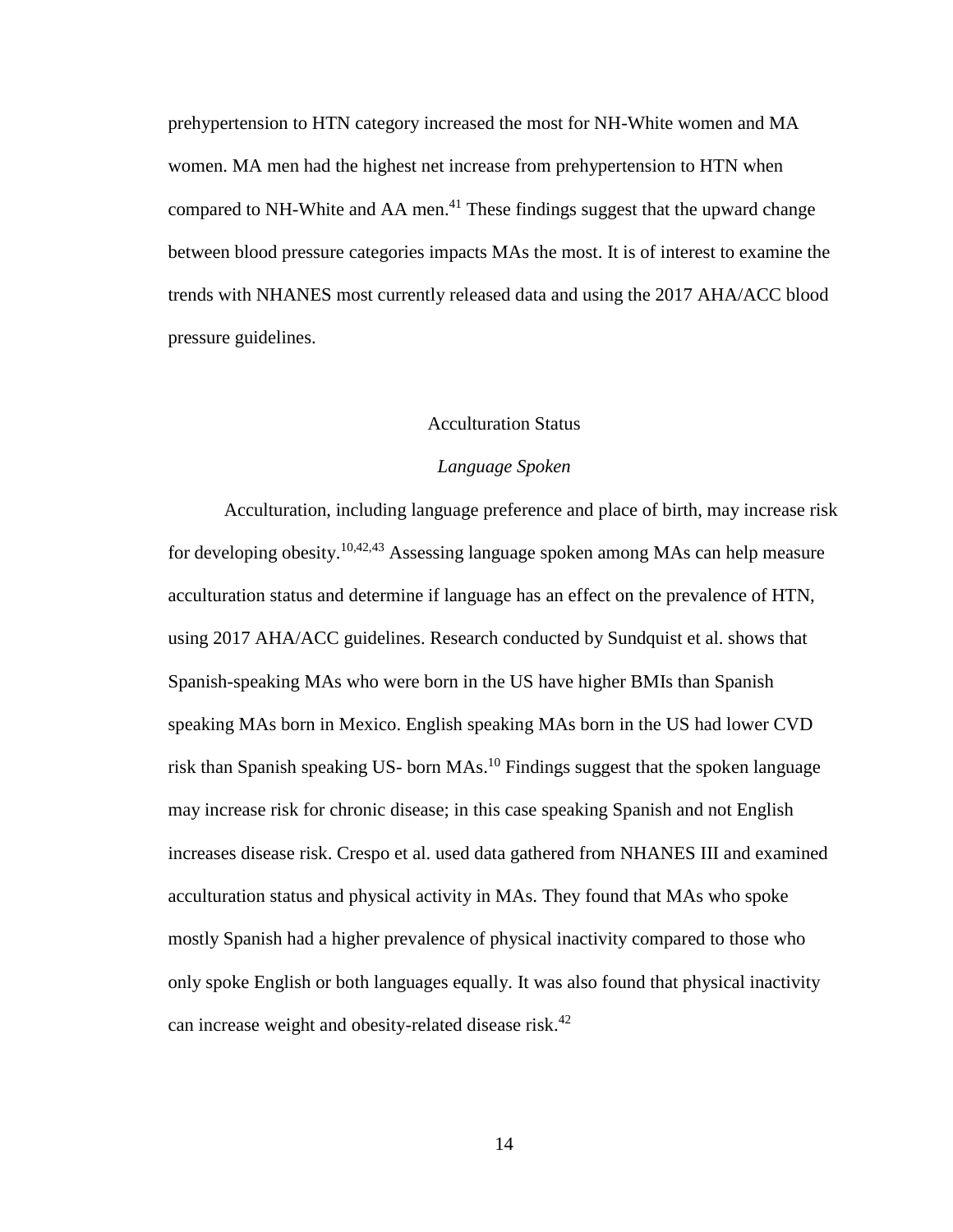#### *Country of Birth*

Place of birth can have an impact on health. Findings support that there is a relationship between the health of MAs and their level of connection to their Mexican culture.<sup>10,43</sup> Akresh's study indicated that MAs born in the US have a higher chance of becoming overweight and obese than those born in Mexico. <sup>44</sup> Sundquist et al. showed similar results: MAs born in Mexico have healthier cardiovascular systems than those born in US. Researchers concluded this was due to the positive social and cultural influences from their country of birth, including practices such as sitting together at mealtimes, as well as eating a diet rich in fruits and vegetables and low in fat, and low smoking rates.<sup>10</sup> Another study completed by Sundquist and Winkleby found that Mexican-born women and men had the smallest WC when compared to US-born English-speaking and US-born Spanish-speaking MAs. Mexican-born women and men had a WC of 90.4cm, 94.0 cm respectively while US-born English-speaking women and men had intermediate WC (93.6 cm, 97.3 cm respectively), and US-born Spanishspeaking women and men had the largest WC (96.9 cm, 97.7 cm).<sup>17</sup> Findings suggest that being born in the US is associated with excess weight around the waist. In MAs this is possibly due to a higher degree of acculturation, because this trend toward abdominal obesity is seen among all ethnic groups living in the US.

#### *Number of Years Residing in the US*

Studies have shown that when people migrate to another country, their BMI tends to increase, possibly due to change in diet, exercise, and stress.<sup>17</sup> Hill et al. state that the longer MAs reside in the US the higher likelihood of developing abdominal obesity.<sup>43</sup>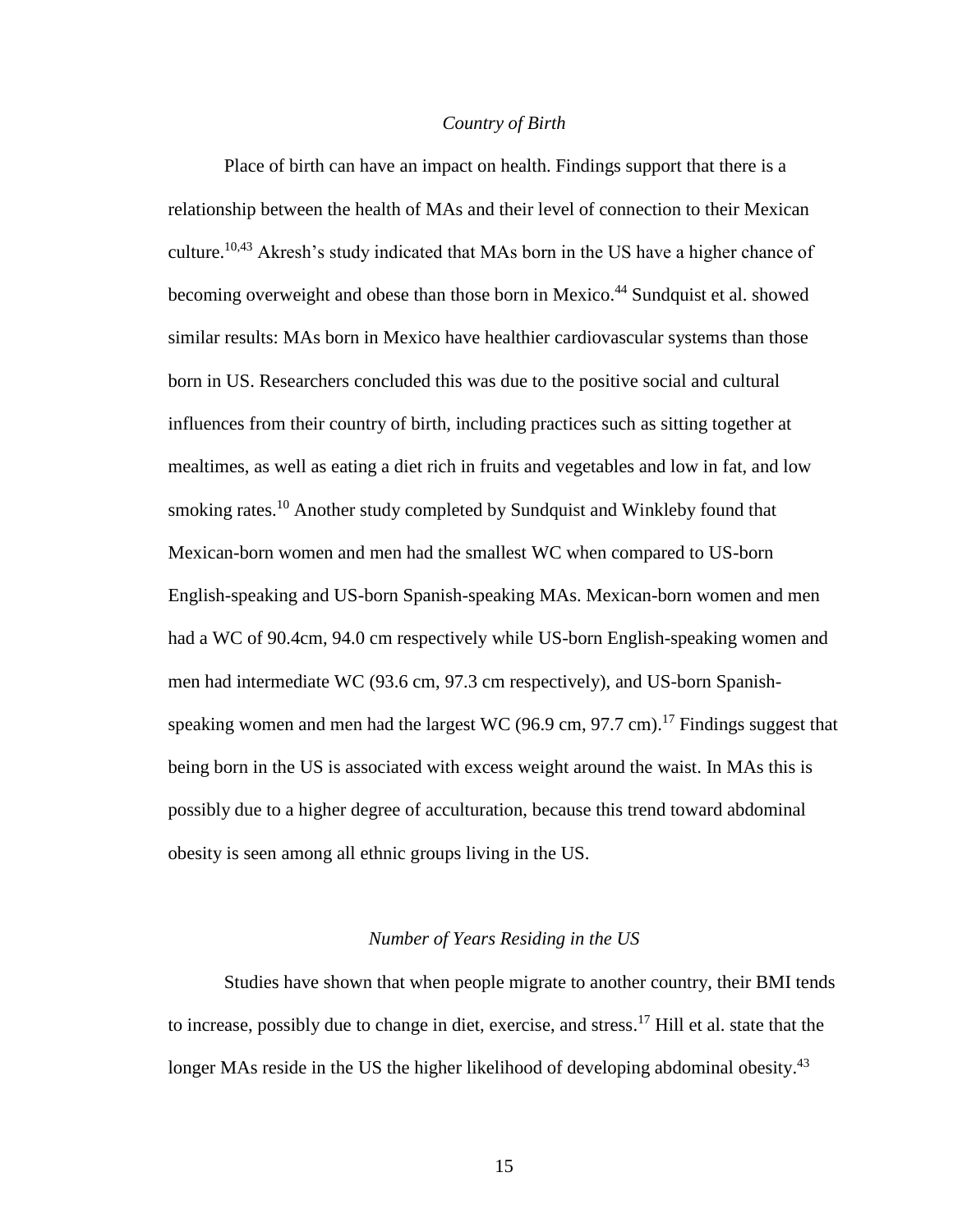Barcenas et al. investigated birthplace and years of residence in self-identified MA adults from Harris County, Texas. Barcenas et al. found that spending more years residing in the US increases chances of obesity for both US-born MAs and Mexico-born MAs. Authors used an acculturation score based on the Bi-dimensional Acculturation Scale for Hispanics, which has different acculturation based measures. Barcenas et al. used a language-based measure of the scale, as they thought this was the most appropriate for assessing acculturation because it shows how integrated MAs are to the US culture. Four questions were used to determine proficiency in the English language: what language did they use to speak, watch television, listen to the radio, and to read. Points were averaged to get the acculturation score from 1 to 4, a score greater than 2.5 indicated preference of the English language and therefore more acculturated to the US culture. Researchers found that for men with low acculturation scores, their risk of obesity increases 2% for every year residing in the US. For men with high acculturation score, their risk increases 4% each additional year. For women with low acculturation scores, their risk of obesity increases 1% for every year and a high acculturation score increases their risk by 3% each additional year.<sup>45</sup> These findings support the theory that the longer MAs reside in the US, the more acculturated they become and increase risk of developing obesity, along with its complications.

#### *Acculturation Score*

An acculturation score can be determined by taking into consideration a combination of the language spoken, place of birth, and years living in the US. O'Brien et al. used an acculturation score and completed the breakdown as follows: if only or mostly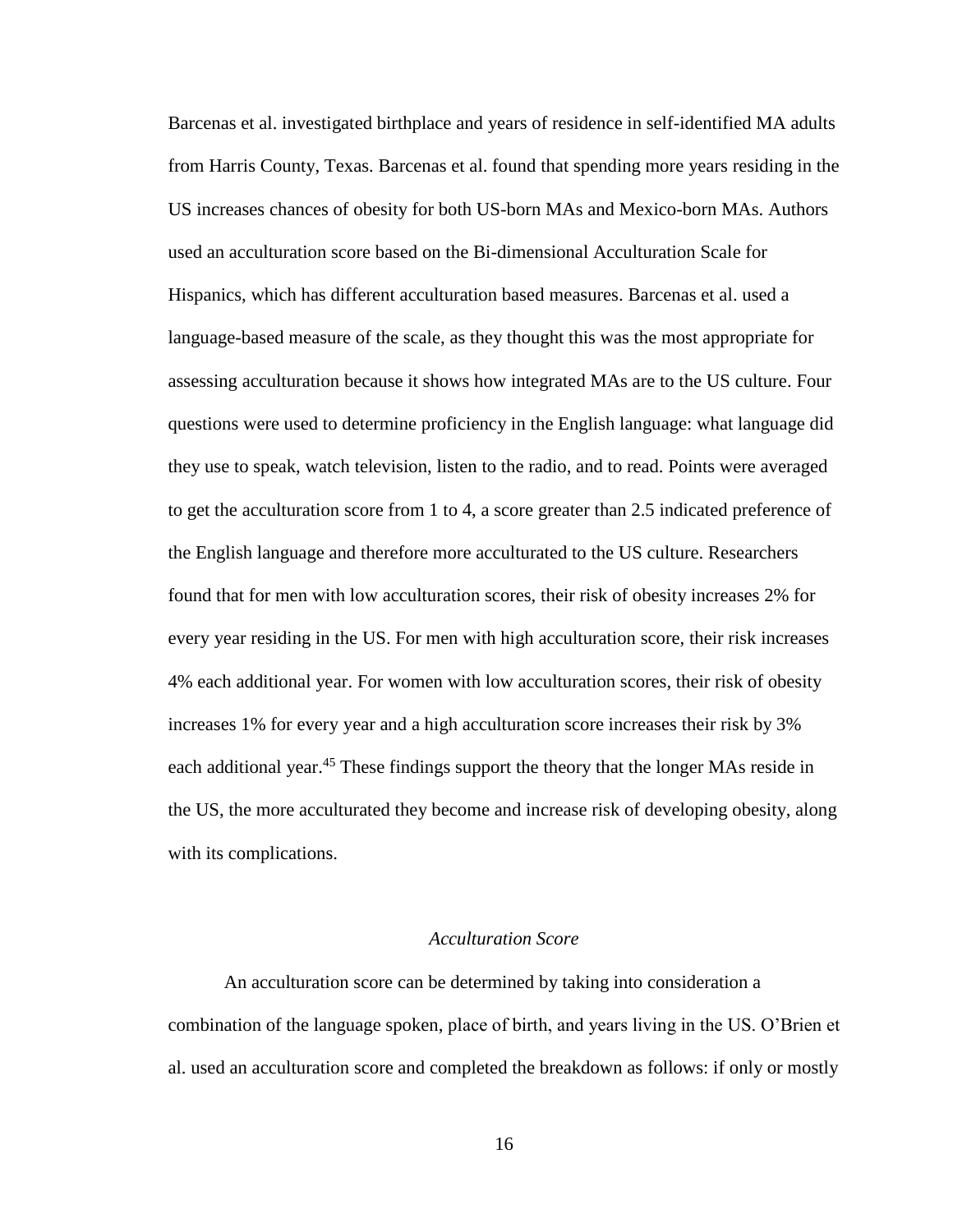Spanish was spoken at home 0 points were given and 1 point was assigned to those who spoke only or mostly English or both languages equally, if place of birth was outside the US 0 points were assigned, born in the US resulted in 1 point, if MA had lived in the US for less than 20 years 0 points were given, living in the US for more than 20 years resulted in 1 point. The acculturation score ranges from lowest (0 points) to highest (3 points) acculturation, the higher the score the higher the acculturation status.<sup>16</sup> Not many studies have been conducted looking at acculturation scores among MAs. A study completed by O'Brien et al. looked at the prevalence of diabetes and acculturation status by using this acculturation score and found that the more acculturated MAs were the more likely they were to develop diabetes.<sup>16</sup>

#### National Health and Nutrition Examination Survey

The National Health and Nutrition Examination Survey (NHANES) is designed to assess the health of individuals from different ethnicities living in the US. NHANES is continuously gathering data through home interviews and physical exams completed in their Mobile Examination Centers (MEC). 46,47 Home interviews included questions related to demographics, socioeconomics, occupation, health insurance, medical history, food consumption, and health-related questions, such as tobacco consumption. <sup>47</sup> Physical exams in the MEC include blood pressure testing, height and weight measurements, oral health screening with a dentist, and laboratory testing on blood and urine.<sup>47</sup> NHANES represents the entire US nation and samples about 5,000 people each year. Fifteen different counties are visited each year to allocate such a large sample size.<sup>48</sup> Participants within the following subgroups Hispanics, non-Hispanic Asians, non-Hispanic blacks,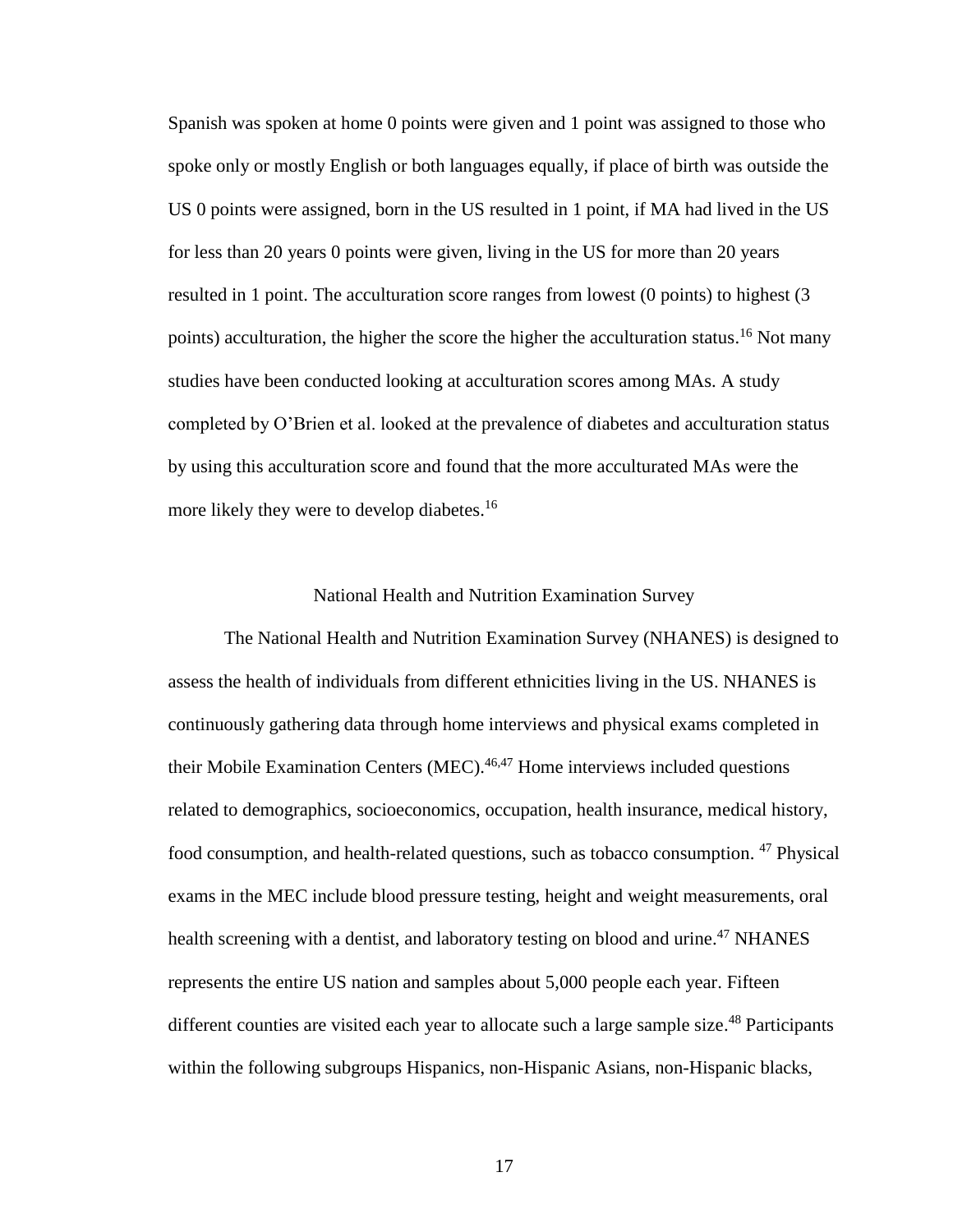and NH-Whites above the age of 80 years old are oversampled to increase the reliability and precision of estimates of health status indicators.<sup>49</sup> To account for oversampling, each participant is given a sample weight, which is representative of the US civilian noninstitutionalized Census population. <sup>50</sup> The institutionalized Census population includes those not living in houses such as nursing homes, hospitals, military/army, jails, or correctional centers,<sup>51</sup> NHANES does not represent this population.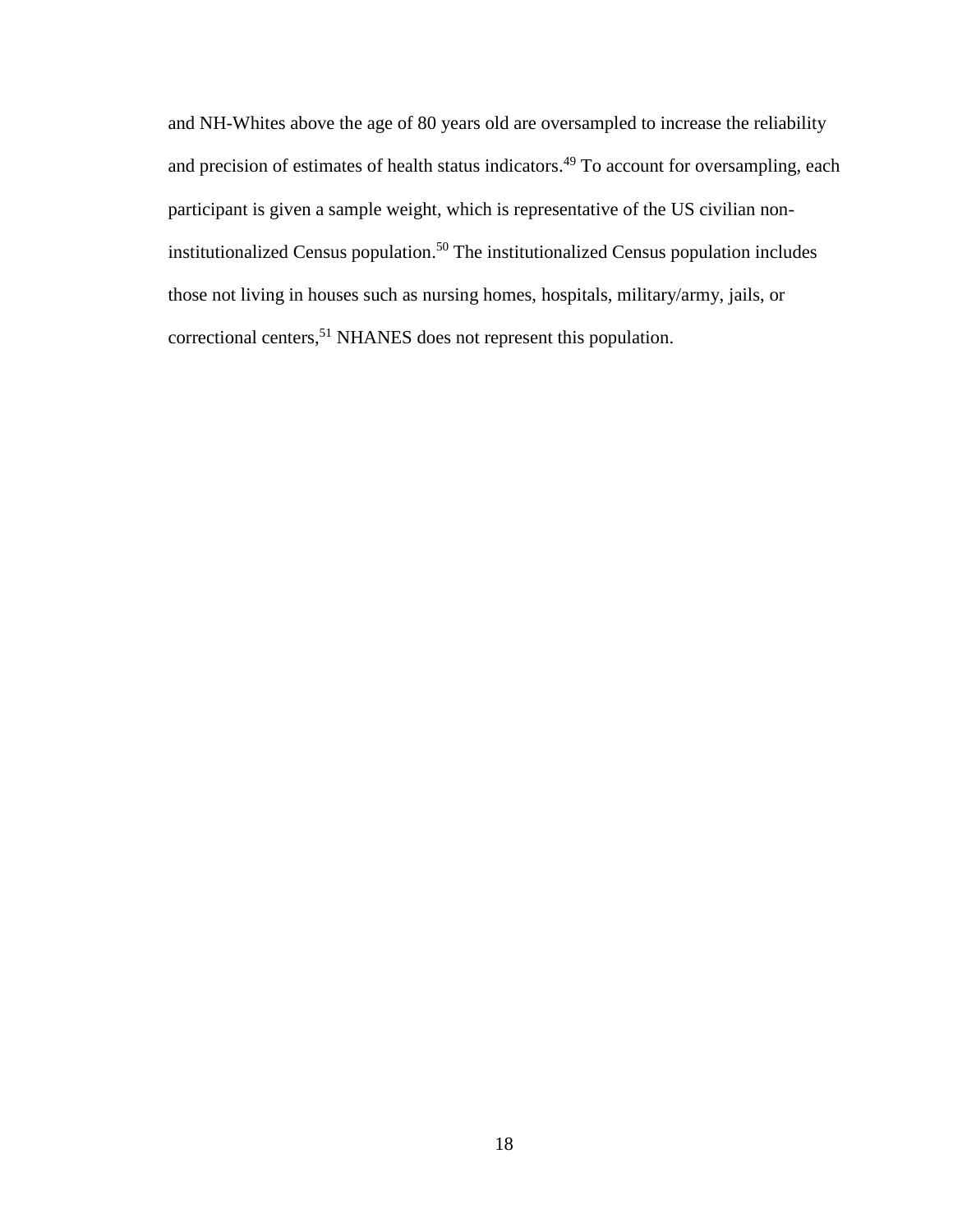## REFERENCES (INTRODUCTION AND LITERATURE REVIEW)

- 1. American Heart Association News. More than 100 million Americans have high blood pressure, AHA says. News on Heart.org. https://news.heart.org/more-than-100-million-americans-have-high-blood-pressure-aha-says/. Published January 31, 2018. Accessed May 13, 2018.
- 2. Chobanian AV, Bakris GL, Black HR, et al. Seventh report of the Joint National Committee on Prevention, Detection, Evaluation, and Treatment of High Blood Pressure. *Hypertens Dallas Tex 1979*. 2003;42(6):1206-1252. doi:10.1161/01.HYP.0000107251.49515.c2
- 3. The SPRINT Research Group. A randomized trial of intensive versus standard blood-pressure control. *N Engl J Med*. 2015;373(22):2103-2116. doi:10.1056/NEJMoa1511939
- 4. Fryar CD, Ostchega Y, Hales CM, Zhang G, Kruszon-Moran D. *Products - Data Briefs - Number 289 - October 2017*.; 2017. https://www.cdc.gov/nchs/products/databriefs/db289.htm. Accessed May 13, 2018.
- 5. Sayeed MA, Mahtab H, Latif ZA, et al. Waist-to-height ratio is a better obesity index than body mass index and waist-to-hip ratio for predicting diabetes, Hypertension and Lipidemia. *Bangladesh Med Res Counc Bull*. 2003;29(1):1-10.
- 6. Ashwell M, Gunn P, Gibson S. Waist-to-height ratio is a better screening tool than waist circumference and BMI for adult cardiometabolic risk factors: Systematic review and meta-analysis. *Obes Rev Off J Int Assoc Study Obes*. 2012;13(3):275- 286. doi:10.1111/j.1467-789X.2011.00952.x
- 7. Ervin B. Prevalence of metabolic syndrome among adults 20 years of age and over, by sex, age, race and ethnicity, and body mass index: United States, 2003–2006. *US Dep Health Hum Serv*. 2009;13:8.
- 8. Flores A. How the U.S. Hispanic population is changing. *Pew Res Cent*. September 2017. http://www.pewresearch.org/fact-tank/2017/09/18/how-the-u-s-hispanicpopulation-is-changing/. Accessed July 9, 2018.
- 9. Guzman NJ. Epidemiology and management of hypertension in the Hispanic population. *Am J Cardiovasc Drugs*. 2012;12(3):165-178. doi:10.2165/11631520- 000000000-00000
- 10. Sundquist J, Winkleby MA. Cardiovascular risk factors in Mexican American adults: a transcultural analysis of NHANES III, 1988-1994. *Am J Public Health*. 1999;89(5):723-730.
- 11. Ogden CL, Carroll MD, Curtin LR, McDowell MA, Tabak CJ, Flegal KM.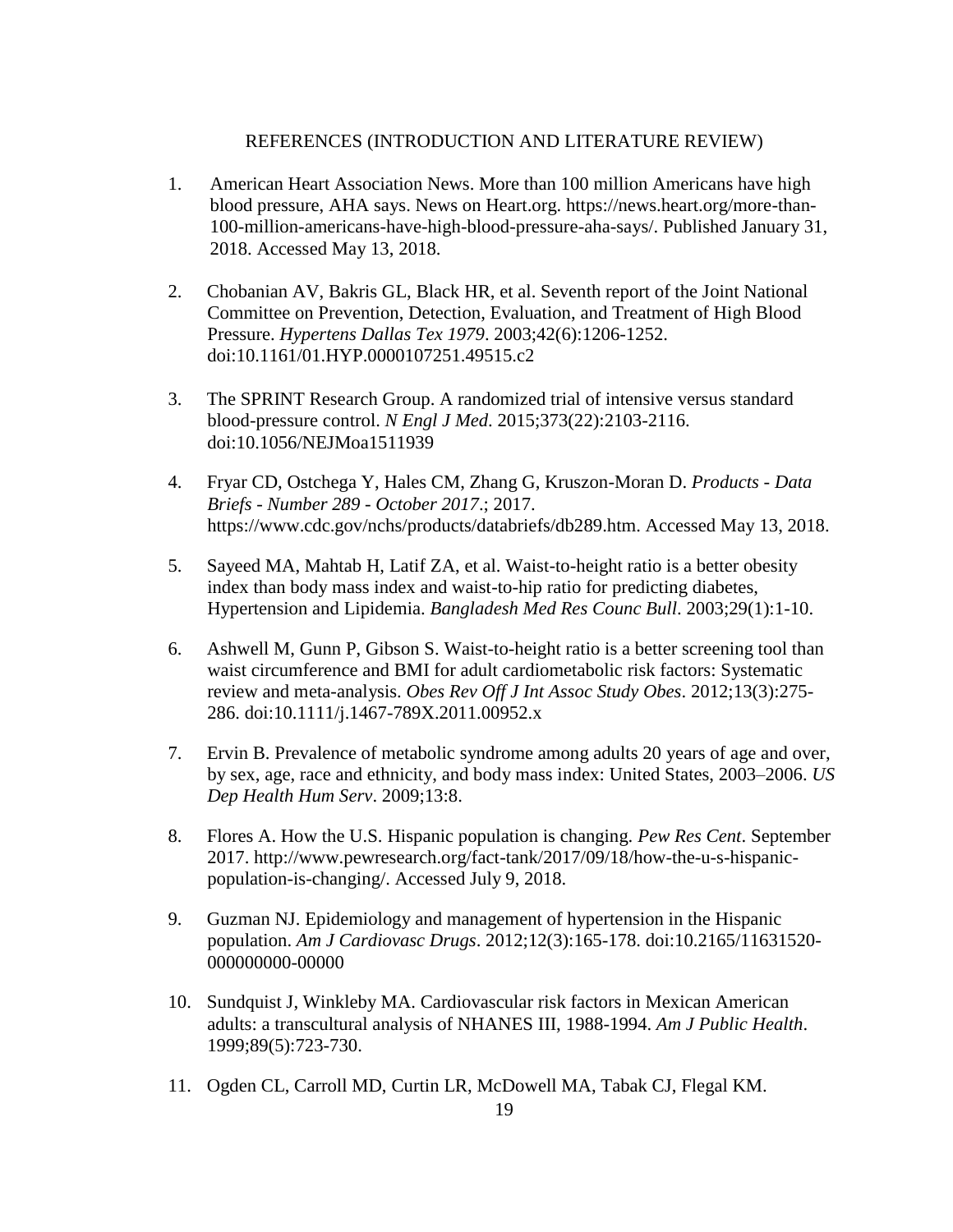Prevalence of overweight and obesity in the United States, 1999-2004. *JAMA*. 2006;295(13):1549-1555. doi:10.1001/jama.295.13.1549

- 12. National Center for Health Statistics. Health, United States, 2016 Individual Charts and Tables: Spreadsheet, PDF, and PowerPoint files. https://www.cdc.gov/nchs/hus/contents2016.htm. Published July 20, 2017. Accessed December 15, 2017.
- 13. Heart Disease The Office of Minority Health. https://minorityhealth.hhs.gov/omh/browse.aspx?lvl=4&lvlid=64. Accessed April 18, 2018.
- 14. National Center for Health Statistics. Health, United States, 2014 (5/2015). :473.
- 15. Hipertensión arterial en México. *Fed Mex Diabetes*. May 2016. http://fmdiabetes.org/hipertension-arterial-mexico/. Accessed July 9, 2018.
- 16. O'Brien MJ, Alos VA, Davey A, Bueno A, Whitaker RC. Acculturation and the prevalence of diabetes in US Latino Adults, National Health and Nutrition Examination Survey 2007–2010. *Prev Chronic Dis*. 2014;11. doi:10.5888/pcd11.140142
- 17. Sundquist J, Winkleby M. Country of birth, acculturation status and abdominal obesity in a national sample of Mexican-American women and men. *Int J Epidemiol*. 2000;29(3):470-477.
- 18. Markides KS, Lee DJ, Ray LA. Acculturation and hypertension in Mexican Americans. *Ethn Dis*. 1993;3(1):70-74.
- 19. What is High Blood Pressure? http://www.heart.org/HEARTORG/Conditions/HighBloodPressure/AboutHighBloo dPressure/What-is-High-Blood-Pressure\_UCM\_301759\_Article.jsp#.WmJb4JMfow. Accessed January 19, 2018.
- 20. Yoon SSS, Carroll MD, Fryar CD. Hypertension prevalence and control among adults: United States, 2011-2014. *NCHS Data Brief*. 2015;(220):1-8.
- 21. Chobanian AV, Bakris GL, Black HR, et al. The Seventh Report of the Joint National Committee on Prevention, Detection, Evaluation, and Treatment of High Blood Pressure: the JNC 7 report. *JAMA*. 2003;289(19):2560-2572. doi:10.1001/jama.289.19.2560
- 22. American Heart Association. Understanding blood pressure readings. http://www.heart.org/HEARTORG/Conditions/HighBloodPressure/KnowYourNum bers/Understanding-Blood-Pressure-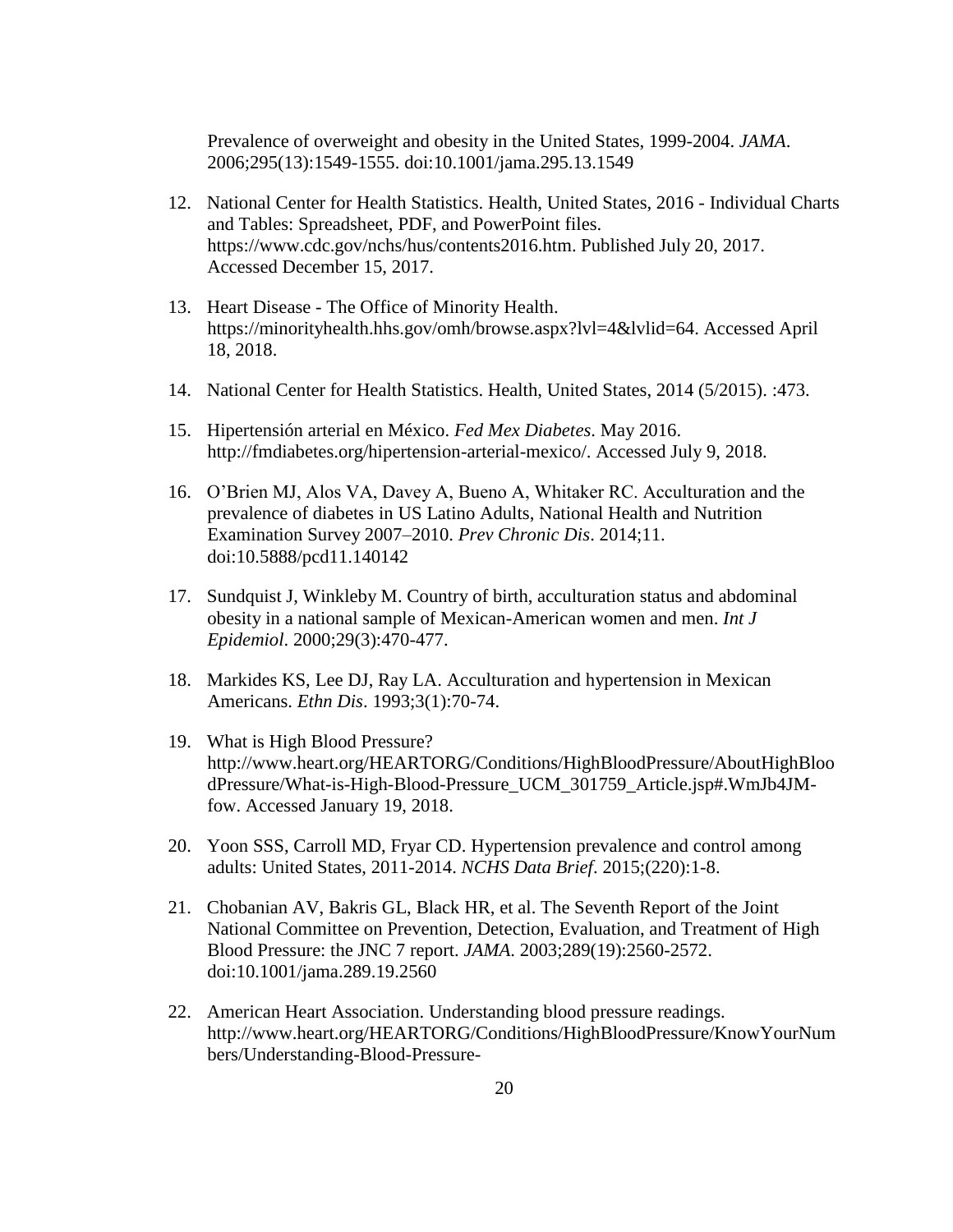Readings\_UCM\_301764\_Article.jsp#.WjGzbVQ-fow. Accessed December 13, 2017.

- 23. Prevention JNC on, Pressure T of HB. *JNC 7 Express: The Seventh Report of the Joint National Committee on Prevention, Detection, Evaluation, and Treatment of High Blood Pressure*. US Department of Health and Human Services; 2003.
- 24. About NCHS NCHS Fact Sheets National Health and Nutrition Examination Survey. https://www.cdc.gov/nchs/data/factsheets/factsheet\_nhanes.htm. Published December 14, 2017. Accessed December 15, 2017.
- 25. Hales CM, Fryar CD, Carroll MD, Freedman DS, Ogden CL. Trends in obesity and severe obesity prevalence in US youth and adults by sex and age, 2007-2008 to 2015-2016. *JAMA*. 2018;319(16):1723-1725. doi:10.1001/jama.2018.3060
- 26. Narkiewicz K. Obesity and hypertension—the issue is more complex than we thought. *Nephrol Dial Transplant*. 2006;21(2):264-267. doi:10.1093/ndt/gfi290
- 27. Assessing Your Weight | Healthy Weight | CDC. https://www.cdc.gov/healthyweight/assessing/index.html. Accessed December 13, 2017.
- 28. Zhu S, Heshka S, Wang Z, et al. Combination of BMI and waist circumference for identifying cardiovascular risk factors in Whites. *Obes Res*. 2004;12(4):633-645. doi:10.1038/oby.2004.73
- 29. National Institutes of Health. Obesity Education Initiative. *Clin Guidel Identif Eval Treat Overweight Obes Adults*. 1998.
- 30. What Is Metabolic Syndrome? NHLBI, NIH. https://www.nhlbi.nih.gov/health/health-topics/topics/ms. Accessed November 29, 2017.
- 31. Harvard T.H. Chan: School of Public Health. Waist size matters. Obesity Prevention Source. https://www.hsph.harvard.edu/obesity-prevention-source/obesitydefinition/abdominal-obesity/. Published October 21, 2012. Accessed November 29, 2017.
- 32. Janssen I, Katzmarzyk PT, Ross R. Waist circumference and not body mass index explains obesity-related health risk. *Am J Clin Nutr*. 2004;79(3):379-384.
- 33. Dobbelsteyn CJ, Joffres MR, MacLean DR, Flowerdew G. A comparative evaluation of waist circumference, waist-to-hip ratio and body mass index as indicators of cardiovascular risk factors. The Canadian Heart Health Surveys. *Int J Obes Relat Metab Disord J Int Assoc Study Obes*. 2001;25(5):652-661. doi:10.1038/sj.ijo.0801582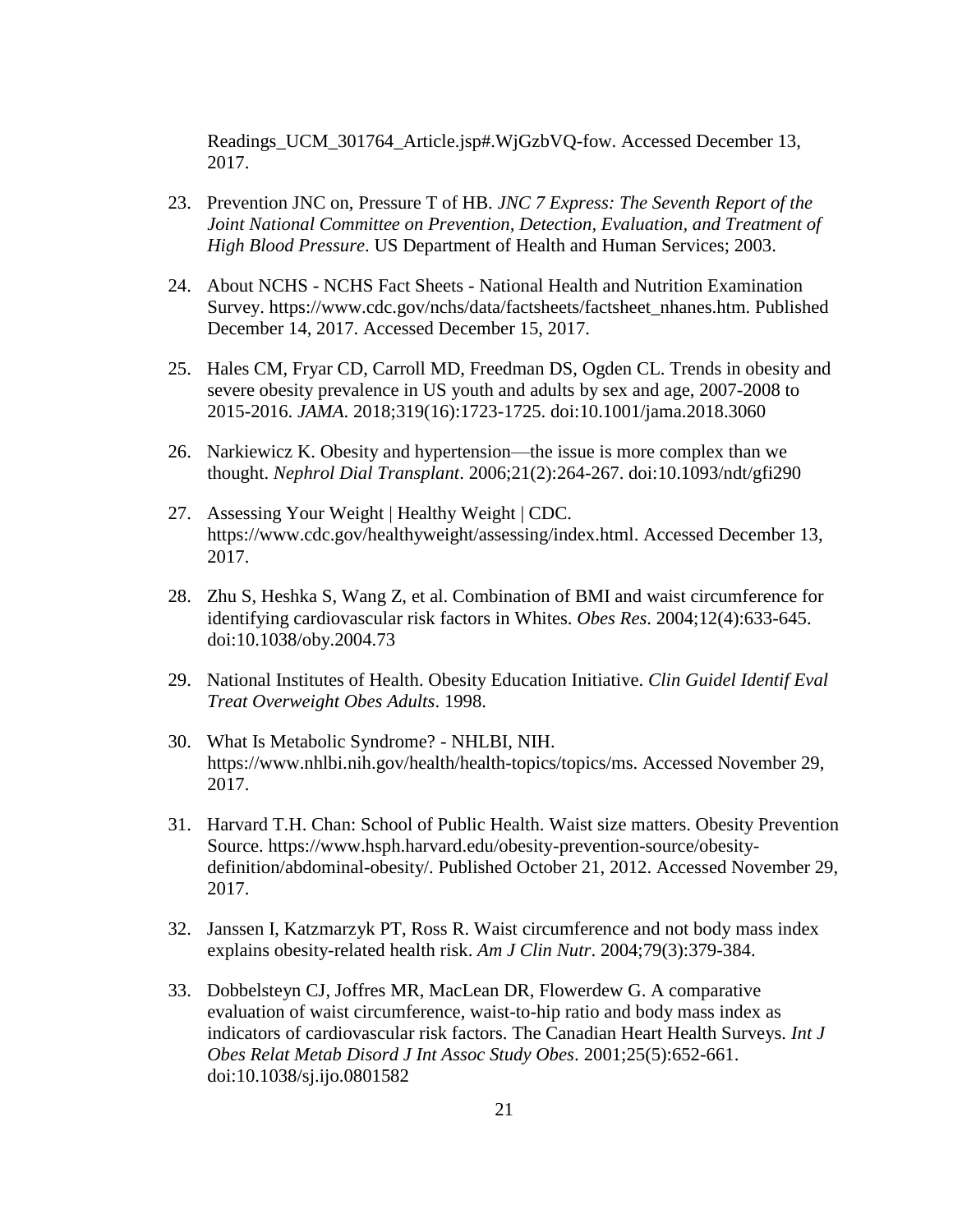- 34. Niskanen L, Laaksonen DE, Nyyssönen K, et al. Inflammation, abdominal obesity, and smoking as predictors of hypertension. *Hypertension*. 2004;44(6):859-865. doi:10.1161/01.HYP.0000146691.51307.84
- 35. Gwynn RC, Berger M, Garg RK, Waddell EN, Philburn R, Thorpe LE. Measures of adiposity and cardiovascular disease risk factors, New York City Health and Nutrition Examination Survey, 2004. *Prev Chronic Dis*. 2011;8(3):A56.
- 36. Ashwell M, Mayhew L, Richardson J, Rickayzen B. Waist-to-height ratio is more predictive of years of life lost than body mass index. *PLOS ONE*. 2014;9(9):e103483. doi:10.1371/journal.pone.0103483
- 37. Fuchs FD, Gus M, Moreira LB, et al. Anthropometric indices and the incidence of hypertension: A comparative analysis. *Obes Res*. 2005;13(9):1515-1517. doi:10.1038/oby.2005.184
- 38. Ford ES, Giles WH, Dietz WH. Prevalence of the metabolic syndrome among US adults: Findings from the Third National Health and Nutrition Examination Survey. *JAMA*. 2002;287(3):356-359. doi:10.1001/jama.287.3.356
- 39. Berber A, Gómez-Santos R, Fanghänel G, Sánchez-Reyes L. Anthropometric indexes in the prediction of type 2 diabetes mellitus, hypertension and dyslipidaemia in a Mexican population. *Int J Obes Relat Metab Disord J Int Assoc Study Obes*. 2001;25(12):1794-1799. doi:10.1038/sj.ijo.0801827
- 40. Howell CR, Fontaine K, Ejima K, Ness KK, Cherrington A, Mehta T. Maximum lifetime body mass index and mortality in Mexican American adults: the National Health and Nutrition Examination Survey III (1988-1994) and NHANES 1999- 2010. *Prev Chronic Dis*. 2017;14:E67. doi:10.5888/pcd14.160588
- 41. Hardy ST, Holliday KM, Chakladar S, et al. Heterogeneity in blood pressure transitions over the life course: Age-specific emergence of racial/ethnic and sex disparities in the United States. *JAMA Cardiol*. 2017;2(6):653-661. doi:10.1001/jamacardio.2017.0652
- 42. Crespo CJ, Smit E, Carter-Pokras O, Andersen R. Acculturation and leisure-time physical inactivity in Mexican American adults: Results From NHANES III, 1988– 1994. *Am J Public Health*. 2001;91(8):1254-1257. doi:10.2105/AJPH.91.8.1254
- 43. Hill SE, Bell C, Bowie JV, et al. Differences in obesity among men of diverse racial and ethnic background. *Am J Mens Health*. 2017;11(4):984-989. doi:10.1177/1557988315580348
- 44. Akresh IR. Overweight and obesity among foreign-born and U.S.-born Hispanics. *Biodemography Soc Biol*. 2008;54(2):183-199.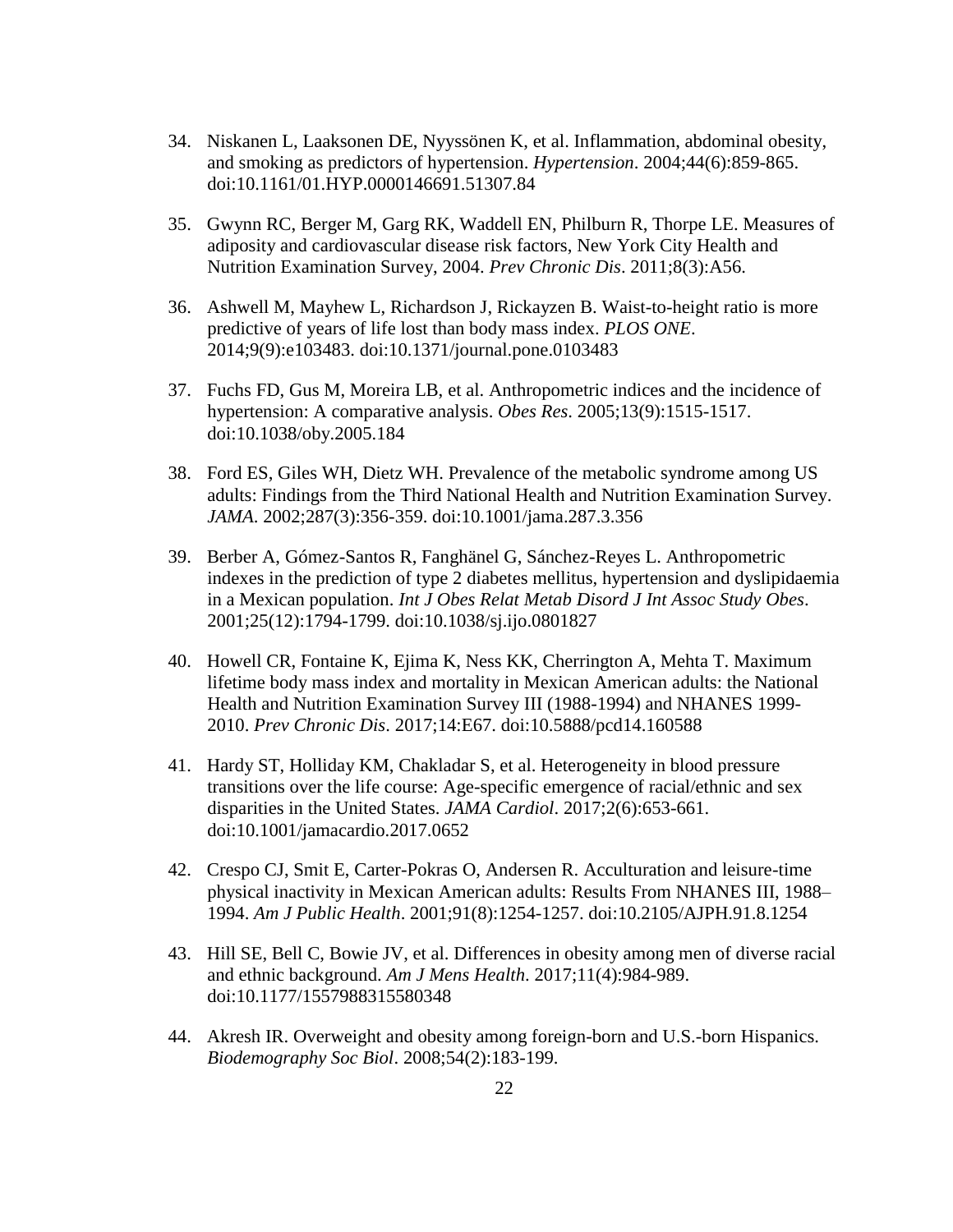doi:10.1080/19485565.2008.9989141

- 45. Barcenas CH, Wilkinson AV, Strom SS, et al. Birthplace, years of residence in the United States, and obesity among Mexican-American adults. *Obesity*. 2007;15(4):1043-1052. doi:10.1038/oby.2007.537
- 46. Inside NCHS January 2013 NHANES MEC. https://www.cdc.gov/nchs/newsletter/2013\_January/a2.htm. Accessed December 13, 2017.
- 47. NHANES NHANES Participants Eligible Participants. https://www.cdc.gov/nchs/nhanes/participant-eligibility.htm. Accessed December 13, 2017.
- 48. NHANES About the National Health and Nutrition Examination Survey. https://www.cdc.gov/nchs/nhanes/about\_nhanes.htm. Published September 15, 2017. Accessed November 29, 2017.
- 49. NHANES Web Tutorial Frequently Asked Questions (FAQs). https://www.cdc.gov/nchs/tutorials/nhanes/faqs.htm. Accessed December 13, 2017.
- 50. NHANES Continuous NHANES Web Tutorial Specifying Weighting Parameters. https://www.cdc.gov/nchs/tutorials/nhanes/SurveyDesign/Weighting/intro.htm. Accessed December 13, 2017.
- 51. Statistical Abstract of the United States: 2011. 2011:62.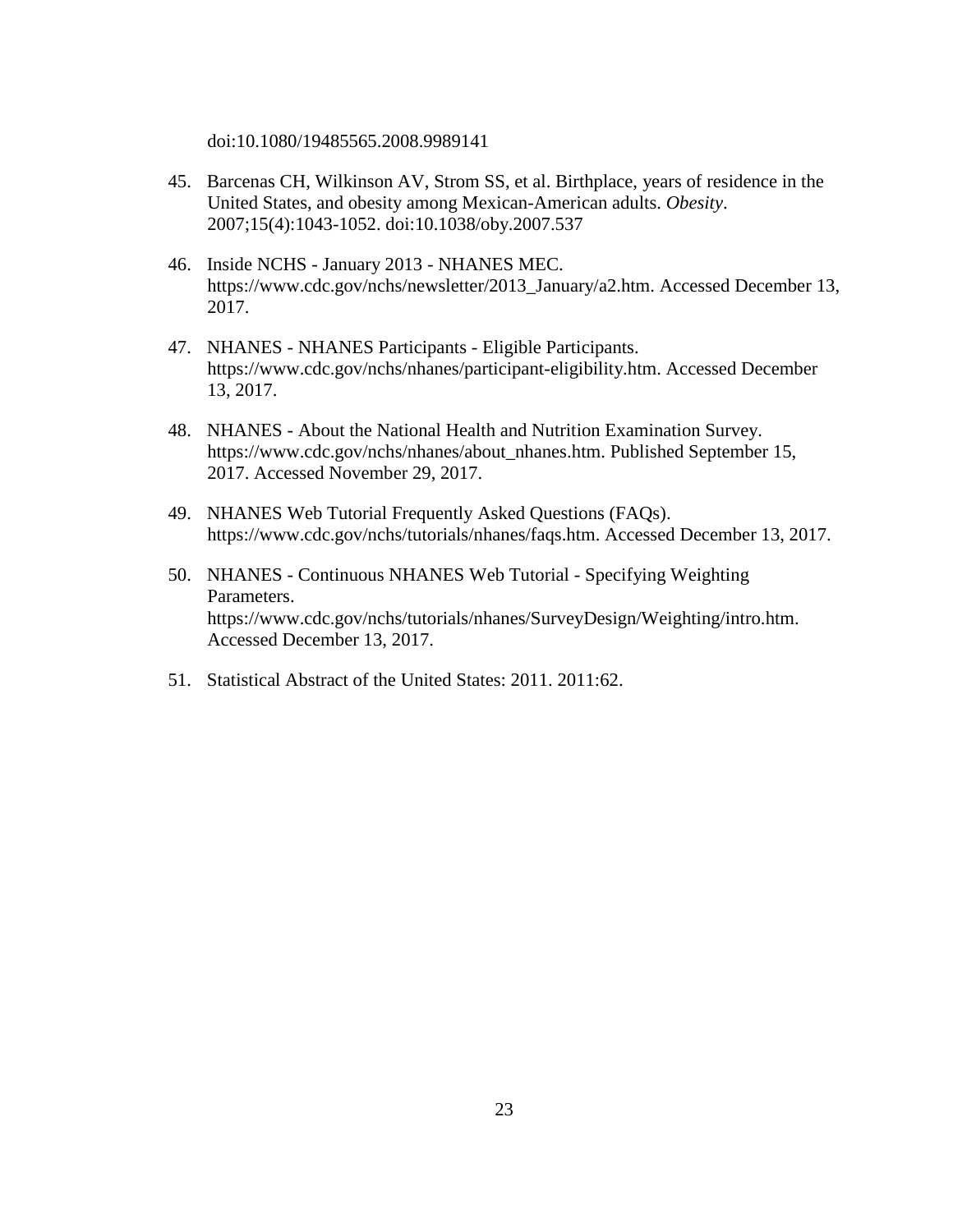#### **CHAPTER III**

## **JOURNAL ARTICLE**

#### **Hypertension Prevalence Trends Among Mexican Americans: NHANES 1999-2016**

#### **INTRODUCTION**

Hypertension (HTN) is a serious health issue that affects about 103 million adults in the United States (US). From 2005 to 2015, there has been a 38% rise in the number of HTN related deaths.<sup>1</sup> Uncontrolled HTN can lead to cardiovascular disease (CVD), including stroke, heart attack, and heart failure. The American Heart Association (AHA) and the American College of Cardiologists (ACC) recently redefined HTN as a systolic blood pressure (SBP) of  $\geq$ 130mmHg or a diastolic blood pressure (DBP)  $\geq$ 80mmHg. Because the risk of heart disease was found to double at a SBP of  $\geq$ 130mmHg, the definition for diagnosing HTN was lowered. <sup>2</sup> Research analyzing the most recent National Health and Nutrition Examination Survey (NHANES) data from 2015-2016 showed that 29% of US adults over the age of 18 have HTN using the 2003 Seventh Report of the Joint National Committee Report on Prevention, Detection, Evaluation, and Treatment of High Blood Pressure guideline (2003 JNC7).<sup>3</sup> A number of risk factors have been associated with HTN. Research supports that obesity and particularly abdominal obesity increases the risk of HTN as well as diabetes, dyslipidemia, and CVD.<sup>4,5</sup> Increasing age and male gender are also risk factors. 6

Mexican Americans (MAs) are the largest subpopulation of the Hispanic population, consisting of about 36 million people or 63.3% of the US population.<sup>7</sup> The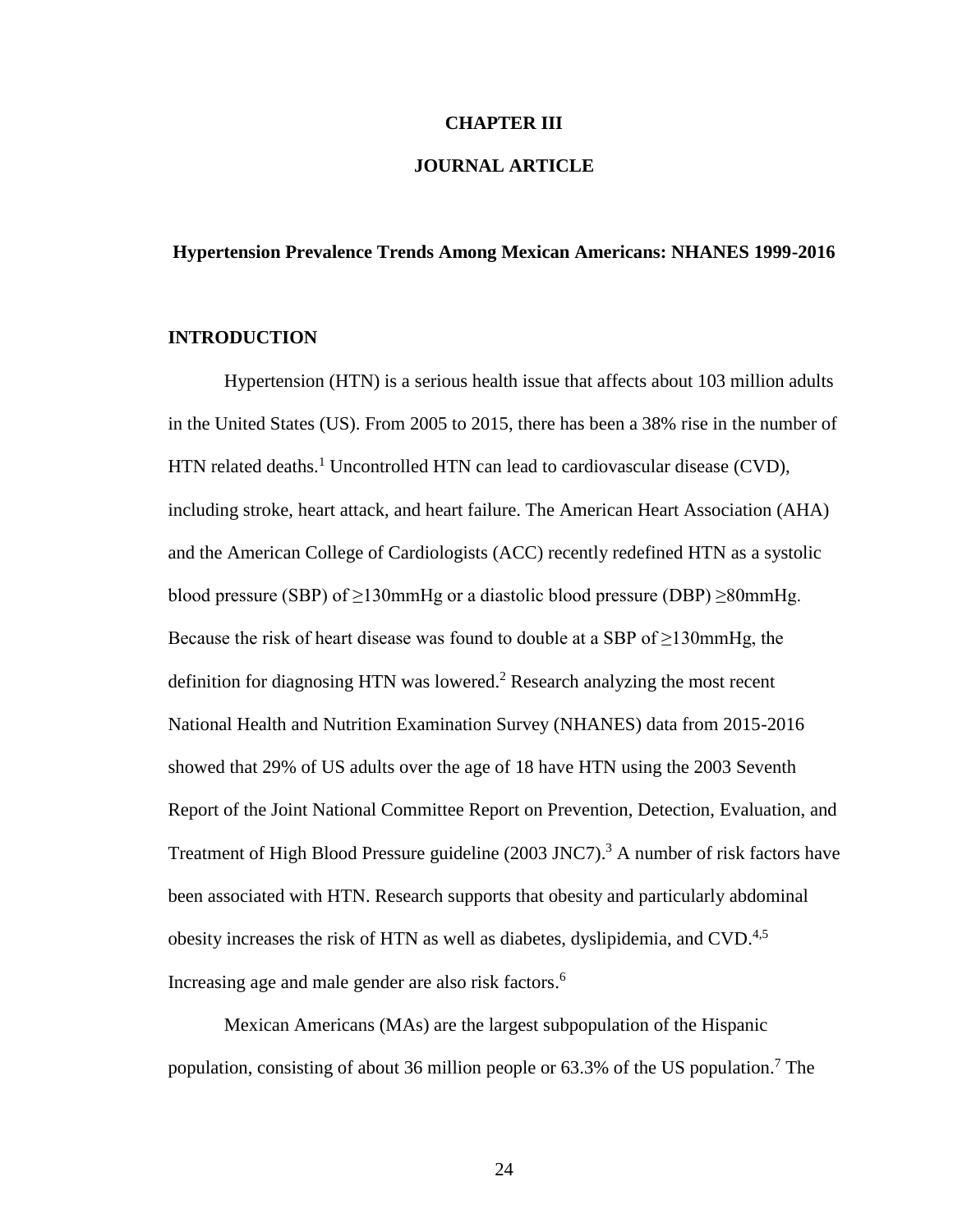most common health risk disparities among MAs include the higher prevalence of obesity and obesity-related diseases, such as HTN, CVD, and type II diabetes.<sup>8,9</sup> As recently as 2016, HTN prevalence was higher in Mexico; 31.5% of Mexicans within the ages of 20 and 69 had HTN (34.2% males and 26.3% females). These percentages were determined using the cut off measurements for blood pressure as the  $2003$  JNC7.<sup>10</sup> Acculturation is the process in which people adopt behaviors and practices from the culture in which they live. The resulting behavioral changes may affect their health. Research has shown that being highly acculturated to the American culture increases weight by worsening food choices and reducing physical activity; leading to an increase weight and therefore an increased risk for obesity-related diseases, including  $HTN$ .<sup>11,12</sup> Due to the rapid increase in the MA population, rising health disparities within this group, and the population becoming more acculturated to the American lifestyle, the purpose of this study was to observe the HTN prevalence trends and HTN risk factors including acculturation between MAs and NH-Whites using the continuous NHANES data from 1999-2016 and the current 2017 AHA/ACC HTN guidelines.

#### **METHODS**

#### **Study Population**

Data from the National Health and Nutrition Examination Survey (NHANES) was used for this study. The NHANES is conducted by the National Centers for Health Statistics and is designed to assess the health of individuals from different ethnicities living in the US. The NHANES is a cross-sectional health study continuously gathering data through home interviews and physical exams completed in their Mobile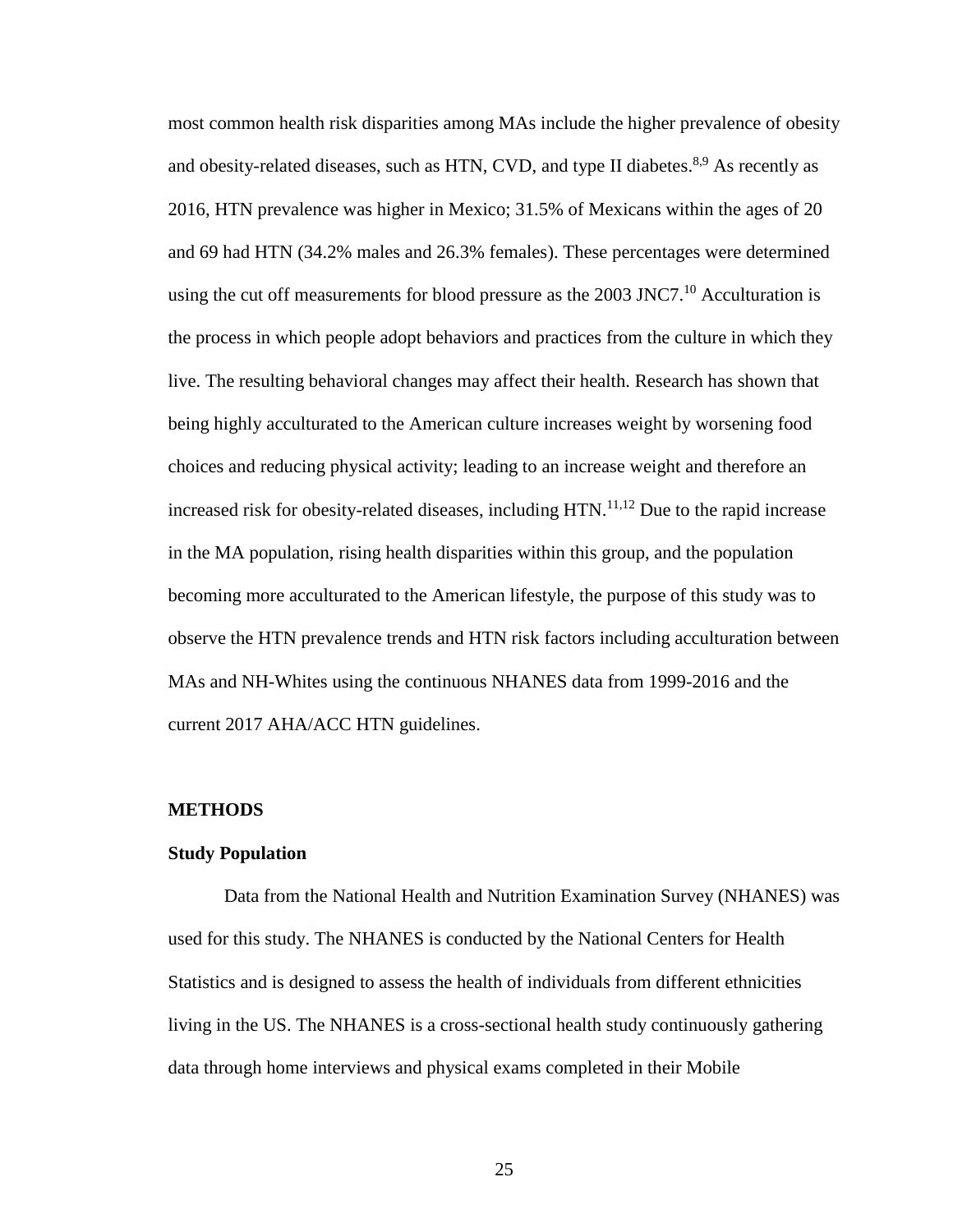Examination Centers.<sup>13,14</sup> This study utilized data from the continuous NHANES 1999-2016.

Subjects in this study included self-identified MAs and NH-Whites over the age of 20 years who participated in both home interviews and physical examinations from NHANES. Both male and female participants were included. Females who were pregnant or lactating were excluded from this study as well as those in the underweight body mass index (BMI) category (n=1033).

#### **Design and Procedures**

This study examined a total of nine NHANES data sets accounting for 18 years worth of data. Data was analyzed in 2-year increments to observe trends in the prevalence of HTN among MAs and NH-Whites. Associated risk factors of HTN were also compared between MAs and NH-Whites. Risk factors included age, sex, BMI, and abdominal obesity (assessed using waist-to-height ratio). Hypertension was defined at a SBP measurement of  $\geq 130$ mmHg or a DBP measurement of  $\geq 80$  mmHg, <sup>2,15</sup> or participants that used anti-hypertensive medication.

Anthropometric measurements including height, weight, and waist circumference (WC) were taken following NHANES protocols. <sup>16</sup> From those measurements, BMI and waist-to-height ratio (WHtR) were calculated to evaluate weight status and abdominal obesity, respectively. As a measure of abdominal obesity, the WHtR has been shown in some studies to better predict risk of diabetes and CVD risk factors than WC alone.<sup>4,5,17</sup> This study determined the odds ratio or likelihood of HTN compared with a reference group for each HTN risk factor. Males were compared to females, age groups 40-59 years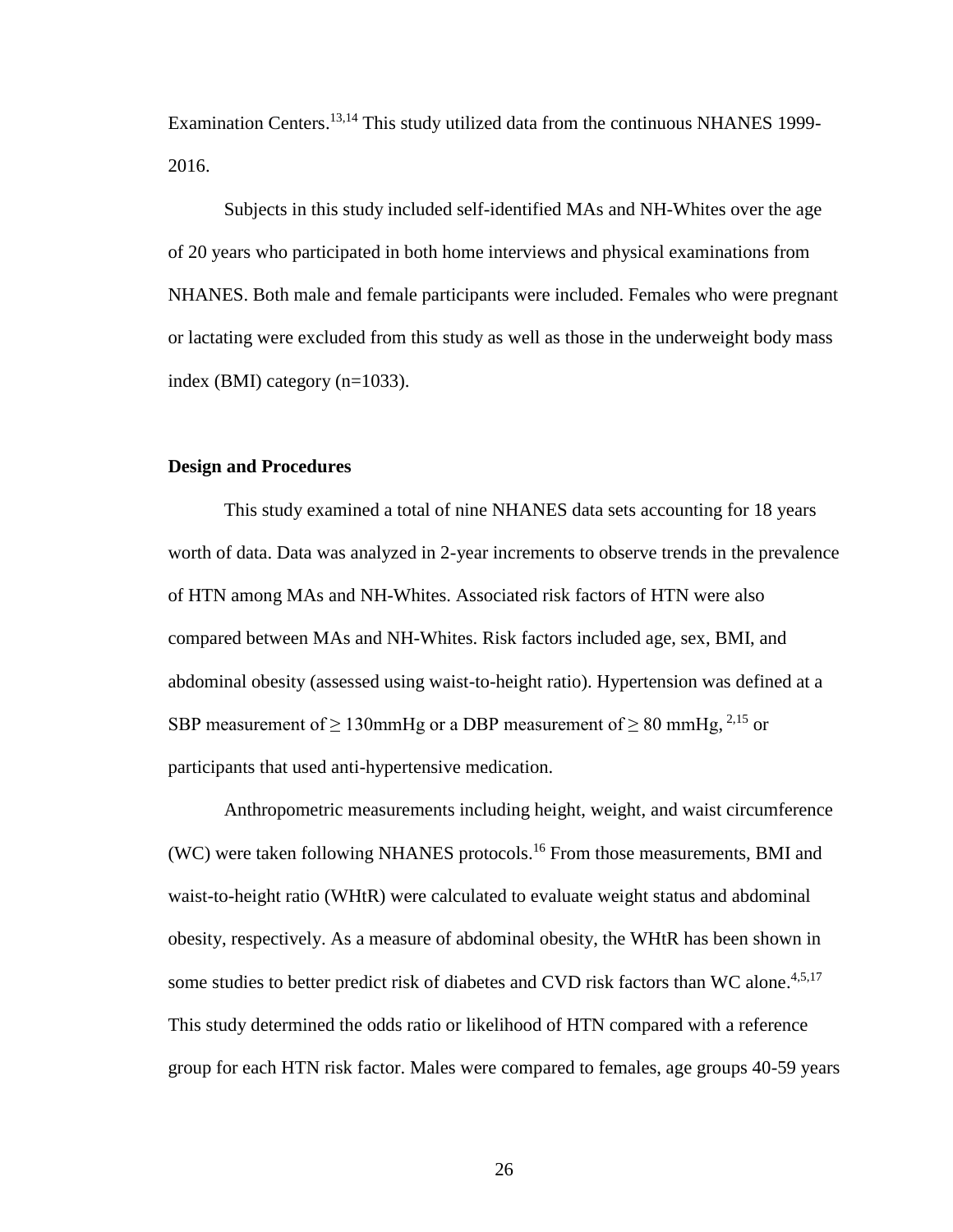old and 60+ years old were compared to the youngest age group (20-39 years old), overweight and obese BMI categories were compared to normal BMI category, and those with abdominal obesity (WHtR  $> 0.5$ )<sup>18</sup> were compared to those without abdominal obesity between both ethnic groups.

The degree of acculturation was based on the subject's country of birth, number of years the subject had lived in the US, and language spoken.<sup>11</sup> Acculturation was only assessed among MAs, as the acculturation questions were generally not given to NH-Whites. Answers to these questions were assigned points as follows: if country of birth was within the US, one point was given, if born outside the US, zero points were given; if participants had lived in the US for greater than 20 years, one point was given, less than 20 years resulted in zero points; and participants who spoke only/mostly English or spoke both languages (English and Spanish) equally were given one point, and those who spoke only/mostly Spanish were given zero points. Addition of these points resulted in an acculturation score ranging from zero (lowest) to three (highest).<sup>11</sup> Acculturation score was analyzed to assess the likelihood of MAs developing HTN as acculturation status increased.

#### **Statistical Analysis**

Statistical Analysis Software (SAS System version 9.2, SAS Institute Inc., Cary, North Carolina, USA) was used to analyze data from NHANES. All data analyses including variance estimates used examination sample weights, stratification, and clustering to account for the NHANES complex sample design. Linear regression analyses were conducted on the prevalence of HTN and related risk factors over time to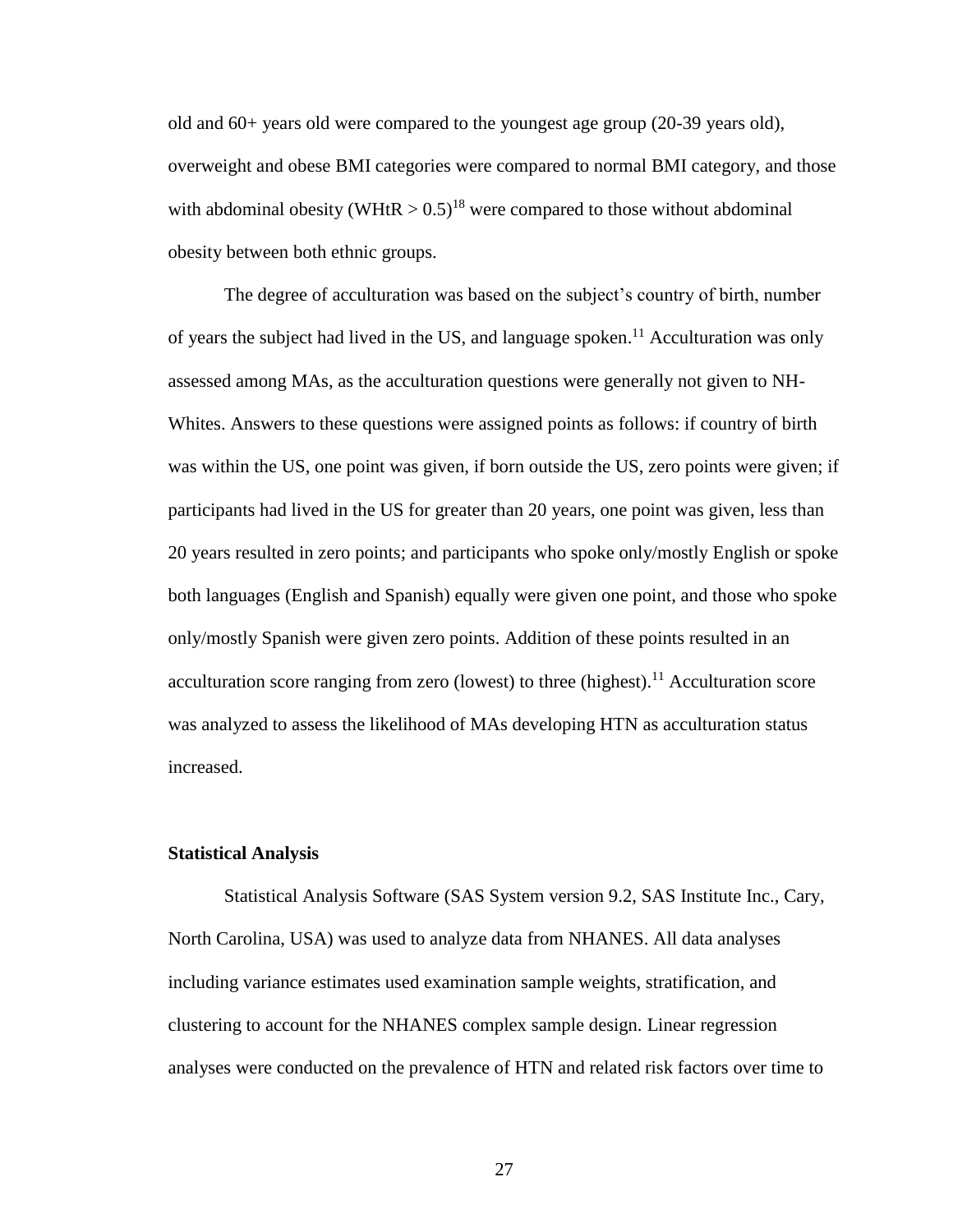determine significant trends. Multivariate logistic regression analysis was used to examine likelihood of HTN and the associated risk factors of HTN: age, sex, BMI, and WHtR between MAs and NH-Whites. T-tests and chi-squared analyses were conducted to determine statistical significance for continuous and categorical variables, respectively. The significance level was set at  $\langle 0.05$ . This study was deemed exempt from review by the Central Washington University Institutional Review Board.

#### **RESULTS**

Descriptive statistics of the sampled population are shown in Table 1. A total of 28,462 non-pregnant and non-lactating adults with accurate blood pressure measurements were analyzed from the continuous NHANES 1999-2016 data. Included in this sample were 8,002 self-identified MAs and 20,460 NH-Whites. The MA population was younger and had a greater percentage of males in comparison to NH-Whites. The average SBP and DBP were higher among NH-Whites than MAs. The percentage of those taking HTN medication was greater among NH-Whites (23.1%) than MAs (11.8%). The average BMI for both ethnic groups were in the overweight category  $(25{\text -}29.9 \text{ kg/m}^2)$  with the mean BMI was significantly greater in MAs  $(29.5 \text{kg/m}^2)$  than NH-Whites  $(28.4 \text{kg/m}^2)$ . The average WHtR was significantly greater among MAs (0.60) than in NH-Whites (0.58).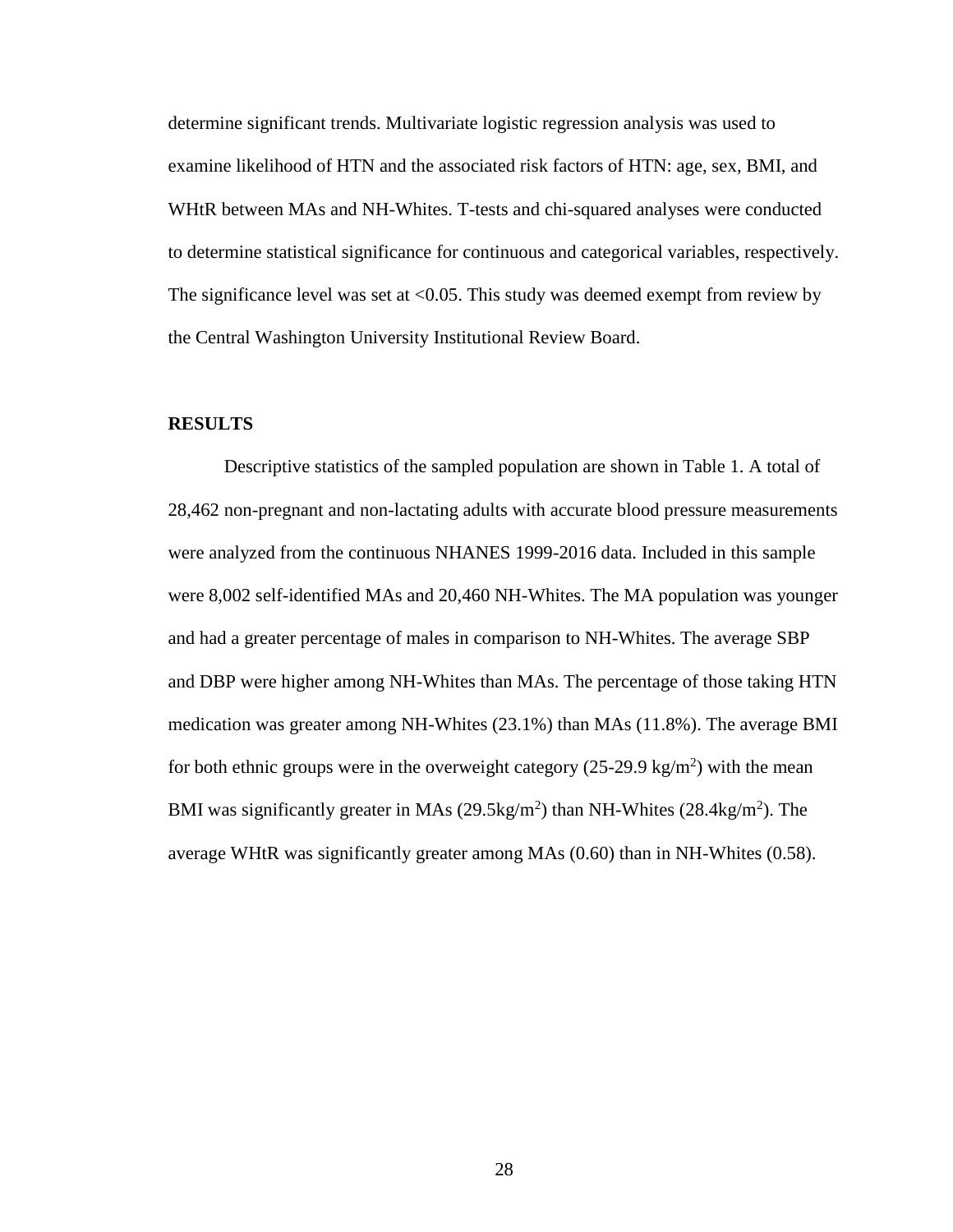|                                | <b>Mexican Americans</b> | <b>Non-Hispanic Whites</b> | P-value* |
|--------------------------------|--------------------------|----------------------------|----------|
| $\mathbf N$                    | 8,002                    | 20,460                     |          |
| <b>Percent Males</b>           | 54.3                     | 49.2                       |          |
| <b>Percent Females</b>         | 45.7                     | 50.8                       | < 0.0001 |
| Age (years)                    | $40.3 \pm 0.34$          | $49 \pm 0.22$              | < 0.0001 |
| <b>Systolic Blood Pressure</b> |                          |                            | < 0.0001 |
| (mmHg)                         | $120.5 \pm 0.31$         | $122.7 \pm 0.21$           |          |
| Diastolic Blood Pressure       | $69.9 \pm 0.21$          | $70.8 \pm 0.18$            | 0.0005   |
| (mmHg)                         |                          |                            |          |
| Percent on Hypertension        | 11.8                     | 23.1                       | < 0.0001 |
| Medication ^                   |                          |                            |          |
| Weight (kg)                    | 79.7±0.35                | $82.4 \pm 0.21$            | < 0.0001 |
| Height (cm)                    | $164.2 \pm 0.15$         | $170 \pm 0.08$             | < 0.0001 |
| BMI $(kg/m2)$                  | $29.5 \pm 0.13$          | $28.4 \pm 0.08$            | < 0.0001 |
| Waist-to-Height Ratio          | $0.60 \pm 0.0022$        | $0.58 \pm 0.0012$          | < 0.0001 |

**Table 1**. Weighted descriptive statistics of sampled population, NHANES 1999-2016

**\*** P-value determined by t-tests between Mexican Americans and Non-Hispanic Whites

**^** Percent based off entire population within each ethnic group, not of those who are hypertensive

Overall, the actual prevalence of HTN from 1999-2016 was lower among MAs than in NH-Whites as shown in Figure 1. A linear regression analysis of the prevalence of HTN from 1999-2016 among NH-Whites ( $P = 0.81$ ) and MAs ( $P = 0.09$ ) showed no significant change. Conversely, from 2005 to 2016 the prevalence of HTN among MAs was significant ( $P = 0.005$ ). Because the mean age of the MA population was much lower than in NH-Whites (40.3 vs. 49.0 years), the age-adjusted prevalence of HTN among MA was determined for each NHANES cycle years by using the NH-White NHANES sample population as the standard population. The age-specific prevalence of HTN in each 10-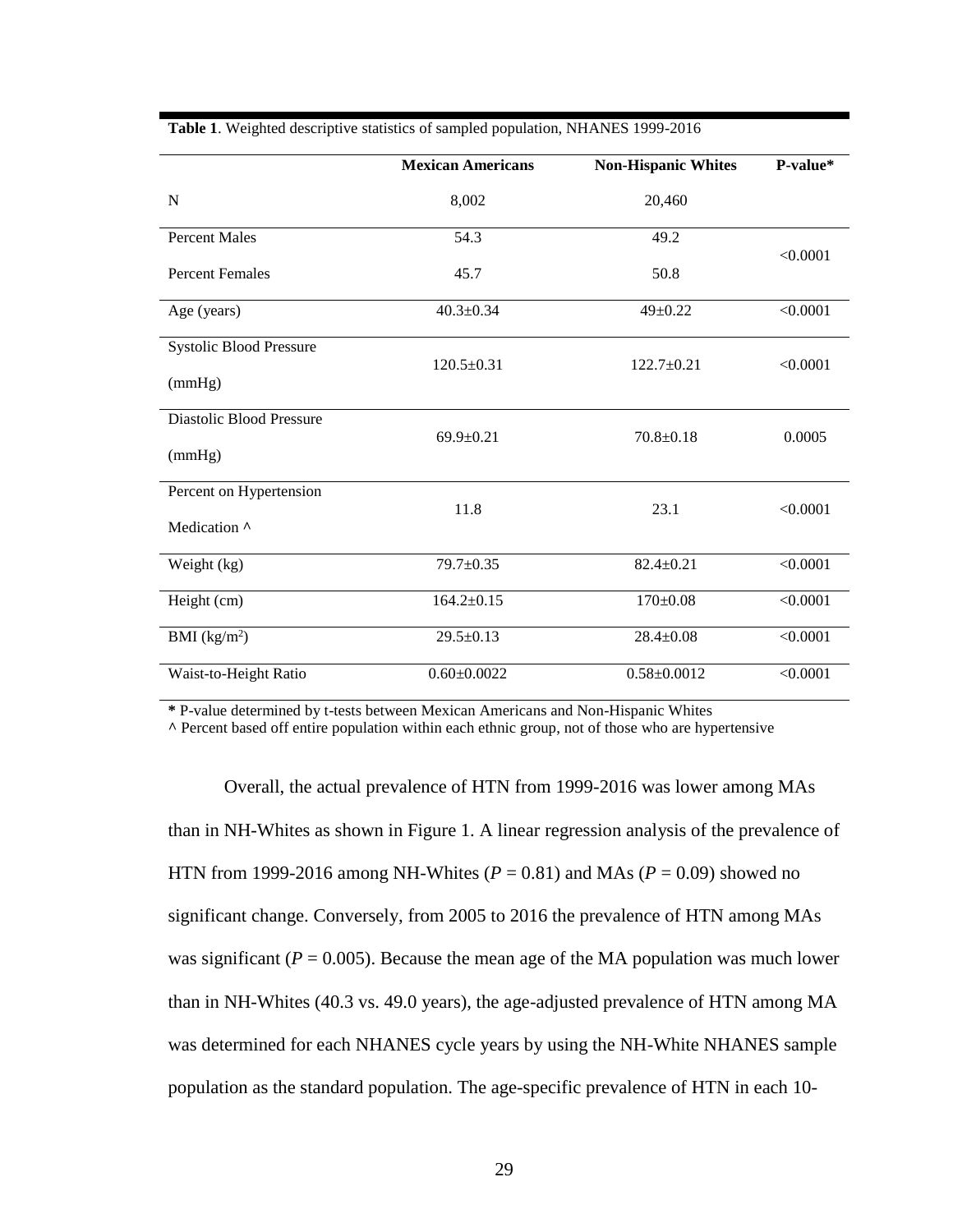year age group of the MA sample population was multiplied by the proportion of NH-White sample population in that age group resulting in the estimated age-adjusted prevalence of that MA age group. The age-adjusted HTN prevalence for MAs is shown in Figure 1 (dashed line) and was similar to the prevalence of HTN in NH-Whites. A linear regression analysis for the age-adjusted HTN prevalence showed that the HTN prevalence trend from 1999 to 2016 did not significantly increase ( $P = 0.229$ ). However, from 2005 to 2016 there was a significant increasing trend in the HTN prevalence for MAs ( $P = 0.014$ ) but no significant trend upwards for NH-Whites ( $P = 0.84$ ). In the most current NHANES cycle (2015-2016) the age-adjusted HTN prevalence was higher among MAs (51%) than in NH-Whites (48.6%). In addition, the age-adjusted HTN prevalence of male MAs (52.6%) was greater than in NH-White males (50.3%), MA females (49.7%) also had a higher age-adjusted HTN prevalence than NH-White females (47%).



**Figure 1**. Prevalence of hypertension among adult Mexican Americans and Non-Hispanic Whites by years. Shows the prevalence of hypertension  $(\pm$  standard error bars) for non-Hispanic whites and Mexican Americans.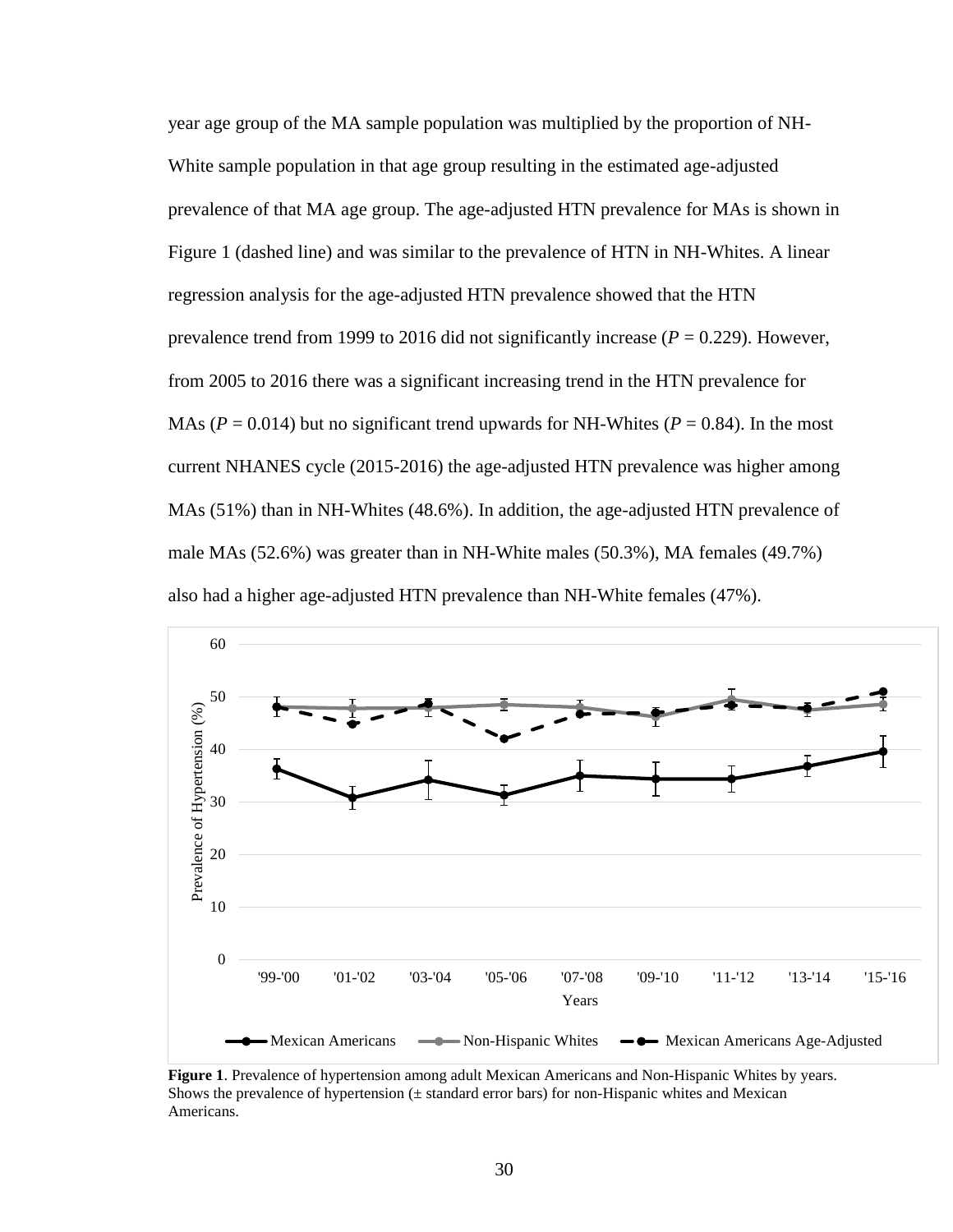# **Table 2.** Odds of hypertension prevalence among Mexican Americans and Non-Hispanic Whites, NHANES

1999-2016

|                                                        | <b>Mexican Americans</b> | <b>Non-Hispanic Whites</b> |
|--------------------------------------------------------|--------------------------|----------------------------|
|                                                        | Odds Ratio (95% CI)      | Odds Ratio (95% CI)        |
| <b>Gender</b> (ref = Females)                          |                          |                            |
| Male                                                   | $2(1.8-2.3)$             | $1.4(1.3-1.5)$             |
| Age Group (ref = $20-39$ years)                        |                          |                            |
| 40-59 years                                            | $3.5(2.9-4.1)$           | $3.3(3-3.7)$               |
| $60+ years$                                            | $16.3(13.7-19.4)$        | $10.9(9.8-12.2)$           |
| <b>BMI</b> (ref= Normal $(18.5-24.5 \text{ kg/m}^2)$ ) |                          |                            |
| Overweight $(25-29.9 \text{ kg/m}^2)$                  | $1.6(1.3-2)$             | $1.4(1.3-1.5)$             |
| Obese $(30 + \text{kg/m}^2)$                           | $3.2(2.6-3.9)$           | $2.6(2.4-2.9)$             |
| <b>Abdominal Obesity</b> (ref= Normal WHtR)            |                          |                            |
| WHtR $>0.5$                                            | $1(0.8-1.3)$             | $1.4(1.2-1.5)$             |
| <b>Acculturation Score</b> * (ref= lowest $(0)$ )      |                          |                            |
| Low(1)                                                 | $1(0.8-1.2)$             |                            |
| High(2)                                                | $1.3(1-1.6)$             |                            |
| Highest $(3)$                                          | $1.5(1.2-1.7)$           |                            |

**\*** Acculturation Score is the sum of the following questions ranging from lowest (0) to highest (3): country of birth (1 point if born in United States, 0 if born outside United States), years living in the United States (1 point if lived in United States >20 years, 0 points if lived <20 years in United States), and language spoken at home (1 point if only or mostly English or both Spanish and English equally were spoken at home, 0 points for Spanish).

- Acculturation score was not determined for NH-Whites due to limited answers to acculturation question

Using multivariate logistic regression analysis, Table 2 shows the odds or

likelihood of having HTN stratified by risk factors associated with HTN. Overall, males

were two times more likely than females to have HTN in MAs and 1.4 times more likely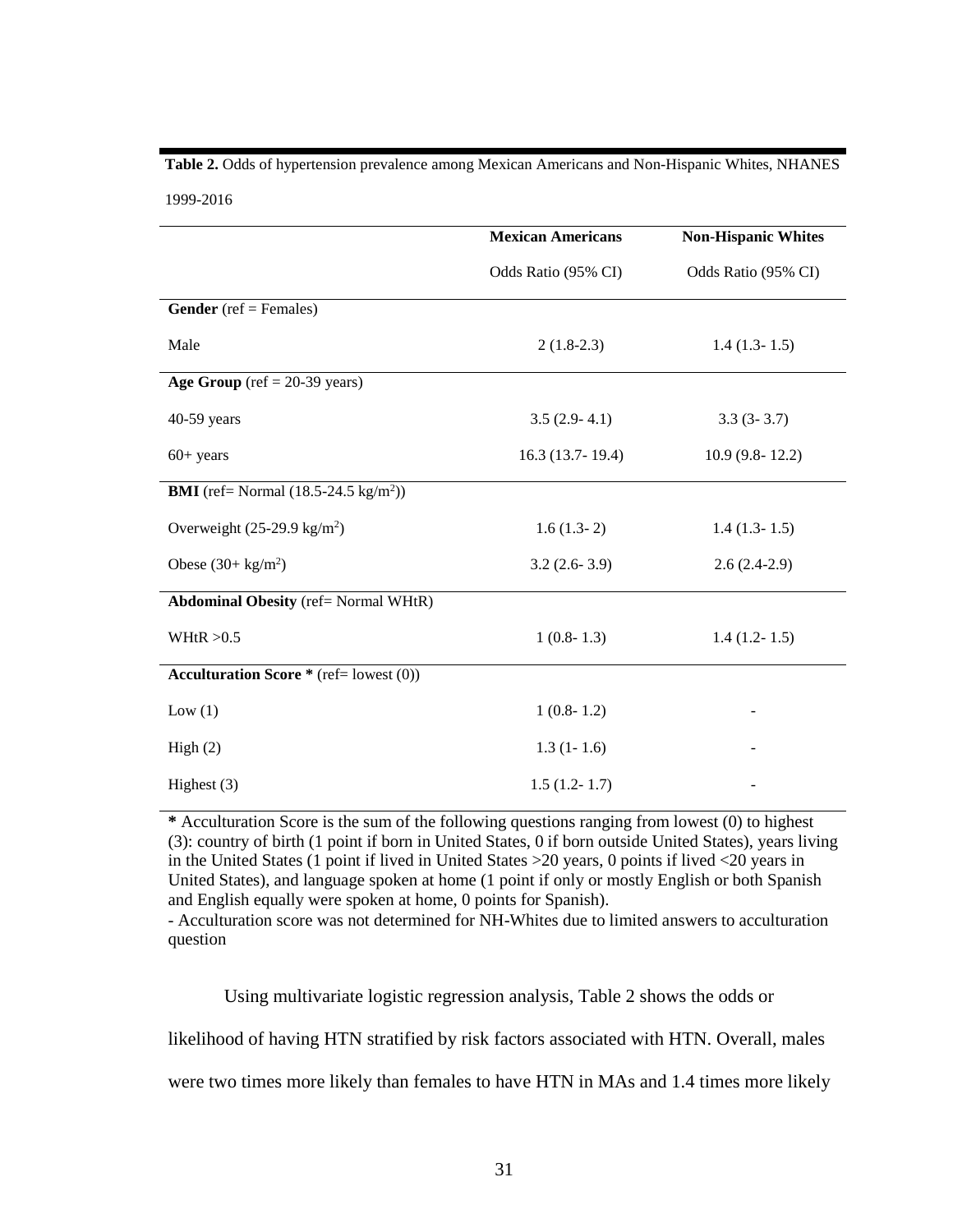in NH-Whites. The likelihood of HTN substantially increased with increasing age. Those MAs in the  $> 60$  year age group were over 16 times more likely to have HTN, while NH-Whites were about 11 times more likely to have HTN compared to younger adults. The likelihood of HTN was 3.2 and 2.6 times greater in obese compared to normal weight MAs and NH-Whites, respectively. NH-Whites who were abdominally obese had a 1.4 times higher risk of HTN than those without abdominal obesity. However, abdominal obesity was not associated with greater risk for HTN in MAs. A higher acculturation score resulted in a higher likelihood for MAs to have HTN with an odds ratio (OR) of 1.5 among the highest acculturation group compared to those in the lowest acculturation group.

Table 3 and 4 shows the prevalence of risk factors of HTN from 1999-2016. These tables were created to identify possible contributing causes for the increase in HTN prevalence in MAs. There was no significant change in the gender proportions in either MAs or NH-Whites. The prevalence within the young adult group was decreasing while the older adult age group was increasing in both ethnic groups. However, the prevalence within the middle-age adult group was increasing among MAs but not among NH-whites. The prevalence within the obese BMI category significantly increased over time for both ethnic groups, but the prevalence of obesity was higher among MAs (40%) than among NH-Whites (34%). The prevalence within the overweight BMI category did not significantly change for either MAs or NH-whites. For both MAs and NH-Whites, the prevalence of abdominal obesity increased over time, but the prevalence was higher in MAs. The percentages of those MAs in the lowest (0 score) acculturation score significantly decreased over time while those in the low (1), high (2), and highest (3)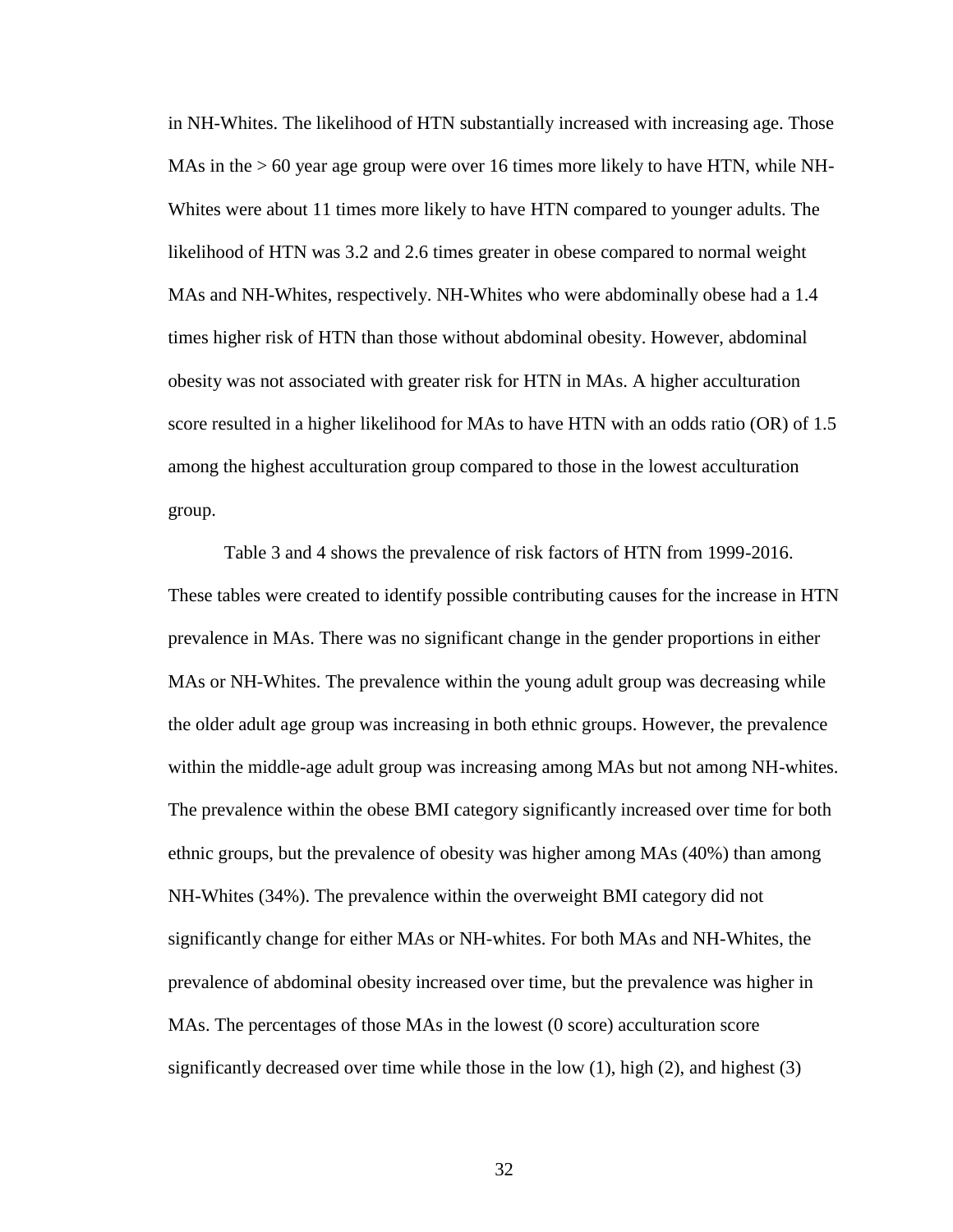acculturation score increased, as shown in Table 3.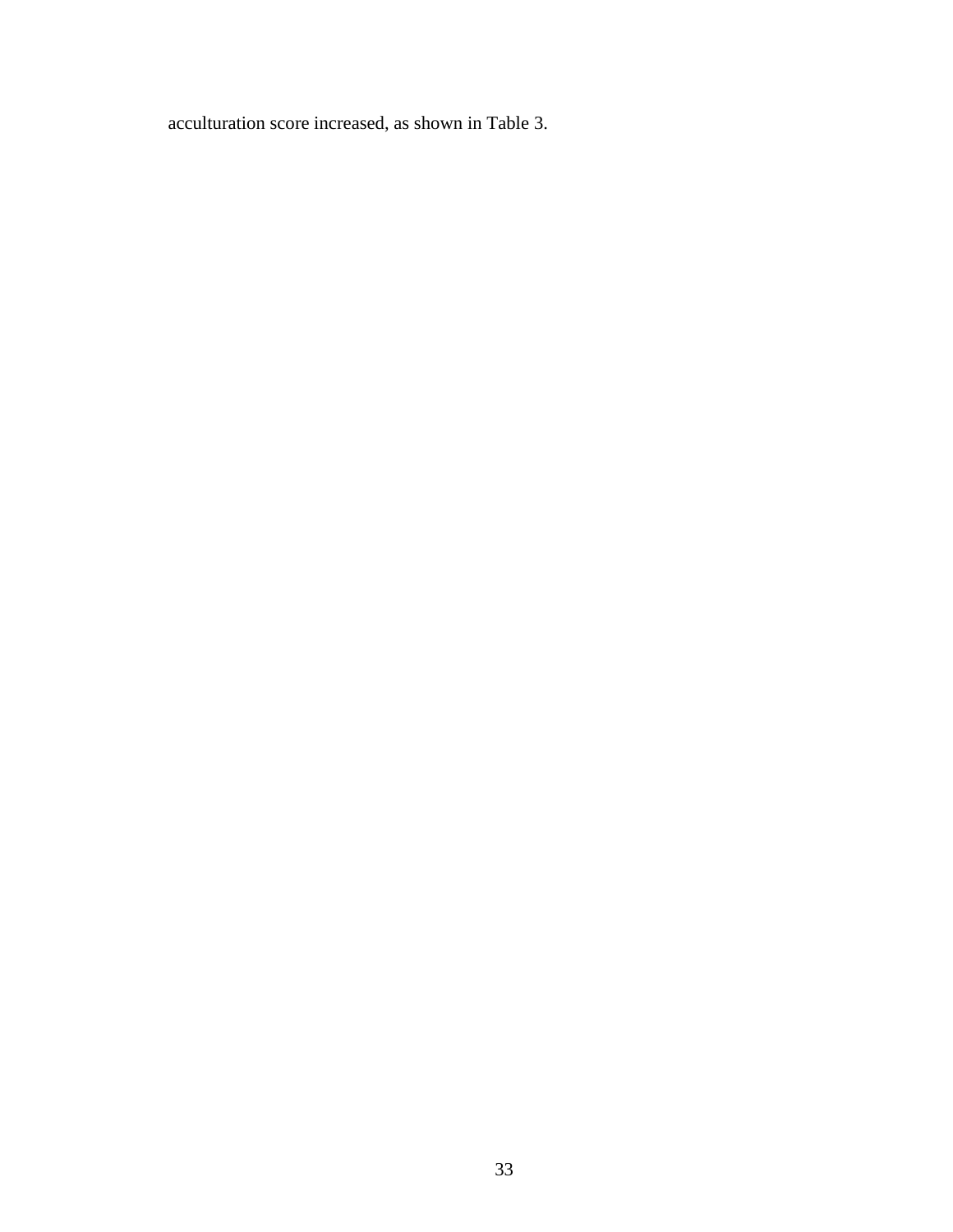|                                          | $99 - 00$      | $01 - 02$      | $03 - 04$      | $05 - 06$      | $07 - 08$      | $09 - 10$      | $`11-`12$      | $'13 - 14$     | $15 - 16$      | Average        | P-value* |
|------------------------------------------|----------------|----------------|----------------|----------------|----------------|----------------|----------------|----------------|----------------|----------------|----------|
| <b>Gender</b> (% $\pm$ Std. Error)       |                |                |                |                |                |                |                |                |                |                |          |
| Males                                    | $54 \pm 1.7$   | $55.3 \pm 1.4$ | $55.5 + 2$     | $56.4 \pm 1.1$ | $56 \pm 2.6$   | $54.5 \pm 0.9$ | $53.1 \pm 1.9$ | $53.1 + 2$     | $51.7 \pm 1.8$ | $54.3 \pm 0.6$ | 0.054    |
| Females                                  | $46 + 1.7$     | $44.7 \pm 1.4$ | $44.5 \pm 2$   | $43.6 \pm 1.1$ | $44 + 2.6$     | $45.5 \pm 0.9$ | $46.9 \pm 1.9$ | $46.9 \pm 2$   | $48.3 \pm 1.8$ | $45.7 \pm 0.6$ | 0.054    |
| Age (% $\pm$ Std. Error)                 |                |                |                |                |                |                |                |                |                |                |          |
| 20-39 years old                          | $57.7 \pm 3.1$ | $62.8 \pm 2.3$ | $58.8 + 4.5$   | $56.2 \pm 2.6$ | $55.8 \pm 2.9$ | $50.5 \pm 2.6$ | $55 + 2.4$     | $50.1 + 3.2$   | $48.4 \pm 3.1$ | $54.4 \pm 1.1$ | 0.002    |
| 40-59 years old                          | $31.8 \pm 2.3$ | $27.8 \pm 1.3$ | $30.8 \pm 2.3$ | $32.5 + 2$     | $32.6 \pm 1.8$ | $35.6 \pm 1.3$ | $35 + 2$       | $35.9 \pm 2.5$ | $35.8 \pm 1.6$ | $33.4 \pm 0.7$ | 0.003    |
| $60+$ years old                          | $10.5 \pm 1.2$ | $9.4 \pm 1.9$  | $10.3 \pm 2.7$ | $11.3 \pm 1.1$ | $11.6 \pm 1.6$ | $13.9 \pm 1.7$ | $10 \pm 1.6$   | $14 \pm 1.4$   | $15.8 \pm 3.1$ | $12.2 \pm 0.7$ | 0.015    |
| <b>BMI</b> (% $\pm$ Std. Error)          |                |                |                |                |                |                |                |                |                |                |          |
| Normal $(18-24.9 \text{ kg/m}^2)$        | $28.7 + 2.4$   | $31.8 \pm 2.4$ | $25.8 \pm 3.2$ | $26.1 \pm 1.9$ | $22.3 \pm 2.3$ | $20 + 1.7$     | $20.6 \pm 2.9$ | $17.4 \pm 1.4$ | $16.8 \pm 1.7$ | $22.5 \pm 0.8$ | < 0.001  |
| Overweight $(25-29.9 \text{ kg/m}^2)$    | $38.1 \pm 1.9$ | $39.6 \pm 1.5$ | $37.9 \pm 1.4$ | $41.1 \pm 1.8$ | $38.6 \pm 2.5$ | $40.5 \pm 1.5$ | $33.8 \pm 2.1$ | $36.9 \pm 1.8$ | $34.2 + 2$     | $37.7 \pm 0.6$ | 0.100    |
| Obese $(30 + \text{kg/m}^2)$             | $33.2 \pm 2.6$ | $28.7 + 2$     | $36.3 \pm 2.6$ | $32.7 \pm 1.2$ | $39.1 \pm 3.9$ | $39.5 \pm 1.9$ | $45.6 \pm 2.4$ | $45.6 \pm 2.4$ | $49 + 1.7$     | $39.8 \pm 0.7$ | < 0.001  |
| <b>Abdominal Obesity</b> ( $% \pm Std$ . |                |                |                |                |                |                |                |                |                |                |          |
| Error)                                   |                |                |                |                |                |                |                |                |                |                |          |
| Waist-to-Height Ratio > 0.5              | $83.1 \pm 1.8$ | $77.4 \pm 1.8$ | $82.6 \pm 2.4$ | $83.7 \pm 1.8$ | $85 + 1.6$     | $87.3 \pm 1.2$ | $85.4 \pm 2.4$ | $85.6 \pm 1.9$ | $87.4 \pm 1.2$ | $84.5 \pm 0.6$ | 0.016    |
| <b>Acculturation Score (0-3)</b>         |                |                |                |                |                |                |                |                |                |                |          |
| Lowest (0) $(\% \pm \text{Std. Error})$  | $34.5 \pm 3.3$ | $44.5 \pm 4.2$ | $36.5 \pm 6.4$ | $41.4 \pm 4.3$ | $35.6 \pm 4.5$ | $31.6 + 4$     | $34.5 \pm 3.6$ | $25.3 \pm 4.7$ | $25.6 \pm 3.4$ | $33.7 \pm 1.6$ | 0.016    |
| Low $(1)$ (% $\pm$ Std. Error)           | $17.5 \pm 1.5$ | $13.5 \pm 2$   | $17 + 2$       | $18 + 1.8$     | $16.7 \pm 1.7$ | $23.5 \pm 1.8$ | $15.2 \pm 1.6$ | $21.2 \pm 1.2$ | $20.7 \pm 1.3$ | $18.4 \pm 0.6$ | 0.125    |
| High $(2)$ (% $\pm$ Std. Error)          | $10.7 \pm 1.3$ | $7.1 \pm 0.9$  | $11.7 + 2$     | $7.2 + 1.1$    | $10.6 \pm 1.4$ | $12.6 \pm 2.1$ | $8.1 \pm 1.2$  | $13.6 \pm 1.9$ | $12.6 \pm 2.6$ | $10.7 \pm 0.7$ | 0.201    |

**Table 3**. Prevalence of risk factors of hypertension among Mexican Americans, NHANES 1999-2016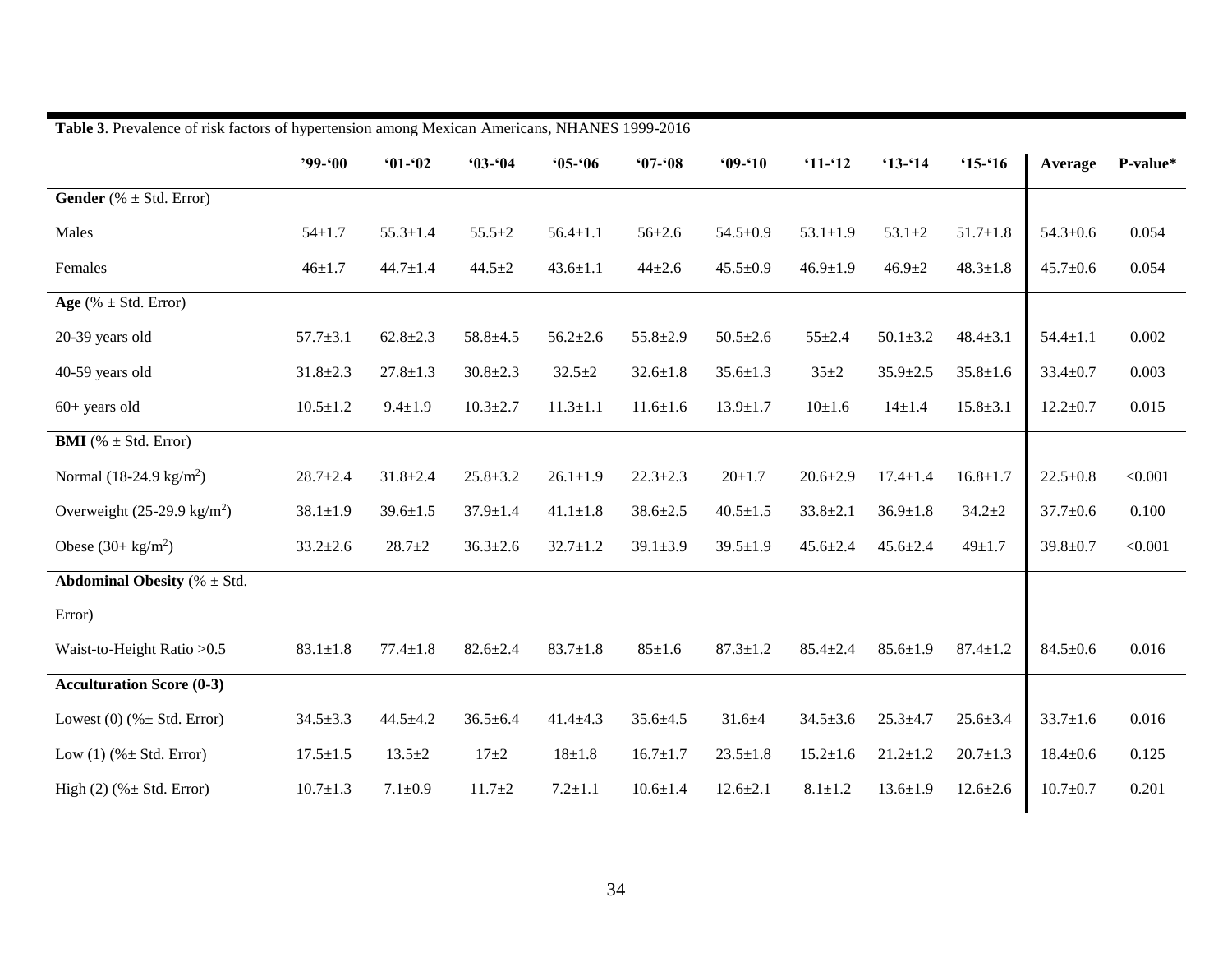| Table 3. Prevalence of risk factors of hypertension among Mexican Americans, NHANES 1999-2016 (Continued) |                |                |                |              |              |              |                |                |                |                |       |
|-----------------------------------------------------------------------------------------------------------|----------------|----------------|----------------|--------------|--------------|--------------|----------------|----------------|----------------|----------------|-------|
| <b>Acculturation Score (0-3)</b>                                                                          |                |                |                |              |              |              |                |                |                |                |       |
| Highest $(3)$ (% $\pm$ Std. Error)                                                                        | $37.4 \pm 3.2$ | $34.9 \pm 4.3$ | $34.9 \pm 4.3$ | $33.5 \pm 3$ | $37.2 \pm 3$ | $32.3 \pm 3$ | $42.2 \pm 4.3$ | $39.8 \pm 5.2$ | $41.1 \pm 3.2$ | $33.2 \pm 1.3$ | 0.110 |

\* P-value determined by linear regression analysis over the years

## **Table 4.** Prevalence of risk factors of hypertension among Non-Hispanic Whites, NHANES 1999-2016

|                                                | $'99 - 00$     | $01 - 02$      | $03 - 04$      | $05 - 06$      | $07 - 08$      | $09 - 10$      | $`11-`12$      | $13 - 14$      | $15 - 16$      | Average        | P-value* |
|------------------------------------------------|----------------|----------------|----------------|----------------|----------------|----------------|----------------|----------------|----------------|----------------|----------|
| <b>Gender</b> (% $\pm$ Std. Error)             |                |                |                |                |                |                |                |                |                |                |          |
| Males                                          | $49.5 \pm 1.1$ | $49.9 \pm 0.6$ | $48.8 \pm 1$   | $49.7 \pm 0.7$ | $48.4 \pm 0.7$ | $49.1 \pm 0.6$ | $49 \pm 1.2$   | $49.1 \pm 0.9$ | $49.2 \pm 0.9$ | $49.2 \pm 0.3$ | 0.317    |
| Females                                        | $50.5 \pm 1.1$ | $50.1 \pm 0.6$ | $51.2 \pm 1$   | $50.3 \pm 0.7$ | $51.6 \pm 0.7$ | $50.9 \pm 0.6$ | $51 \pm 1.2$   | $50.9 \pm 0.9$ | $50.8 \pm 0.9$ | $50.8 \pm 0.3$ | 0.317    |
| Age (% $\pm$ Std. Error)                       |                |                |                |                |                |                |                |                |                |                |          |
| 20-39 years old                                | $38.9 \pm 1$   | $34.5 \pm 1.7$ | $33.5 \pm 1.5$ | $31.9 \pm 1.3$ | $32.6 \pm 1.5$ | $31.4 \pm 1.3$ | $30.4 \pm 2.6$ | $30.3 \pm 1.2$ | $30.3 \pm 1.8$ | $32.5 \pm 0.5$ | 0.002    |
| 40-59 years old                                | $35.8 \pm 1$   | $41.7 \pm 1.5$ | $40.3 \pm 1.3$ | $40.9 \pm 1.7$ | $39.9 \pm 1.3$ | $39.5 \pm 0.7$ | $39.1 \pm 1.6$ | $37.5 \pm 1.1$ | $36.5 \pm 1.6$ | $39.1 \pm 0.5$ | 0.169    |
| $60+$ years old                                | $25.3 \pm 1.4$ | $23.8 \pm 1.2$ | $26.2 \pm 1.2$ | $27.2 \pm 2.3$ | $27.5 \pm 1.2$ | $29.1 \pm 1.2$ | $30.5 \pm 1.4$ | $32.2 \pm 1.3$ | $33.1 \pm 2.1$ | $28.4 \pm 0.5$ | < 0.001  |
| <b>BMI</b> (% $\pm$ Std. Error)                |                |                |                |                |                |                |                |                |                |                |          |
| Normal $(18-24.9 \text{ kg/m}^2)$              | $36.4 \pm 2.2$ | $34.5 \pm 0.8$ | $33.9 \pm 1.5$ | $32.7 \pm 1.7$ | $31.5 \pm 1.3$ | $30.8 \pm 1.6$ | $31.1 \pm 1.8$ | $29 \pm 0.9$   | $28 + 1.5$     | $31.9 \pm 0.5$ | < 0.001  |
| Overweight $(25-29.9 \text{ kg/m}^2)$          | $34.4 \pm 1.3$ | $35.1 \pm 1.3$ | $34.7 \pm 1$   | $33.6 \pm 1.2$ | $35.3 \pm 1.1$ | $33.8 \pm 1.5$ | $35.5 \pm 1.6$ | $33.6 \pm 1$   | $33.4 \pm 0.4$ | $34.4 \pm 0.4$ | 0.316    |
| Obese $(30 + \text{kg/m}^2)$                   | $29.2 \pm 1.8$ | $30.5 \pm 1.2$ | $31.4 \pm 1.3$ | $33.7 \pm 1.7$ | $33.2 \pm 1.7$ | $35.5 \pm 1.2$ | $33.4 \pm 1.8$ | $37.4 \pm 1.1$ | $38.6 \pm 0.5$ | $33.8 \pm 0.5$ | < 0.001  |
| <b>Abdominal Obesity</b> ( $% \pm$ Std. Error) |                |                |                |                |                |                |                |                |                |                |          |
| Waist-to-Height Ratio > 0.5                    | $70.7 \pm 1.6$ | $70.5 \pm 0.9$ | $74.7 \pm 1.2$ | $73.7 \pm 1.5$ | $73.7 \pm 1.2$ | $75.6 \pm 2$   | $77.1 \pm 1.8$ | $78.3 \pm 1.2$ | $79.8 \pm 1.3$ | $75 + 0.5$     | < 0.001  |

\* P-value determined by linear regression analysis over the years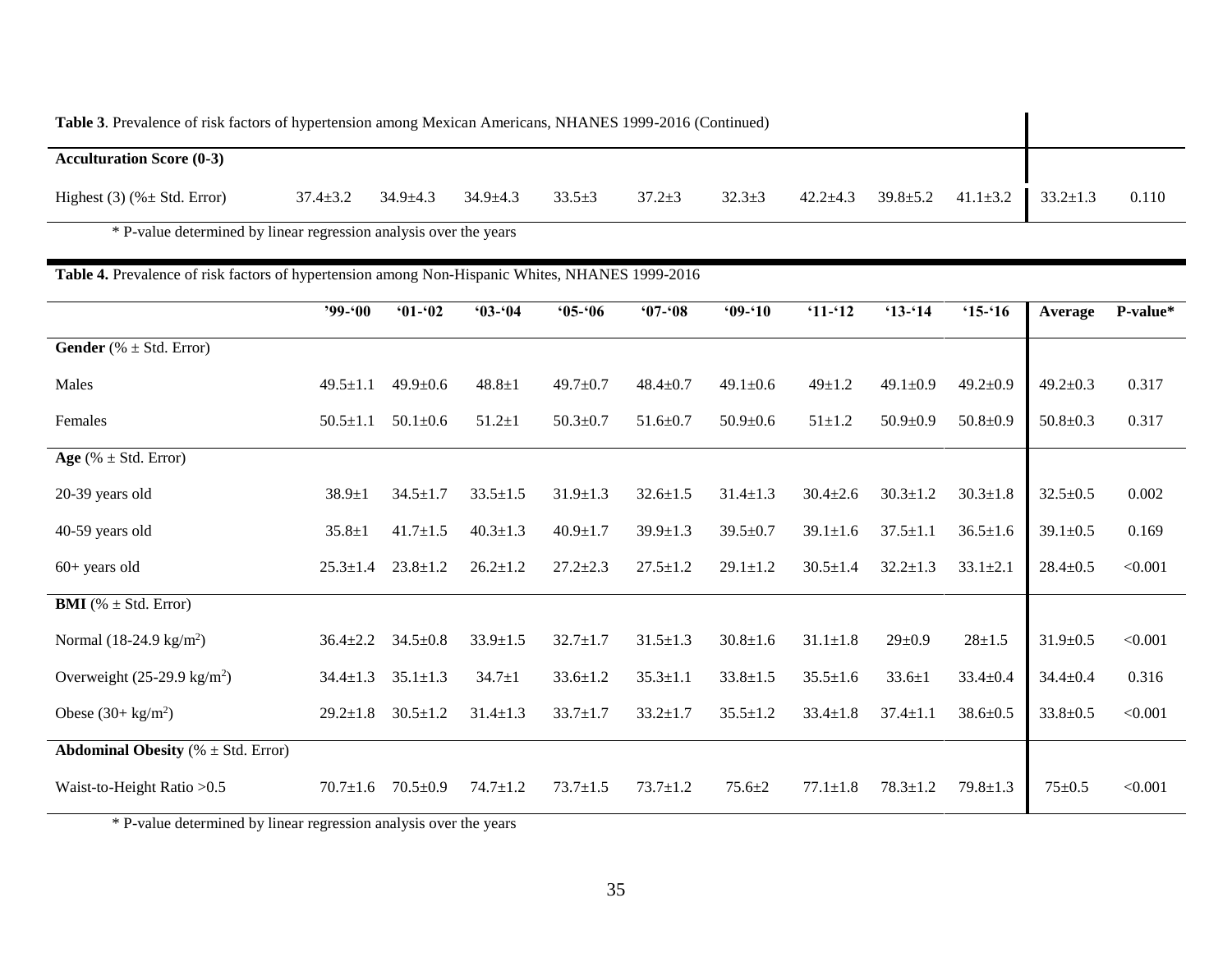#### **DISCUSSION**

From 1999-2016, HTN prevalence has increased more rapidly among MAs than NH-Whites; with increased HTN, there was a simultaneous increase in HTN risk factors including age, weight, and abdominal obesity for both ethnic groups. Although HTN prevalence is higher among NH-Whites, the HTN prevalence did not significantly change from 1999-2016 despite the increase in all HTN risk factors. In contrast, the prevalence of HTN among MAs over this period of time tended to increase and significantly increased from 2005-2016. At the same time, all risk factors for HTN including age, BMI, and acculturation were increasing.

The age-adjusted HTN prevalence for MAs is slightly lower than NH-Whites from 1999-2007 and after 2008 that the prevalence seems to follow a similar pattern as NH-Whites (see Figure 1, dashed line). The increase of HTN prevalence was not significant despite increasing HTN risk factors for either ethnic group from 1999-2016. However, a significant upward age-adjusted HTN prevalence trend was observed among MAs from 2005-2016. The increased age-adjusted HTN prevalence trend among MAs can be explained by the increasing and higher prevalence of obesity (33% to 46% compared to 29% to 39% among NH-Whites), increasing and higher prevalence of abdominal obesity (84% to 87% compared to 74% to 80% among NH-Whites), decreasing prevalence of the younger (20-39 years old) age group (58% to 48% compared to 39% to 30% among NH-Whites), and a decline in MAs in the lowest acculturation level (41% to 26%) and an increase in the highest acculturation level (34% to 40%).

This study confirms earlier studies that obesity prevalence has been increasing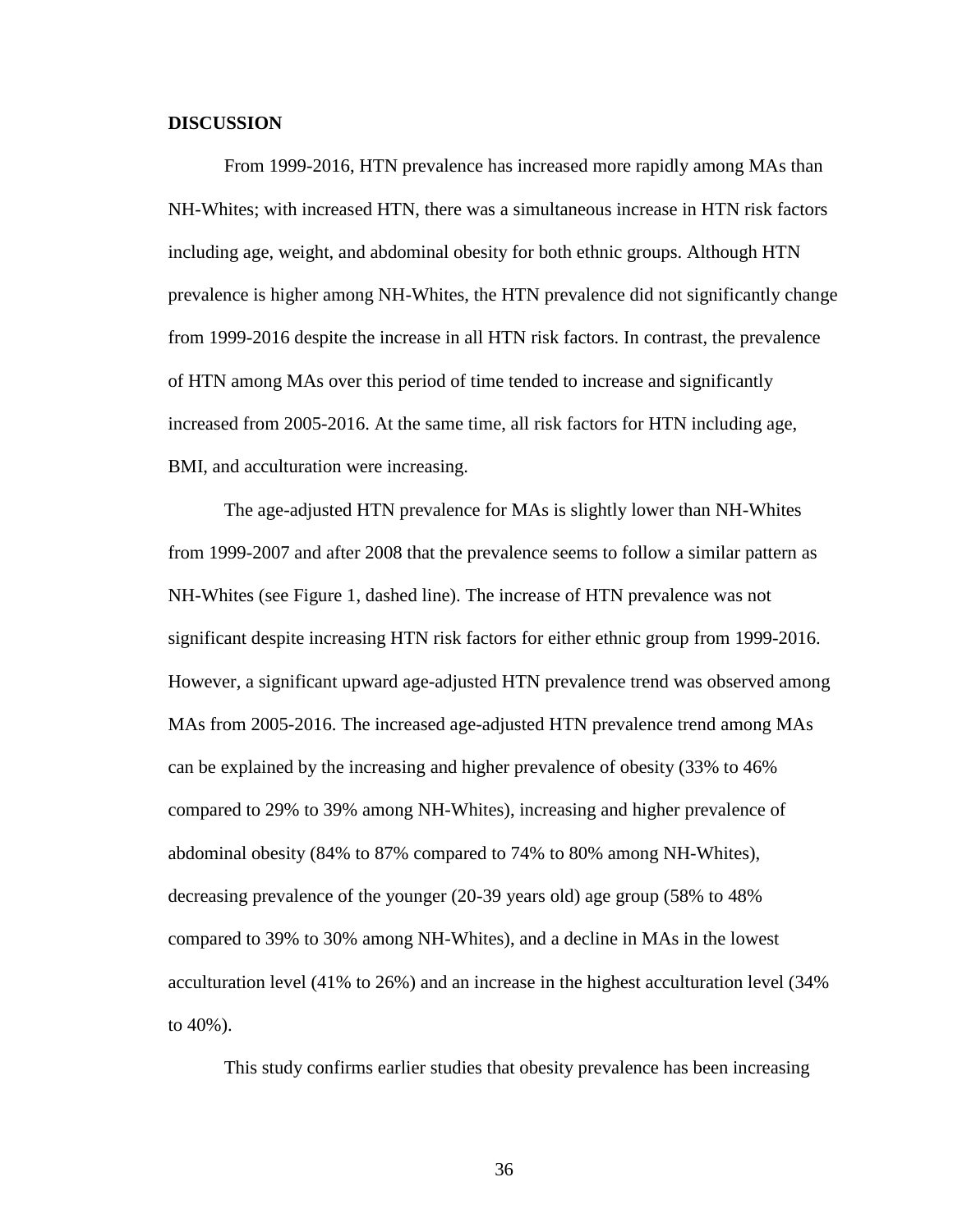among MAs in the US from 33% in 2003-2004 to 46% in 2011-2014.<sup>19,20</sup> The present study found that the prevalence of obesity among MAs increased from 33% in 1999-2000 to 49% in 2015-2016, 16 percentage point rise in obesity prevalence, while the prevalence of obesity among NH-Whites increased from 29% to 39%, a rise of 10 percentage points. These findings indicate that the prevalence of obesity is significantly rising at a greater rate among MAs than NH-Whites and this increase may be contributing to the greater increase in the total prevalence of HTN in this population.

The present study found that the odds for HTN compared to normal weight MAs was 1.6 times greater in overweight MAs and 3.2 times greater in obese MAs. These results are similar to those found in the study of Berber's et al., which found that as waist circumference, WHtR, and BMI increased among Mexicans from Mexico City, the prevalence of HTN also increased.<sup>21</sup> Conversely, the OR for the abdominal obesity measure of WHtR from the present study did not increase likelihood of HTN due to those being classified as abdominally obese were already accounted for in the overweight and obese BMIs, hence OR for increasing BMI proved to be significant in increasing likelihood of HTN. Both findings indicate the importance for MAs to maintain a healthy weight, as overweight and obese BMI increase the risk for obesity-related diseases, including HTN.

The present study and the OMH reported similar results. Both found that the ageadjusted prevalence of HTN was greater among MA females than NH-White females. However, for males, the OMH reported that MA had a lower age-adjusted HTN prevalence than NH-Whites<sup>22</sup> while the present study found MA to have a greater ageadjusted HTN prevalence than NH-Whites. The differences in results may be attributed to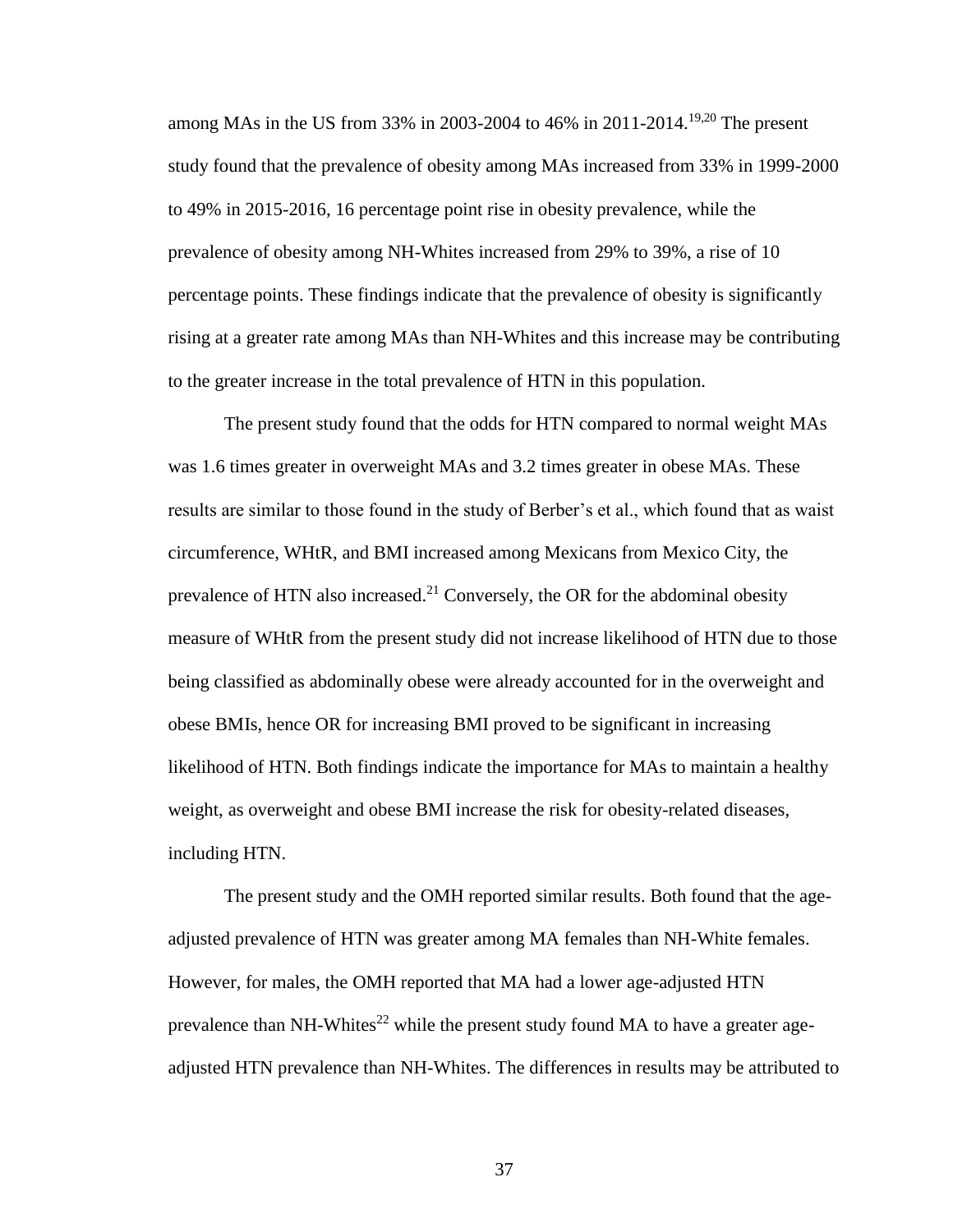the different NHANES cycles used; OMH used data from 2009-2012 and used the 2003 JNC7 blood pressure guidelines. The present study found MAs have a lower percentage of people (11.8%) taking prescribed medication to lower blood pressure than NH-Whites (23.1%). This lower percentage among MAs could be due to, as the OMH reported in 2015, Hispanics and Latino Americans having the lowest health insurance rates compared to other US ethnic groups, with 19.5% of Hispanics not covered by health insurance, from this percentage, 21.5% of MAs were not covered.<sup>23</sup> Not having health insurance to help pay blood pressure medication can make it difficult for MAs to control their high blood pressure.

The results of the present study suggest that the odds of HTN prevalence substantially increased as age increases. These findings are consistent with what other researchers have found.<sup>6,24</sup> Hardy et al. found that older adult age groups  $(60+)$  exhibit the greatest increase from a prehypertensive state to HTN.<sup>24</sup> Similarly, Ervin found that HTN prevalence increases as age increases.<sup>6</sup> Other research has shown that MAs between the ages of 25 to 34 years are less likely to be aware of their HTN status compared to those aged 75 to 84 years<sup>8</sup> and with the new AHA/ACC blood pressure guideline in place, it is likely that younger populations will be at greater risk for HTN. The decline in the prevalence of young adult MAs is likely contributing to the increase in the prevalence of HTN among MAs. Overall, these findings emphasize that all age groups should monitor their blood pressure, especially MAs as they had a greater likelihood for HTN in all age groups than NH-Whites.

When compared to Mexicans from Mexico (HTN prevalence: 31.5%), MAs had a higher age-adjusted HTN prevalence (51%), using NHANES 2015-2016. Between males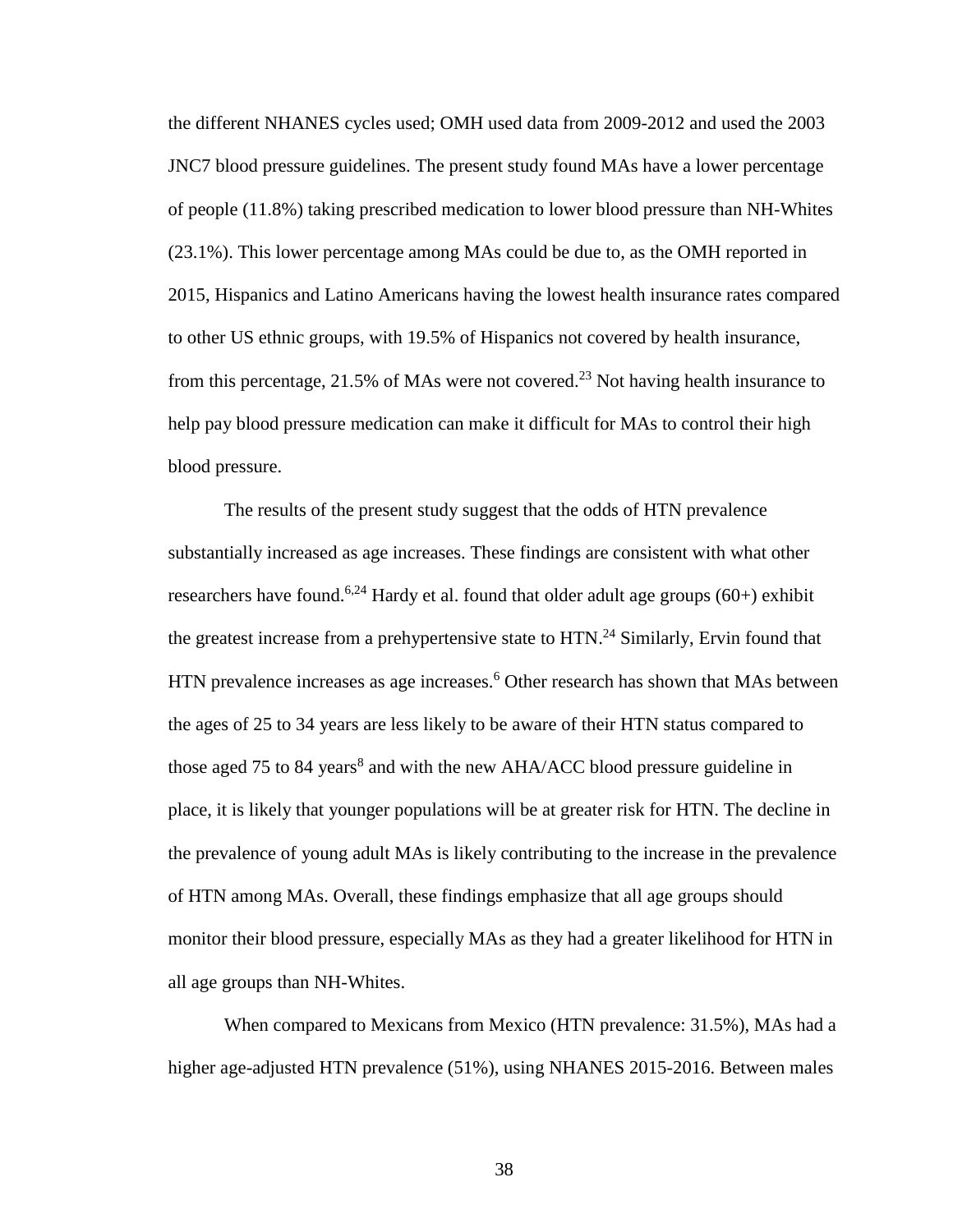(34.2%) and females (26.3%) from Mexico and MA males (52.6%) and females (49.7%) from present study (NHANES 2015-2016) the age-adjusted prevalence of HTN was higher among MAs. In both groups, males had a higher prevalence. Both findings coincide with previous research that males are at higher risk for HTN. HTN prevalence may be higher among MAs living in the US as they adapt behaviors of the American lifestyle.

The analysis of the effect of acculturation revealed that the more acculturated MAs were, the greater their likelihood of developing HTN. This may be due to their living environment changing over time and as MAs became more assimilated to the American culture and lifestyle. Research completed by Schulz and Chaudhari looked at the prevalence of type II diabetes among Arizona Pima Indians and Pima Indians from Mexico. They found that Arizona Pima Indians had a much greater prevalence of type II diabetes and obesity than Pima Indians from Mexico. This greater difference may be due to differences in lifestyle; Arizona Pima Indians were found to be less physically active and had a diet richer in fat, while Mexican Pima Indians were more physically active and had a lower-fat diet. Researchers concluded that Native Americans may have higher prevalence of diabetes and obesity due to their residing environmental conditions.<sup>25</sup> These findings support the notion that as MAs become more acculturated to an environment with decreased access to physical activity and a more typical American diet containing more fat and added sugar, they are at greater risk for chronic disease, as observed in Arizona Pima Indians.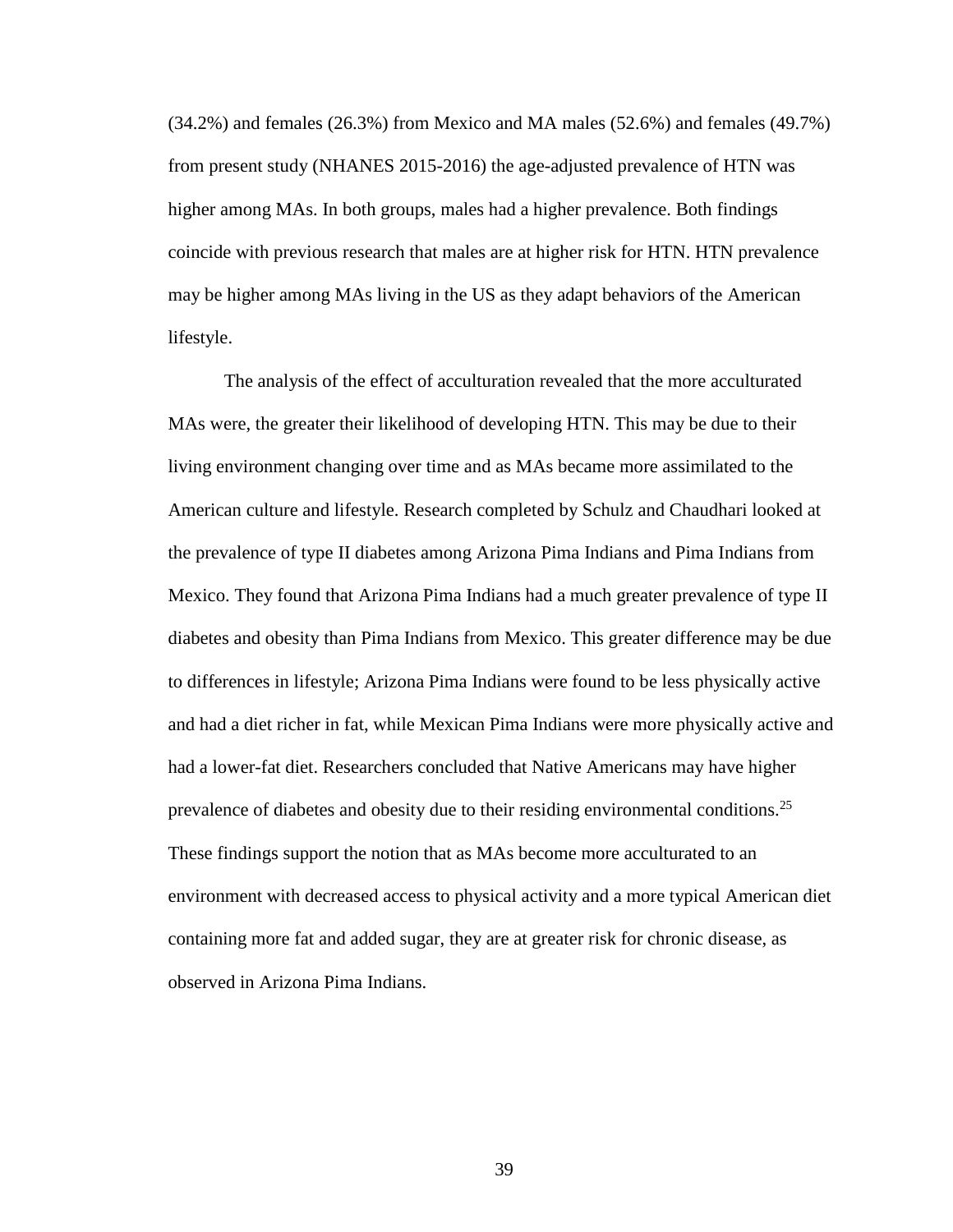#### **Strengths and Limitations**

Strengths of this study include the large sample size and a large number of years to establish a trend. Another strength includes assessing current and past prevalence of HTN using the new AHA/ACC blood pressure guideline. As this study is an observational study, only associations can be established. Direct causation cannot be determined by this study.

#### **CONCLUSION AND APPLICATIONS**

To our knowledge this study is the first to assess the current and past prevalence of HTN among MAs using the current AHA/ACC guidelines for assessing HTN. The current blood pressure guideline from the AHA/ACC not only increased the number of people now being diagnosed with HTN among MAs, but in NH-Whites as well. HTN is a particularly important risk factor for cardiovascular disease among MAs since their ageadjusted prevalence was greater than NH-Whites and that the prevalence of HTN and risk factors associated with HTN has been rising among MAs. It is important for clinicians to screen for HTN in MAs as well as assess modifiable risk factors of HTN, as controlling for these can prevent or treat HTN.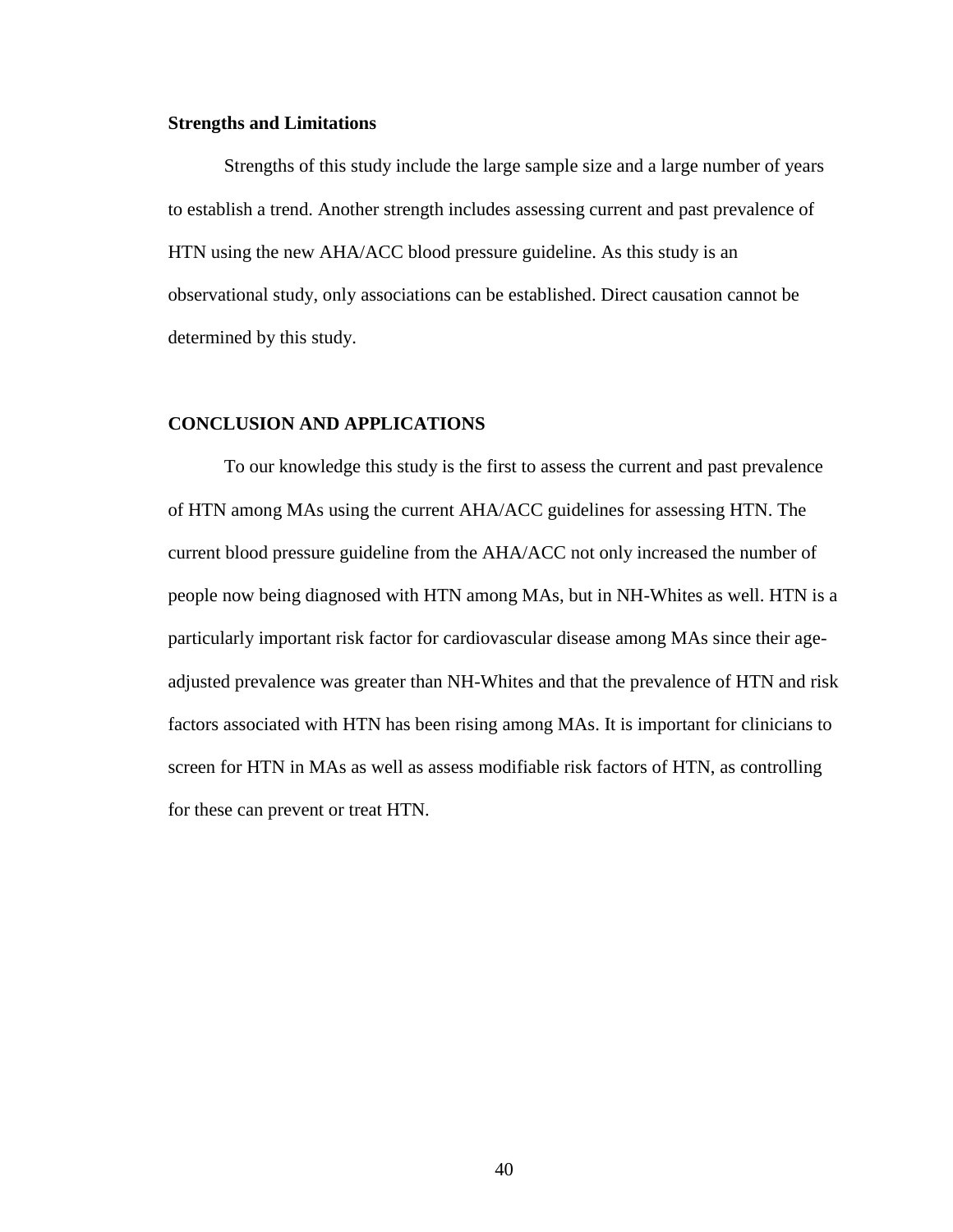#### **REFERENCES**

- 1. American Heart Association News. More than 100 million Americans have high blood pressure, AHA says. News on Heart.org. https://news.heart.org/more-than-100-million-americans-have-high-blood-pressure-aha-says/. Published January 31, 2018. Accessed May 13, 2018.
- 2. The SPRINT Research Group. A randomized trial of intensive versus standard blood-pressure control. *N Engl J Med*. 2015;373(22):2103-2116. doi:10.1056/NEJMoa1511939
- 3. Fryar CD, Ostchega Y, Hales CM, Zhang G, Kruszon-Moran D. *Products - Data Briefs - Number 289 - October 2017*.; 2017. https://www.cdc.gov/nchs/products/databriefs/db289.htm. Accessed May 13, 2018.
- 4. Sayeed MA, Mahtab H, Latif ZA, et al. Waist-to-height ratio is a better obesity index than body mass index and waist-to-hip ratio for predicting diabetes, Hypertension and Lipidemia. *Bangladesh Med Res Counc Bull*. 2003;29(1):1-10.
- 5. Ashwell M, Gunn P, Gibson S. Waist-to-height ratio is a better screening tool than waist circumference and BMI for adult cardiometabolic risk factors: Systematic review and meta-analysis. *Obes Rev Off J Int Assoc Study Obes*. 2012;13(3):275- 286. doi:10.1111/j.1467-789X.2011.00952.x
- 6. Ervin B. Prevalence of metabolic syndrome among adults 20 years of age and over, by sex, age, race and ethnicity, and body mass index: United States, 2003–2006. *US Dep Health Hum Serv*. 2009;13:8.
- 7. Flores A. How the U.S. Hispanic population is changing. *Pew Res Cent*. September 2017. http://www.pewresearch.org/fact-tank/2017/09/18/how-the-u-s-hispanicpopulation-is-changing/. Accessed July 9, 2018.
- 8. Guzman NJ. Epidemiology and management of hypertension in the Hispanic population. *Am J Cardiovasc Drugs*. 2012;12(3):165-178. doi:10.2165/11631520- 000000000-00000
- 9. Sundquist J, Winkleby MA. Cardiovascular risk factors in Mexican American adults: A transcultural analysis of NHANES III, 1988-1994. *Am J Public Health*. 1999;89(5):723-730.
- 10. Hipertensión arterial en México. *Fed Mex Diabetes*. May 2016. http://fmdiabetes.org/hipertension-arterial-mexico/. Accessed July 9, 2018.
- 11. O'Brien MJ, Alos VA, Davey A, Bueno A, Whitaker RC. Acculturation and the prevalence of diabetes in US Latino adults, National Health and Nutrition Examination Survey 2007–2010. *Prev Chronic Dis*. 2014;11.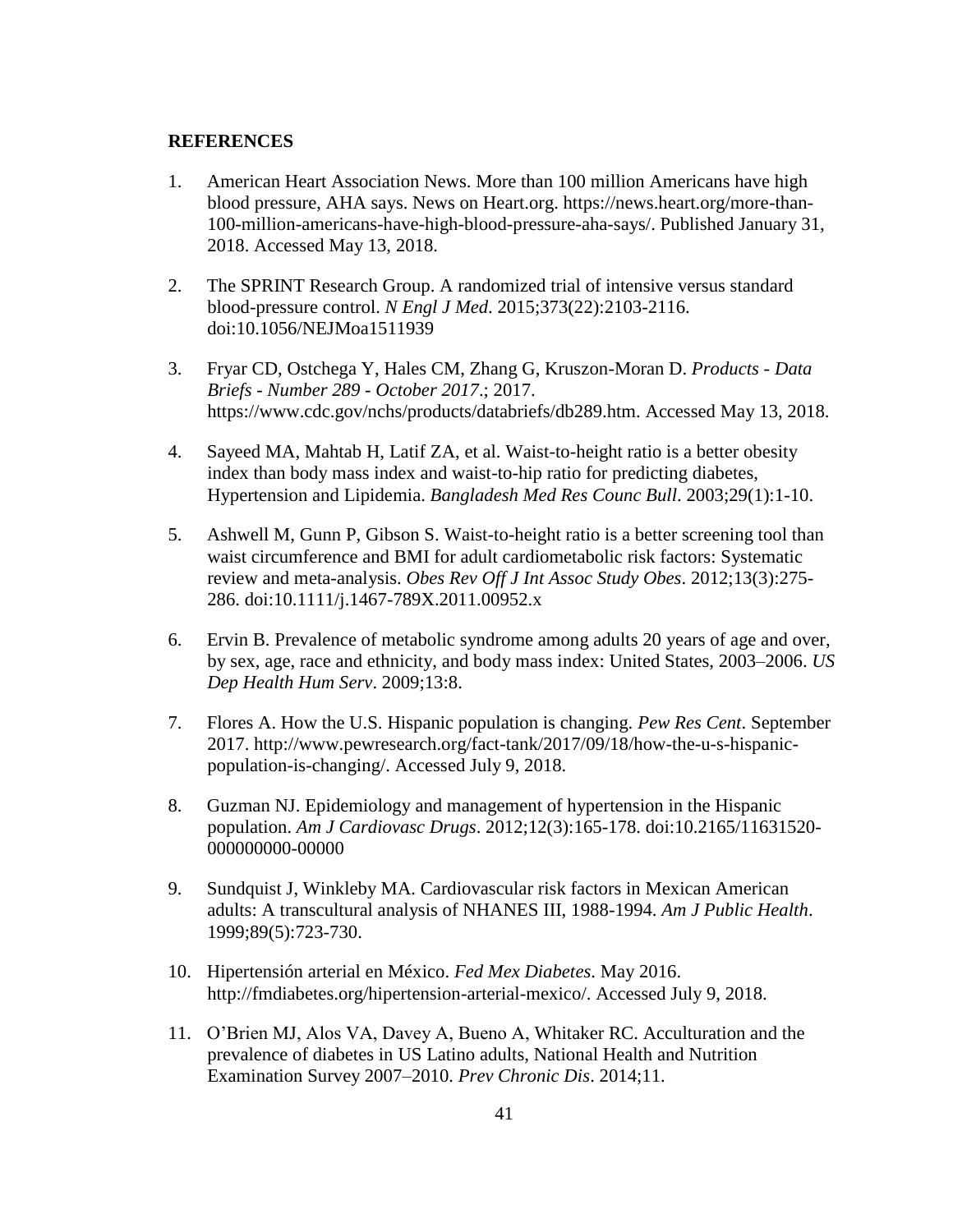doi:10.5888/pcd11.140142

- 12. Sundquist J, Winkleby M. Country of birth, acculturation status and abdominal obesity in a national sample of Mexican-American women and men. *Int J Epidemiol*. 2000;29(3):470-477.
- 13. Inside NCHS January 2013 NHANES MEC. https://www.cdc.gov/nchs/newsletter/2013\_January/a2.htm. Accessed December 13, 2017.
- 14. NHANES NHANES Participants Eligible Participants. https://www.cdc.gov/nchs/nhanes/participant-eligibility.htm. Accessed December 13, 2017.
- 15. New ACC/AHA High Blood Pressure Guidelines Lower Definition of Hypertension. American College of Cardiology. http%3a%2f%2fwww.acc.org%2flatest-incardiology%2farticles%2f2017%2f11%2f08%2f11%2f47%2fmon-5pm-bpguideline-aha-2017. Accessed May 29, 2018.
- 16. National Health and Nutrition Examination Survey. Anthropometry Procedures Manual. 2007. https://www.cdc.gov/nchs/data/nhanes/nhanes\_07\_08/manual\_an.pdf.
- 17. Fuchs FD, Gus M, Moreira LB, et al. Anthropometric indices and the incidence of hypertension: A comparative analysis. *Obes Res*. 2005;13(9):1515-1517. doi:10.1038/oby.2005.184
- 18. Ashwell M, Mayhew L, Richardson J, Rickayzen B. Waist-to-height ratio is more predictive of years of life lost than body mass index. *PLOS ONE*. 2014;9(9):e103483. doi:10.1371/journal.pone.0103483
- 19. Ogden CL, Carroll MD, Curtin LR, McDowell MA, Tabak CJ, Flegal KM. Prevalence of overweight and obesity in the United States, 1999-2004. *JAMA*. 2006;295(13):1549-1555. doi:10.1001/jama.295.13.1549
- 20. National Center for Health Statistics. Health, United States, 2016 Individual Charts and Tables: Spreadsheet, PDF, and PowerPoint files. https://www.cdc.gov/nchs/hus/contents2016.htm. Published July 20, 2017. Accessed December 15, 2017.
- 21. Berber A, Gómez-Santos R, Fanghänel G, Sánchez-Reyes L. Anthropometric indexes in the prediction of type 2 diabetes mellitus, hypertension and dyslipidaemia in a Mexican population. *Int J Obes Relat Metab Disord J Int Assoc Study Obes*. 2001;25(12):1794-1799. doi:10.1038/sj.ijo.0801827